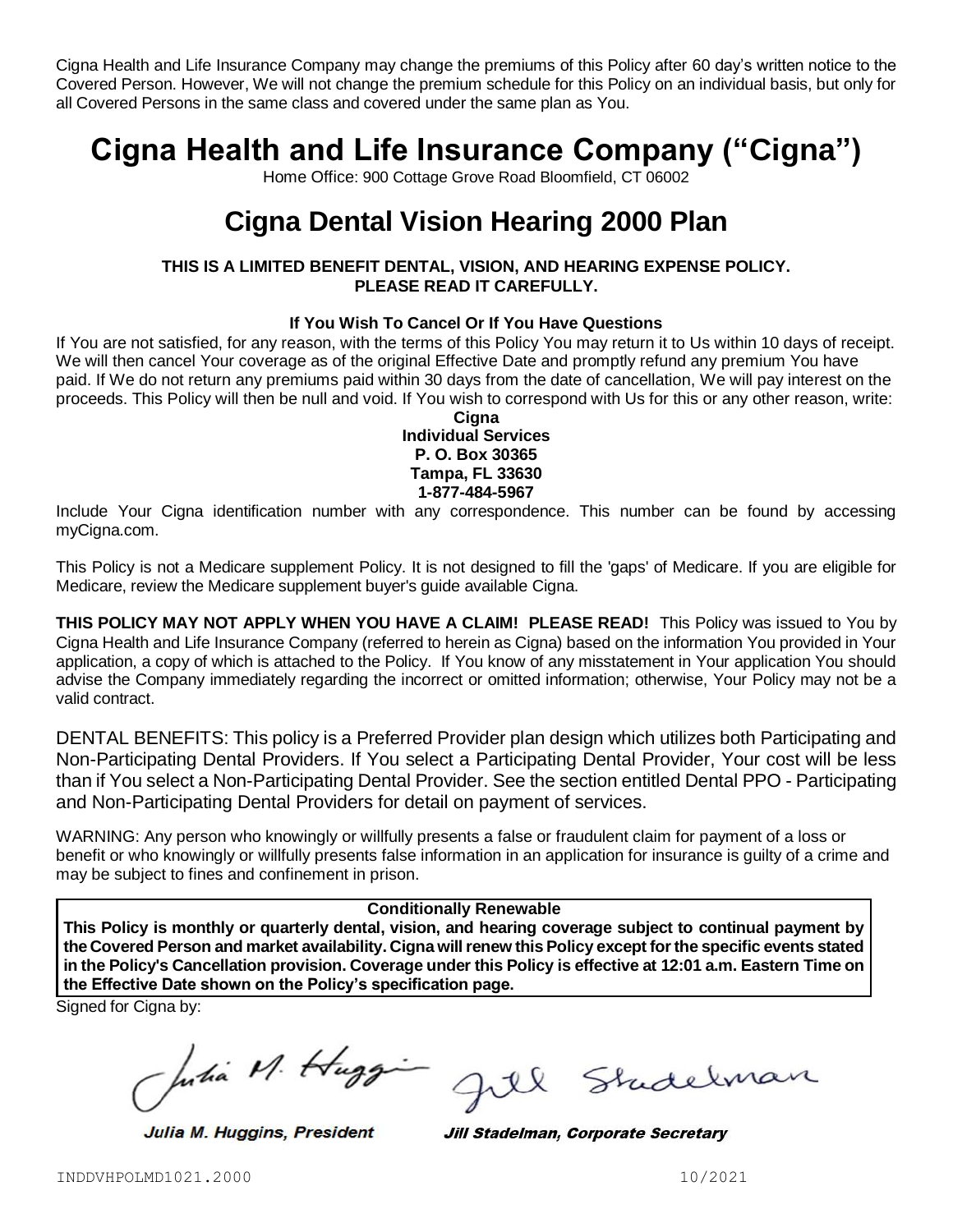# **Table of Contents**

| EXCLUSIONS AND LIMITATIONS: WHAT IS NOT COVERED BY THIS POLICY  23 |
|--------------------------------------------------------------------|
|                                                                    |
|                                                                    |
|                                                                    |
|                                                                    |
|                                                                    |
|                                                                    |
|                                                                    |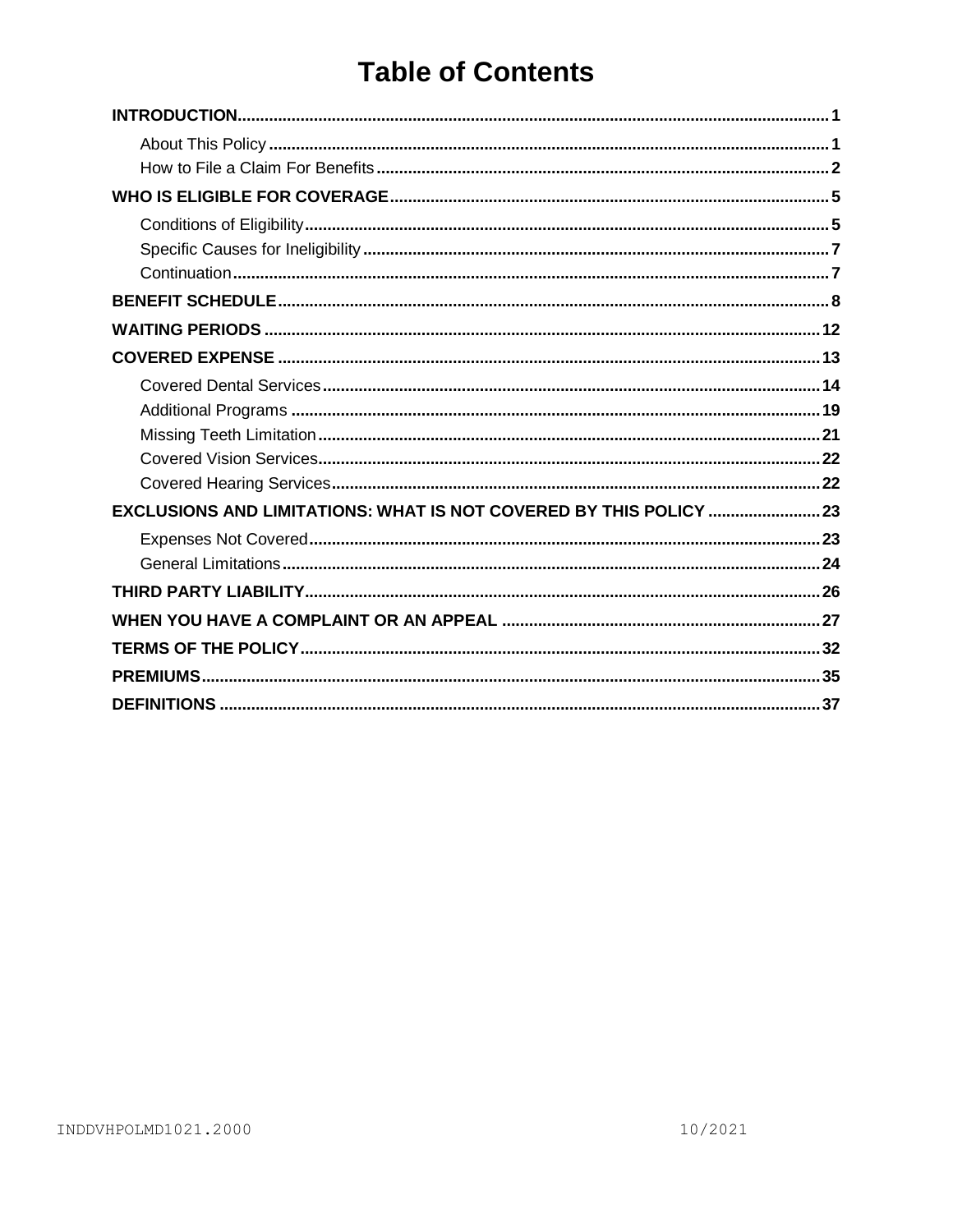# **Introduction**

# *About This Policy*

Your coverage is provided under a Policy issued by Cigna Health and Life Insurance Company ("Cigna") This Policy is a legal contract between You and Us.

Under this Policy, "We", "Us", and "Our" mean Cigna. "You" or "Your" refers to the Policyholder whose application has been accepted by Us under the Policy issued. When We use the term "Covered Person" in this Policy, We mean You and any eligible Dependent(s) who are covered under this Policy. You and all Dependent(s) covered under this Policy are listed on the Policy specification page.

The benefits of this Policy are provided only for those services that are Medically Necessary as defined in this Policy and for which the Covered Person has benefits. The fact that a Provider prescribes or orders a service does not, in itself, mean that the service is Medically Necessary or that the service is a Covered Service. Consult this Policy or phone Us at the number shown on myCigna.com if You have any questions regarding whether services are covered.

This Policy contains many important terms (such as "Medically Necessary" and "Covered Service") that are defined in the section entitled "Definitions". Before reading through this Policy, be sure that You understand the meanings of these words as they pertain to this Policy.

We provide coverage to You under this Policy based upon the answers submitted by You and Your Dependent(s) on Your signed individual application. In consideration for the payment of the premiums stated in this Policy, We will provide the services and benefits listed in this Policy to You and Your Dependent(s) covered under the Policy.

**Choice of Provider**: Nothing contained in this Policy restricts or interferes with a Covered Person's right to select the dental, vision, or hearing Provider of their choice. For dental benefits, You may pay more for Covered Dental Services, however, if the Covered Person receives them from a Provider that is a Non-Participating Dental Provider.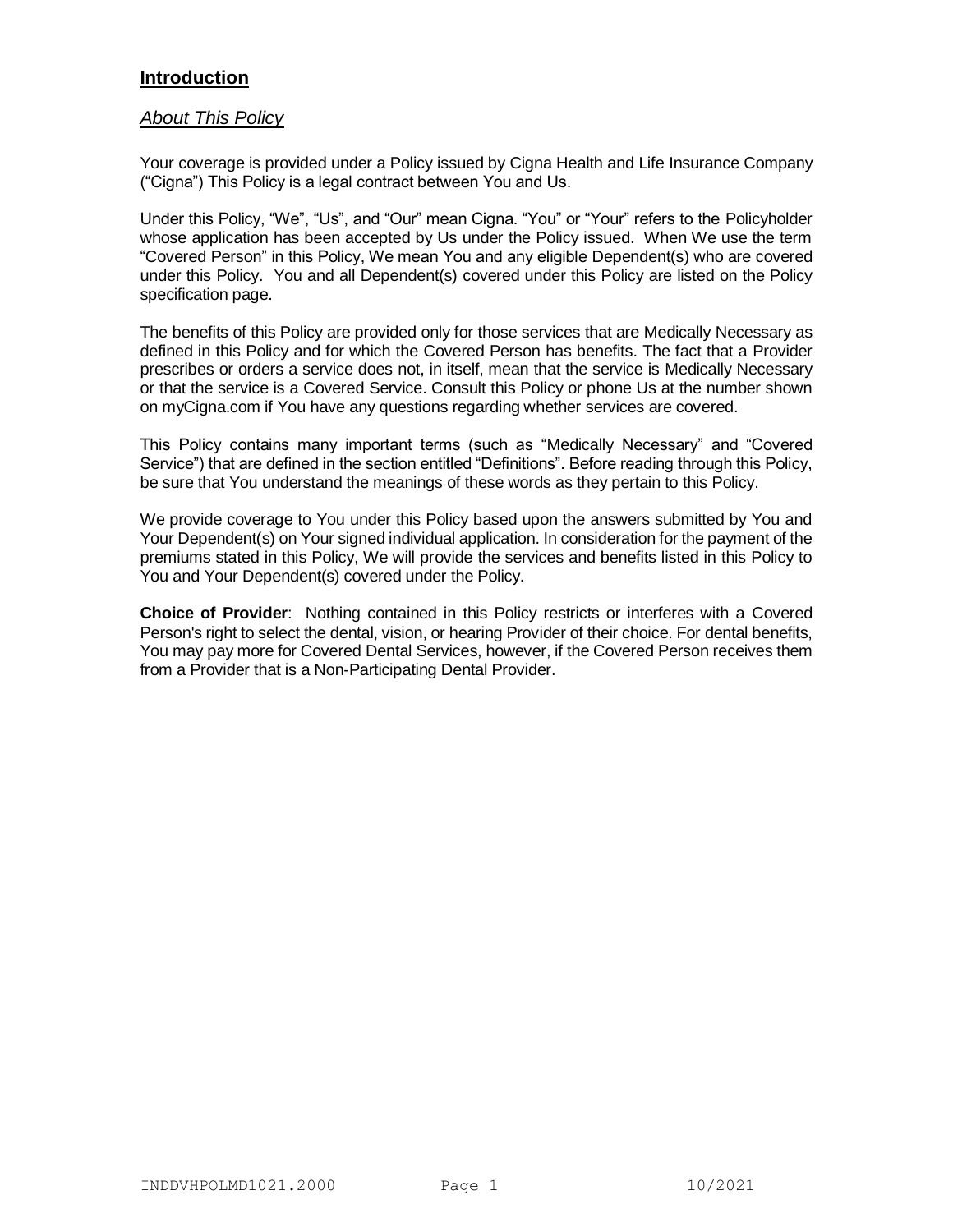# **PLEASE READ THE FOLLOWING IMPORTANT NOTICE:**

#### **WHILE THIS DENTAL PLAN OFFERS A FULL RANGE OF DENTAL BENEFITS, IT IS NOT BEING OFFERED AS AN ESSENTIAL HEALTH BENEFIT PEDIATRIC ORAL CARE PLAN INTENDED TO SATISFY THE REQUIREMENTS UNDER THE AFFORDABLE CARE ACT.**

# **Important Information Regarding Benefits**

### **Referral For Services by a Non-Participating Specialist or Nonphysician Specialist**

You may receive a referral to a non-participating specialist or nonphysician specialist if (a) You are diagnosed with a condition or disease that requires specialized health care services or medical care; (b) we do not have a participating specialist or nonphysician specialist with the professional training and expertise to treat or provide health care services for the condition or disease; or (c) we cannot provide reasonable access to a specialist or nonphysician specialist with the professional training and expertise to treat or provide health care services for the condition or disease without unreasonable delay or travel. Any deductible, copayment or coinsurance applicable to the services for which the referral is requested will be calculated as if the services were received from a Participating Provider. The term "nonphysician specialist" means a health care provider who is certified or trained to treat or provide health care services for a specified condition or disease in a manner that is within the scope of his license or certification.

### **Continuity of Care Notice**

You have special rights in Maryland when You are a new Insured Person and may be moving from Maryland Medical Assistance or another company's dental plan to Cigna coverage and if You currently are receiving treatment.

Right to use Non-Participating Providers. If You have been receiving services from a health care provider, and that provider is a Non-Participating Provider under your new health plan with Us, you may be able to continue to see your Provider as though the Provider were a Participating Provider. You or Your parent, guardian, designee, or health care provider may also contact Us on Your behalf at the number shown on myCigna.com to request the right to continue to see the Non-Participating Provider as if the Provider were an Participating Provider with Us.

This right applies only if You are being treated by the Non-Participating Provider for Covered Services for one or more of the following types of conditions:

- Acute dental conditions;
- Serious chronic dental conditions;
- Any other condition upon which We and the Non-Participating Provider agree.

There is a time limit for how long You can continue to see a Non-Participating Provider and only need to pay cost-sharing as though the Provider were a Participating Provider. For all conditions the time limit is 90 days or until the course of treatment is completed, whichever is sooner. The 90 day limit is measured from the date Your coverage starts under the new plan.

You or Your representative need to contact Cigna so that Cigna can pay Your claim as if You are still receiving care from a Participating Provider. If the Non-Participating Provider accepts Cigna's rate of payment, the Provider is only permitted to bill You for the Participating Provider cost-sharing amounts that apply to the service, such as copayments, coinsurance and deductible.

If the Non-Participating Provider will not accept Cigna's rate of payment, the Provider may decide not to provide services to You, or may continue to provide services to You and bill You not only for any copayment, coinsurance or deductible that applies, but also bill You for the difference between the Provider's fee and the allowable charge determined by Cigna.

If you have any questions please contact Us at the number shown on myCigna.com.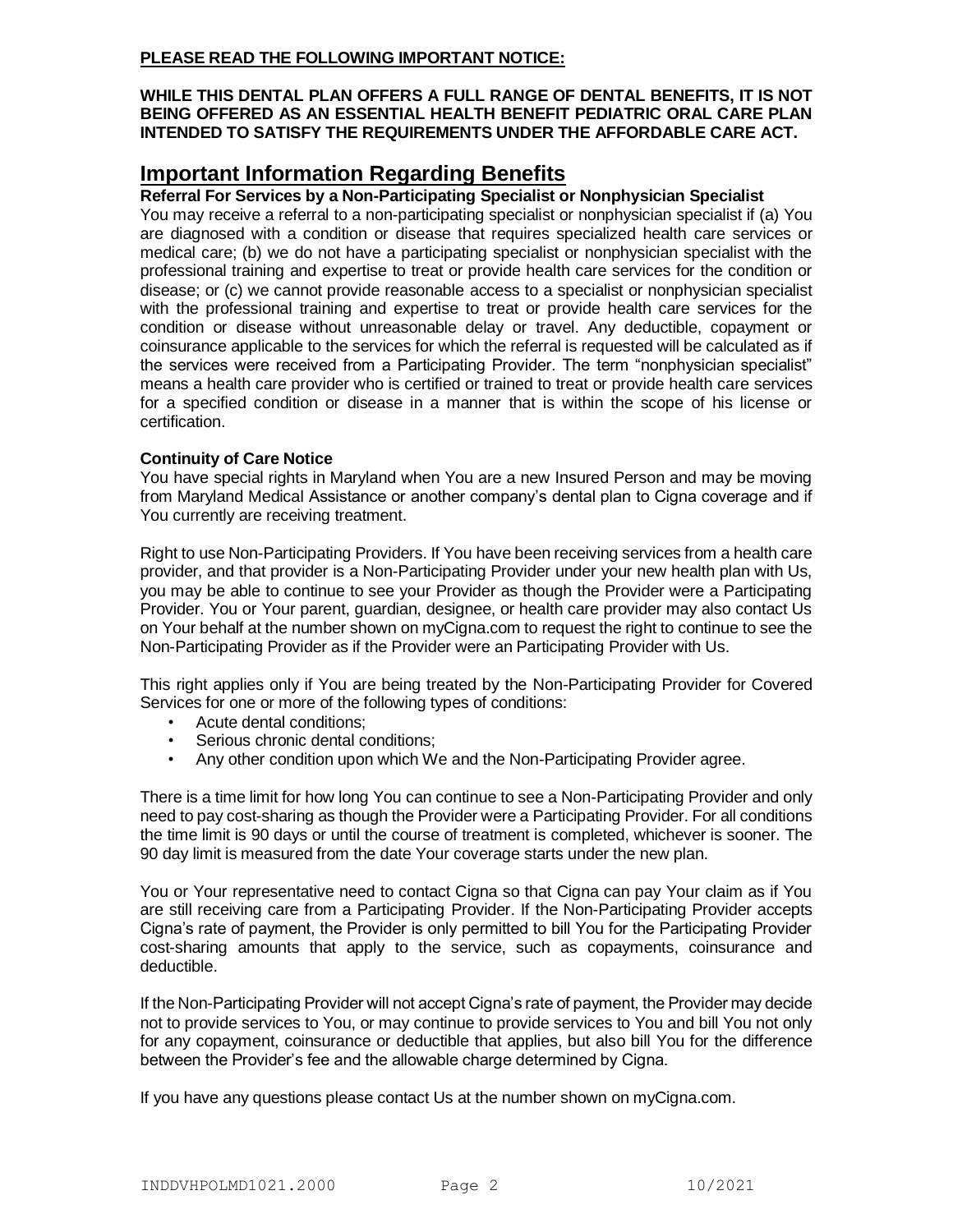# *How to File a Claim for Benefits*

**Notice of Claim:** Written notice of claim must be given within 60 days after a covered loss starts or as soon as reasonably possible. The notice can be given to Us at the address shown on the first page of this Policy or by accessing myCigna.com. Notice should include the name of the Insured, and claimant if other than the Insured, and the Policy identification number.

**Unpaid Premiums:** At the time of payment of a claim under this policy, any premiums then due and unpaid or covered by any note or written order may be deducted from the payment.

**Claim Forms:** When We receive the notice of claim, We will send the claimant forms for filing proof of loss. If these forms are not given to the claimant within 15 days after the giving of such notice, the claimant shall meet the proof of loss requirements by giving Us a written statement of the nature and extent of the loss within the time limit stated in the Proof of Loss section. Claim forms can be found by accessing myCigna.com or by calling Member Services.

**Proof of Loss:** You must give Us written proof of loss within 12 months after the date of the loss, except in absence of legal capacity. Proof of loss is a claim form or letter as described above. Canceled checks or receipts are not acceptable. Cigna will not be liable for benefits if it does not receive written proof of loss within this time period. If it was not reasonably possible to give written proof in the time required, the Company shall not reduce or deny the claim for this reason if the proof is filed as soon as reasonably possible. In any event, except in the absence of legal capacity, the proof required must be given no later than one year from the time specified.

Failure to submit a claim within one year after the date of loss does not invalidate or reduce the amount of the claim if:

- a. it was not reasonably possible to submit the claim within one year after the date of loss; and
- b. the claim is submitted within two years after the date of loss.

In the event of Your incapacity, time to submit a claim shall be suspended. The suspension period will end when legal capacity is regained.

We will permit the Provider a minimum of 180 days from the date a Covered Service is rendered to submit a claim for reimbursement for the service.

# **Assignment of Claim Payments:**

We will recognize any assignment made under the Policy, if:

- 1. It is duly executed on a claim form; and
- 2. a copy is on file with Us; and
- 3. it is made by a Provider licensed and practicing within the United States.

We assume no responsibility for the validity or effect of an assignment.

Payment for dental services provided by a Participating Dental Provider is automatically assigned to the Provider unless the Participating Dental Provider indicates that the Covered Person has paid the claim in full. The Participating Dental Provider is responsible for filing the claim and We will make payments to the Provider for any benefits payable under this Policy. Payment for services provided by a Non-Participating Dental Provider are payable to the Covered Person unless assignment is made as above. If payment is made to the Covered Person for services provided by a Non-Participating Dental Provider, the Covered Person is responsible for paying the Non-Participating Dental Provider and Our payment to the Covered Person will be considered fulfillment of Our obligation.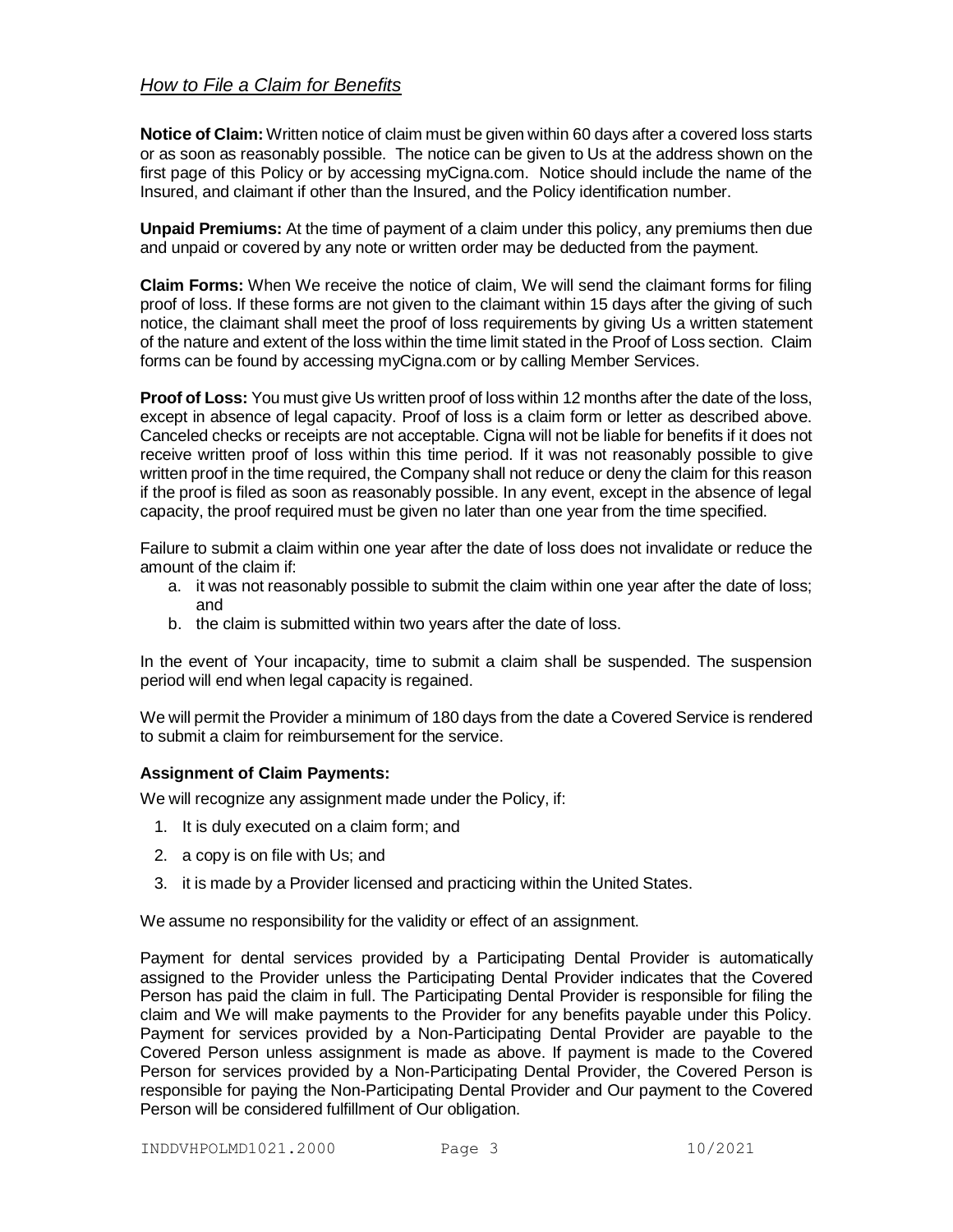We may refuse to directly reimburse a Non-Participating Dental Provider under an assignment if:

- a. We receive notice of the assignment after the time We have paid the benefits to You;
- b. We have previously paid benefits to You due to an inadvertent administrative error;
- c. You withdraw the assignment before We have paid the benefits to the Non-Participating Provider; or
- d. You paid the Non-Participating Provider the full amount due at the time of service.

**Time Payment of Claims:** Benefits will be paid immediately upon receipt of due written proof of loss.

**Payment of Claims:** Benefits for dental services will be paid directly to Participating Dental Providers unless You instruct Us to do otherwise prior to Our payment. For all other services, benefits will be paid directly to You, unless otherwise assigned. Any benefits due You which are unpaid at Your death will be paid to Your estate.

Cigna is entitled to receive from any Provider of service information about You which is necessary to administer claims on Your behalf. This right is subject to all applicable confidentiality requirements. By submitting an application for coverage, You have authorized every Provider furnishing care to disclose all facts pertaining to Your care, treatment, and physical condition, upon Our request. You agree to assist in obtaining this information if needed.

Payments of benefits under this Plan neither regulate the amounts charged by Providers of care nor attempt to evaluate those services.

**Physical Examination:** Cigna, at its own expense, shall have the right and the opportunity to examine any Covered Person for whom a claim is made, when and so often as We may reasonably require during the pendency of a claim under this Policy.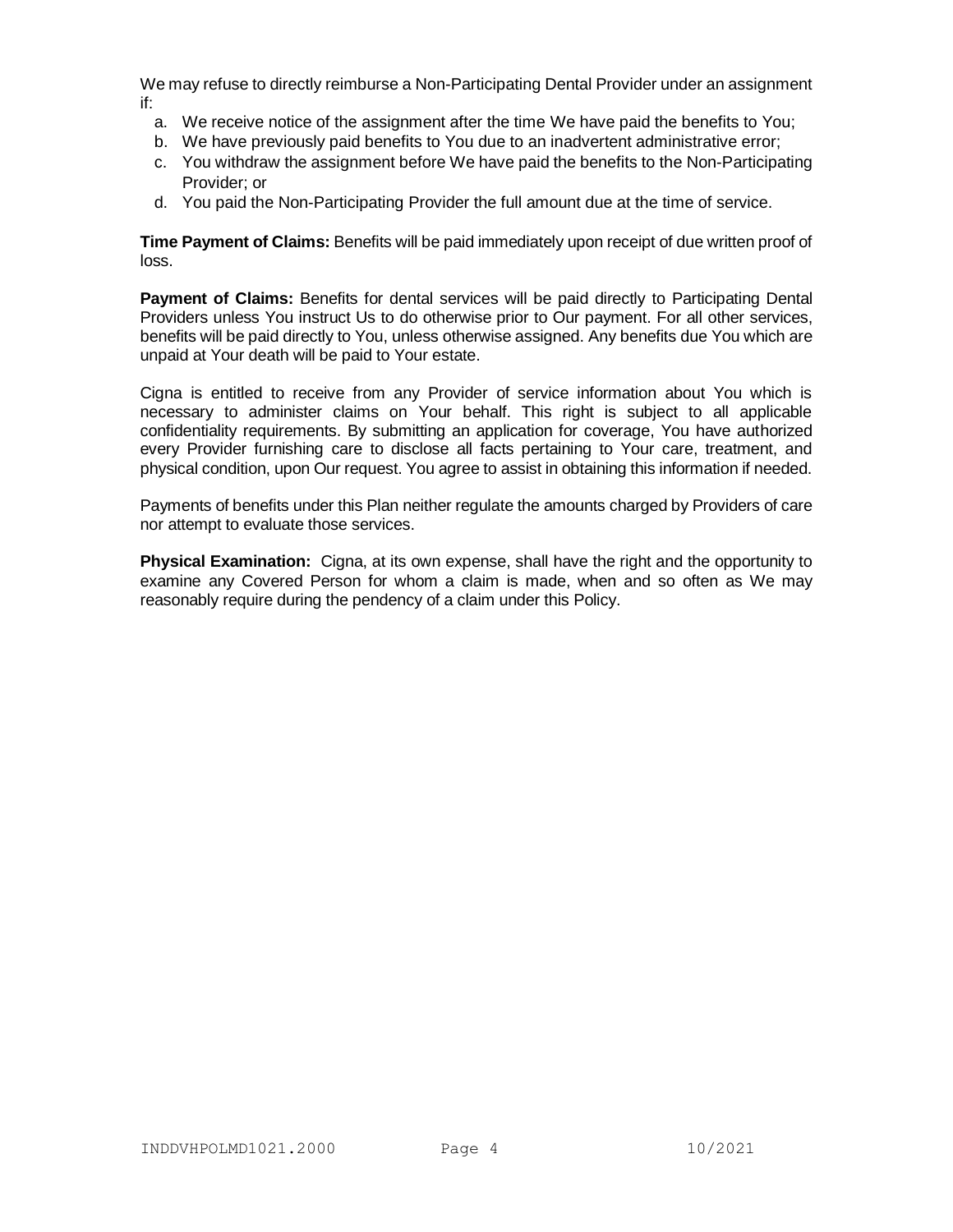# **Who Is Eligible For Coverage**

# *Conditions Of Eligibility*

This Policy is for residents of the state of Maryland. The Insured must notify Us of all changes that may affect any Covered Person's eligibility under this Policy.

You are eligible for coverage under this Policy when You have submitted a completed and signed application for coverage and have been accepted in writing by Us. Other Covered Persons may include the following Dependent(s):

- Your lawful Spouse, Domestic Partner, or partner to a Civil Union.
- Your Dependent children who have not yet reached age 26.
- Your Dependent stepchildren who have not yet reached age 26.
- Your grandchildren who have not yet reached age 26 if they are Your Dependents and are court-ordered into Your custody at the time of application.
- Your Dependent child who is under testamentary or court appointed guardianship with You, other than temporary guardianship of less than 12 months duration.
- Your own, Your Spouse's, Domestic Partner, or Your partner to a Civil Union's children, regardless of age, enrolled prior to age 26, who are incapable of self support due to medically certified continuing mental or physical incapacity and are chiefly dependent upon the Insured for support and maintenance. Cigna requires written proof of such disability and dependency within 31 days after the child's 26th birthday. Periodically thereafter, but not more often than annually, Cigna may require written proof of such disability or dependency.
- Your own, Your Spouse's, Domestic Partner, or Your partner to a Civil Union's Newborn children are automatically covered for the first 31 days of life. To continue coverage for a Newborn only if additional premium is required, You must notify Cigna within 31 days of the Newborn's date of birth that You wish to have the Newborn added as a Dependent, and pay any additional premium required.
- Your Newborn grandchild will be automatically covered for the first 31 days of life if this grandchild is Your dependent and have been court-ordered into Your custody at the time of application. To continue coverage, You must notify Cigna within 31 days of the Newborn grandchild's date of birth that You wish to have the Newborn grandchild added as a Dependent, and pay any additional premium required.
- An adopted child or grandchild, including a child who is placed with You for adoption, is automatically covered for 31 days from the date of the adopted child's placement for adoption or initiation of a suit of adoption. To continue coverage, only if additional premium is required, You must enroll the child or grandchild as a Dependent by notifying Cigna within 31 days after the date of placement for adoption or initiation of a suit of adoption, and paying any additional premium.
- A foster child is automatically covered for 31 days from the date of placement in Your residence. To continue coverage, You must enroll the child as a Dependent by notifying Cigna in writing within 31 days after placement and paying any additional premium.
- If a court has ordered an Insured to provide coverage for an eligible child (as defined above) coverage will be automatic for the first 31 days following the date on which the court order is issued. To continue coverage, You must enroll the child as a Dependent by notifying Cigna in writing within 31 days after the date of the court order and paying any additional premium.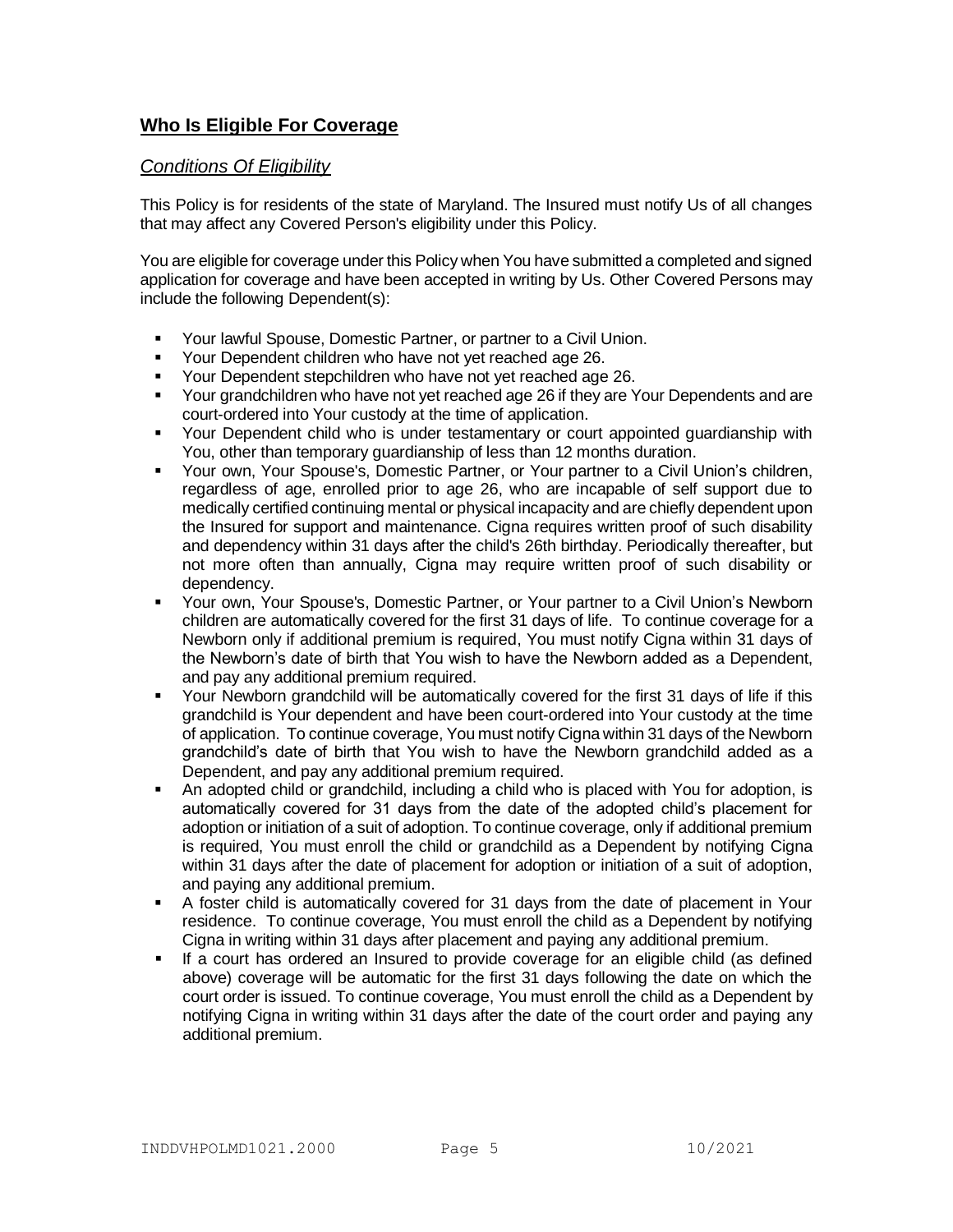## *Dependent Insurance*

For Your Dependents to be insured under the Policy, You must elect the Dependent insurance for Yourself no later than 30 days after You become eligible. For Your Dependents to be insured, You will have to pay the required contribution, if any, toward the cost of Dependent Insurance.

## **Eligibility for Dependent Insurance**

Your Dependent will become eligible for Dependent insurance on the later of:

- the day You meet the eligibility requirements noted above; or
- the day You acquire Your first Dependent.

#### **Effective Date of Dependent Insurance**

Insurance for Your Dependents will become effective on the date You elect it, by signing a written agreement with the Policyholder to make the required contribution, but no earlier than the day You become eligible for Dependent Insurance. All of Your Dependents as defined will be included.

Your Dependents will be insured only if You are insured.

# **Eligibility for Coverage for Adopted Children**

Any child who is adopted by You, including a child who is placed with You for adoption, will be eligible for Dependent coverage, if otherwise eligible as a Dependent, upon the date of placement with You. A child will be considered placed for adoption when You become legally obligated to support that child, totally or partially prior to that child's adoption. If a child placed for adoption is not adopted, all coverage ceases when the placement ends, and will not be continued. The provisions in the Exception for Newborns provision that describe requirements for enrollment and Effective Date of insurance will also apply to an adopted child or a child placed with You for adoption.

# **Exception for Newborns**

Any Dependent child born while You are insured will become insured on the date of the child's birth if You elect Dependent Insurance no later than 31 days after birth. If You do not elect to insure Your newborn child within such 31 days, coverage for that child will end on the 31st day. No benefits for expenses incurred beyond the 31st day will be payable.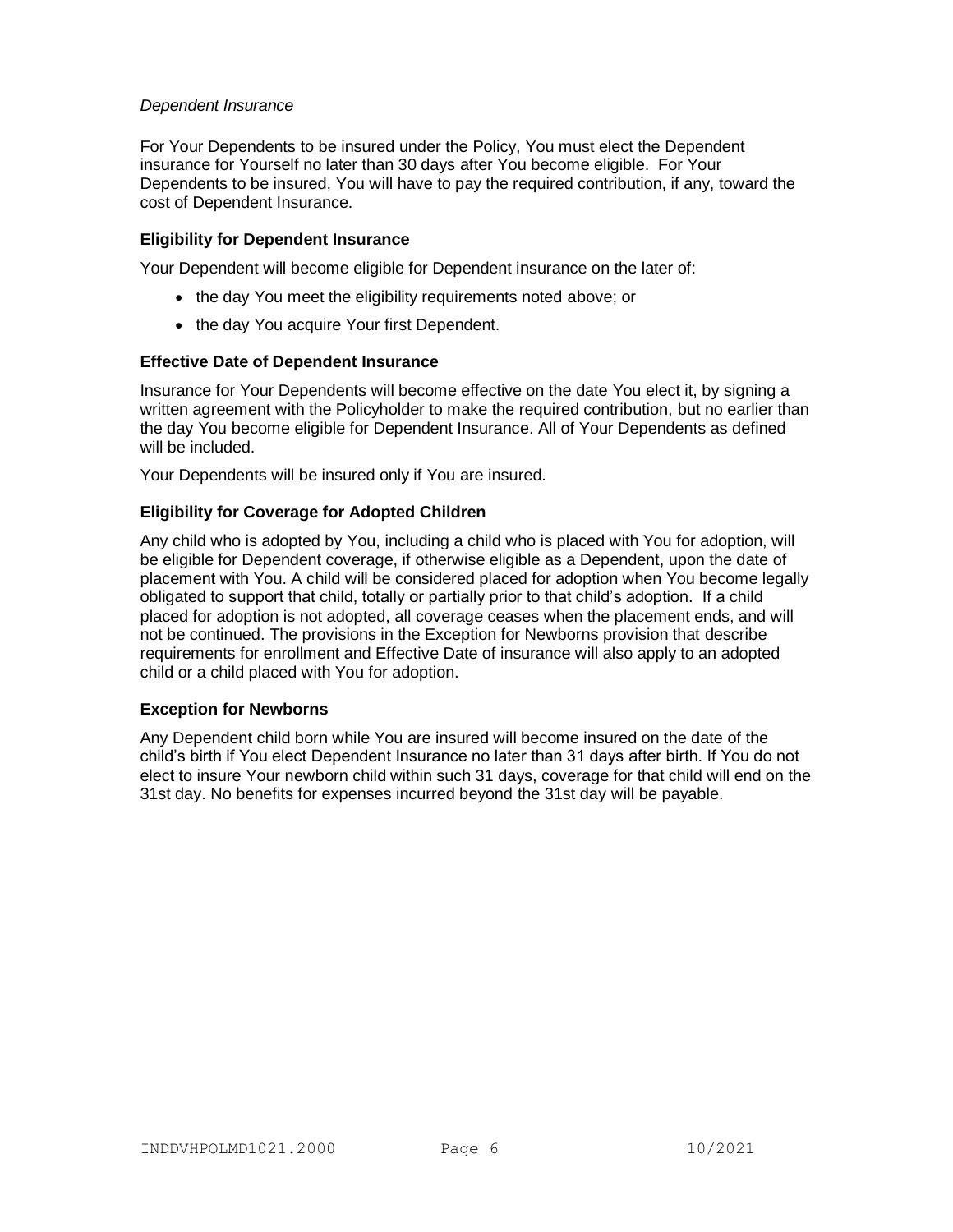# *Specific Causes for Ineligibility*

An individual **will not be entitled to enroll** as a Covered Person if:

- The individual was previously enrolled under a plan offered or administered by Cigna, any direct or indirect affiliate of Cigna, and their enrollment was terminated for cause; or
- The individual has unpaid financial obligations to Cigna or any direct or indirect affiliate of Cigna; or
- The individual was previously enrolled under a plan offered or administered by Cigna and their enrollment was subsequently declared null and void for misrepresentations or omitted information or health history; or
- The individual was previously enrolled under this Policy or another Cigna Individual Dental Policy and terminated their enrollment. The individual will be allowed to reenroll 12 months from the effective date of termination.

Except as described in the Continuation section, a Covered Person **will become ineligible for coverage** under the Policy:

- When premiums are not paid according to the due dates and grace periods described in the premium section.
- With respect to Your Spouse, Domestic Partner, or partner to a Civil Union: when the Spouse is no longer married to the Insured or when the union is dissolved.
- With respect to You and Your Dependent (s): when You no longer meet the requirements listed in the Conditions of Eligibility section.
- The date the Policy terminates.
- **When the Insured no longer lives in the Service Area.**

Remember, it is Your responsibility to notify Cigna immediately of any changes affecting You or any of Your Dependent(s) eligibility for benefits under this Policy.

# *Continuation*

If a Covered Person's eligibility under this Plan would terminate due to the Insured's death, divorce or if other Dependent(s) would become ineligible due to age or no longer qualify as dependents for coverage under this Plan; except for the Insured's failure to pay premium, the Covered Person's insurance will be continued if the Covered Person exercising the continuation right notifies Cigna and pays the appropriate monthly premium within 60 days following the date this Policy would otherwise terminate. Any waiting periods in the new Plan will be considered as being met to the extent coverage was in force under this Plan.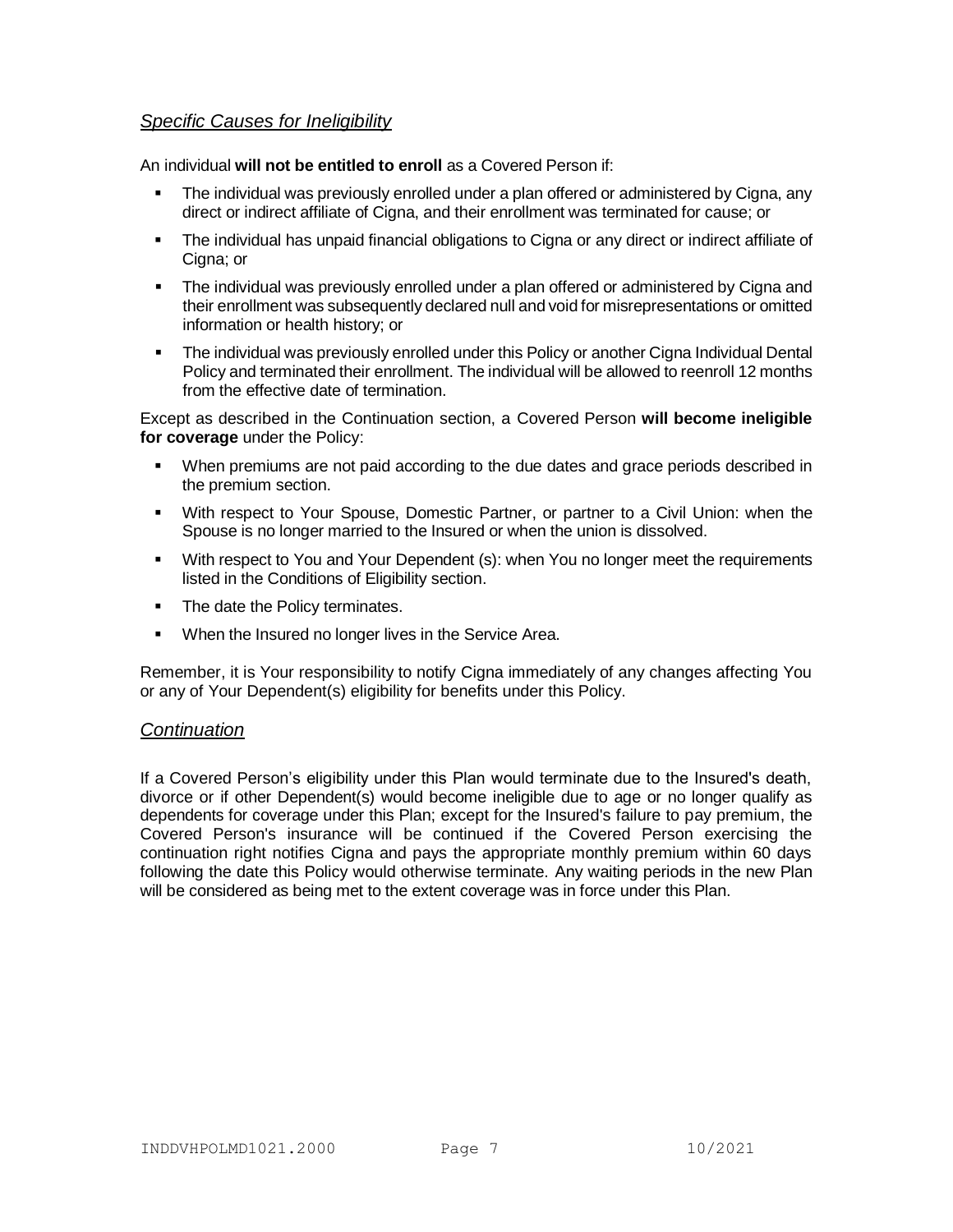# **Benefit Schedule**

Following is a Benefit Schedule of the Policy. The Policy sets forth, in more detail, the rights and obligations of both You, Your Dependent(s) and Cigna. It is, therefore, important that all Covered Persons **READ THE ENTIRE POLICY CAREFULLY!**

The benefits outlined in the table below show the payment percentages for Covered Expenses **AFTER** any applicable Deductibles have been satisfied unless otherwise stated.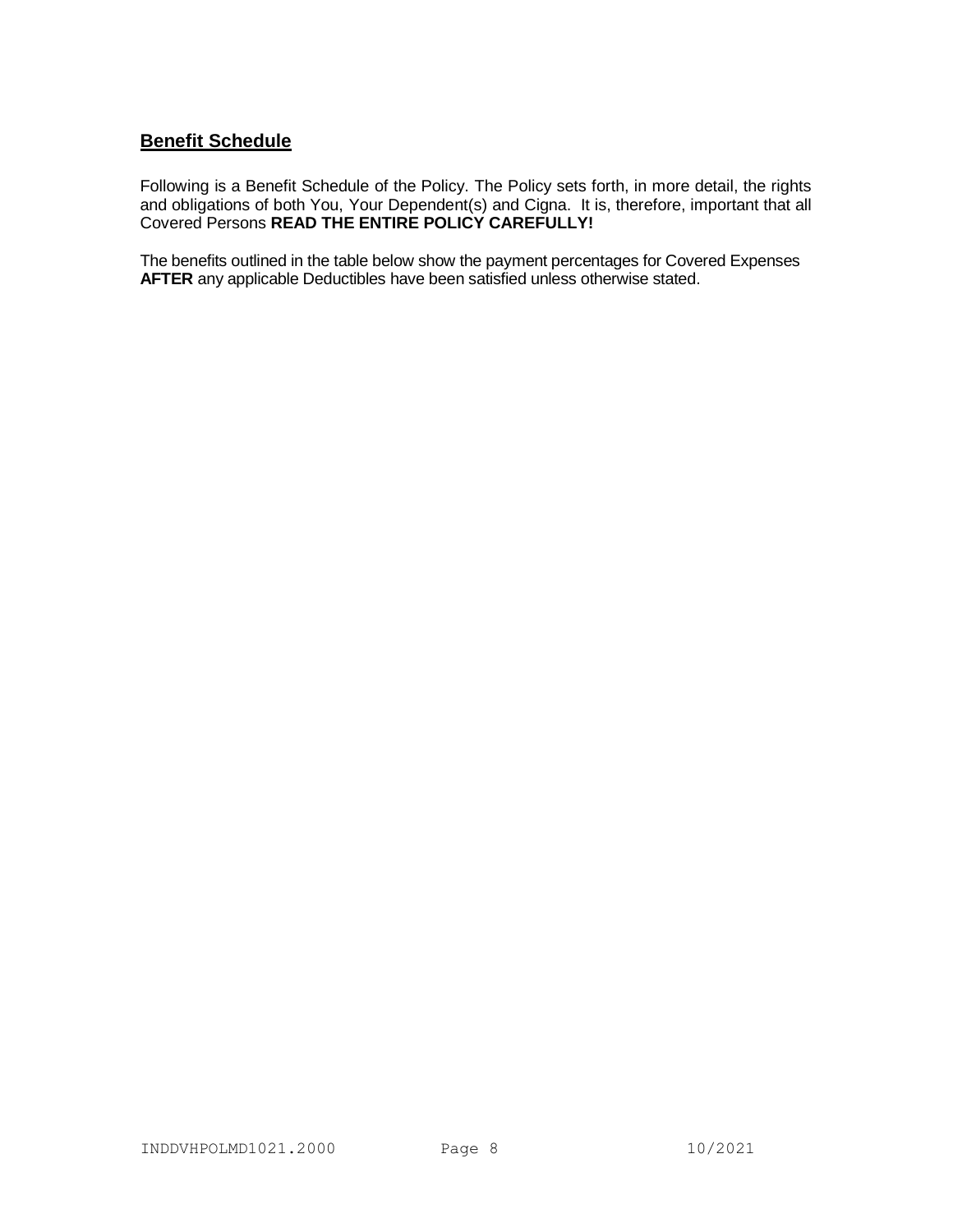# **CIGNA DENTAL, VISION, AND HEARING INSURANCE** *The Schedule*

### **For You and Your Dependents**

#### **The Schedule – Dental Benefits**

If You select a Participating Dental Provider, Your cost will be less than if You select a Non-Participating Dental Provider.

#### **Emergency Services**

The Benefit Percentage payable for Emergency Services charges made by a Non-Participating Dental Provider is the same Benefit Percentage as for Participating Dental Provider Charges. Dental Emergency services are required immediately to either alleviate pain or to treat the sudden onset of an acute dental condition. These are usually minor procedures performed in response to serious symptoms, which temporarily relieve significant pain, but do not effect a definitive cure, and which, if not rendered, will likely result in a more serious dental or medical complication.

#### **Dental Deductibles**

Dental Deductibles are expenses incurred7 by You or Your Dependent. Dental Deductibles are in addition to any Coinsurance. Once the Dental Deductible maximum in The Schedule has been reached, You and Your family need not satisfy any further dental deductible for the rest of that year.

# **Participating Dental Provider Payment**

Participating Dental Provider services are paid based on the Contracted Fee agreed upon by the Provider and Cigna.

#### **Non-Participating Dental Provider Payment**

Non-Participating Dental Provider services are paid based on the Contracted Fee.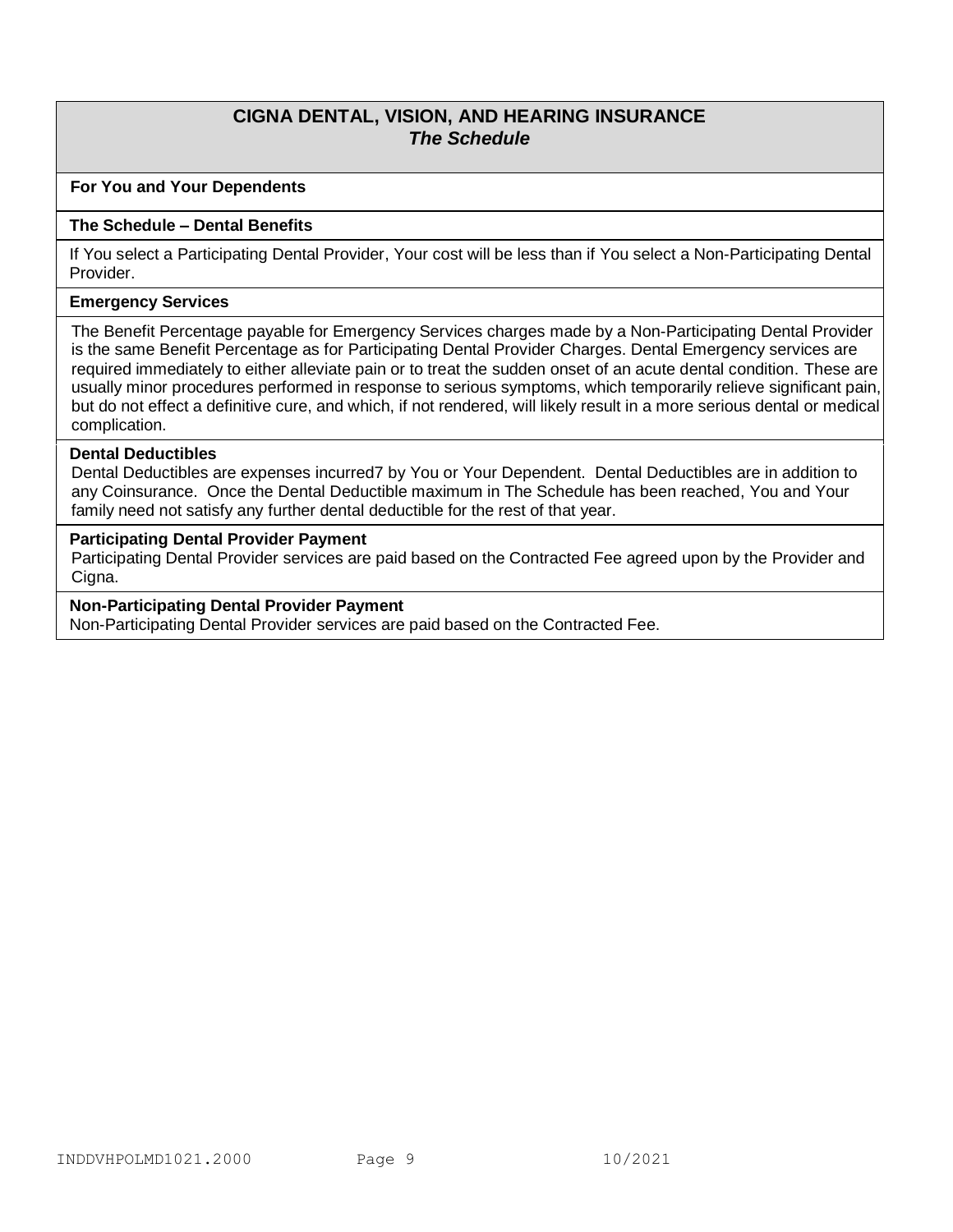| DENTAL BENEFIT HIGHLIGHTS                                                                                                                                                                                                                          |                                                  |
|----------------------------------------------------------------------------------------------------------------------------------------------------------------------------------------------------------------------------------------------------|--------------------------------------------------|
| Classes I, II, III<br><b>Calendar Year Maximum</b>                                                                                                                                                                                                 | \$1,500 per person                               |
| <b>Calendar Year Dental Deductible</b><br>Individual                                                                                                                                                                                               | \$100 per person<br>Not Applicable to Class I    |
| <b>Class I</b>                                                                                                                                                                                                                                     | The Percentage of Covered Expenses the Plan Pays |
| <b>Preventive Care</b><br>Oral Exams<br><b>Routine Cleanings</b><br>Routine X-rays<br>Non-Routine X-rays<br><b>Fluoride Application</b><br><b>Sealants</b><br>Space Maintainers (non-orthodontic)<br><b>Emergency Care to Relieve Pain</b>         | 100%                                             |
| <b>Class II</b>                                                                                                                                                                                                                                    | The Percentage of Covered Expenses the Plan Pays |
| <b>Basic Restorative</b><br>Fillings<br>Surgical Extraction of Impacted Teeth<br>Oral Surgery, Simple Extractions<br>Relines, Rebases, and Adjustments<br><b>Minor Periodontics</b><br>Repairs - Bridges, Crowns, and Inlays<br>Repairs - Dentures | 70% after dental deductible                      |
| <b>Class III</b>                                                                                                                                                                                                                                   | The Percentage of Covered Expenses the Plan Pays |
| <b>Major Restorative</b><br>Crowns / Inlays / Onlays<br>Root Canal Therapy / Endodontics<br><b>Major Periodontics</b><br>Oral Surgery, All Except Simple Extractions<br>Prosthesis Over Implant<br>Anesthetics<br>Dentures<br><b>Bridges</b>       | 50% after dental deductible                      |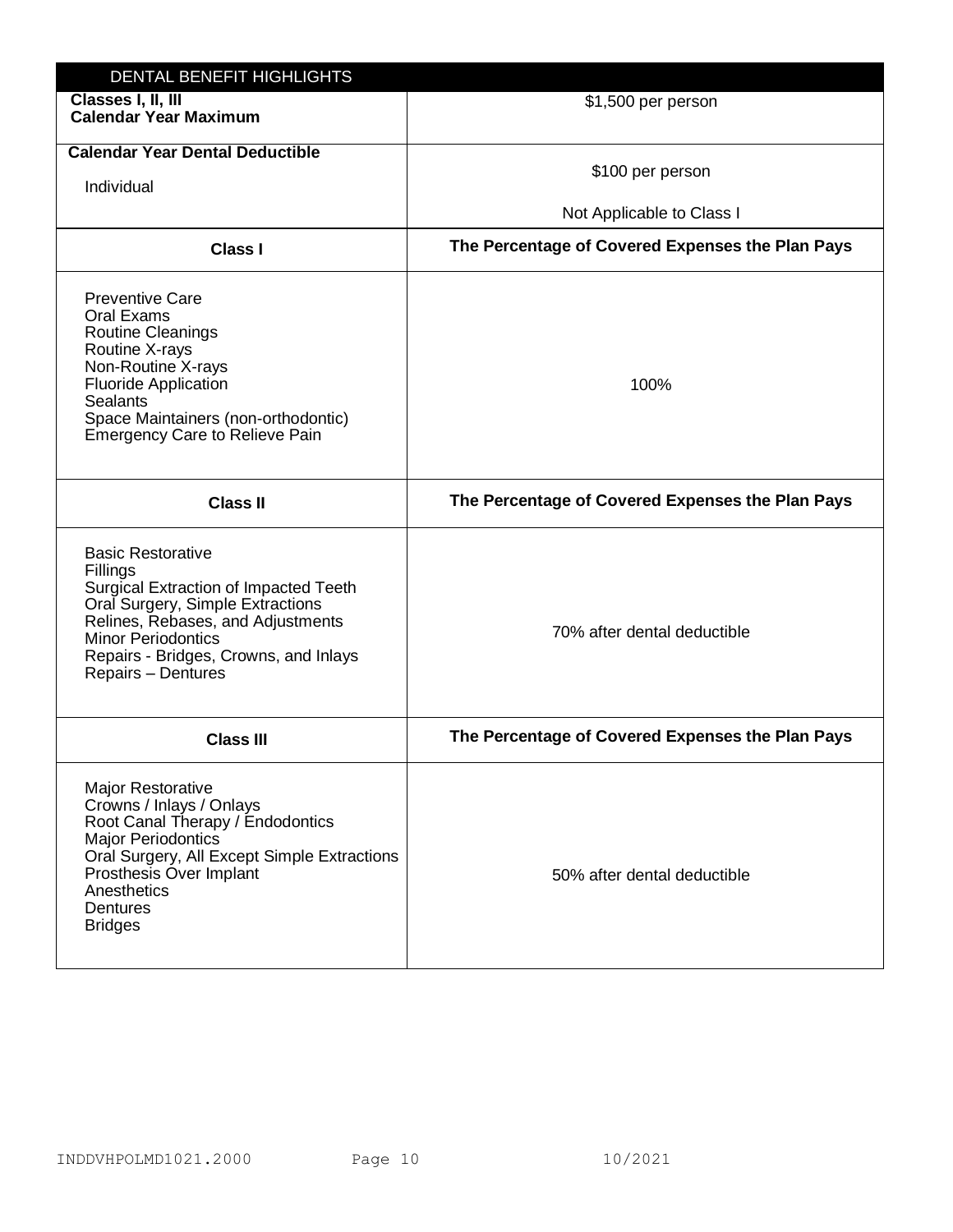| The Schedule - Vision Benefits                                                                  |                                                                                         |
|-------------------------------------------------------------------------------------------------|-----------------------------------------------------------------------------------------|
| <b>VISION BENEFIT HIGHLIGHTS</b>                                                                |                                                                                         |
| Eye Examinations, including refraction                                                          | The plan pays 50% of expenses, not to exceed a \$75 calendar<br>year maximum per person |
| Materials (corrective eyeglasses or contact<br>lenses, including fittings and follow-up visits) | \$200 calendar year maximum per person                                                  |

| The Schedule - Hearing Benefits                             |                                        |
|-------------------------------------------------------------|----------------------------------------|
| <b>HEARING BENEFIT HIGHLIGHTS</b>                           |                                        |
| <b>Hearing Examinations</b>                                 | \$50 calendar year maximum per person  |
| Materials (Hearing Aids, including fittings<br>and repairs) | \$500 calendar year maximum per person |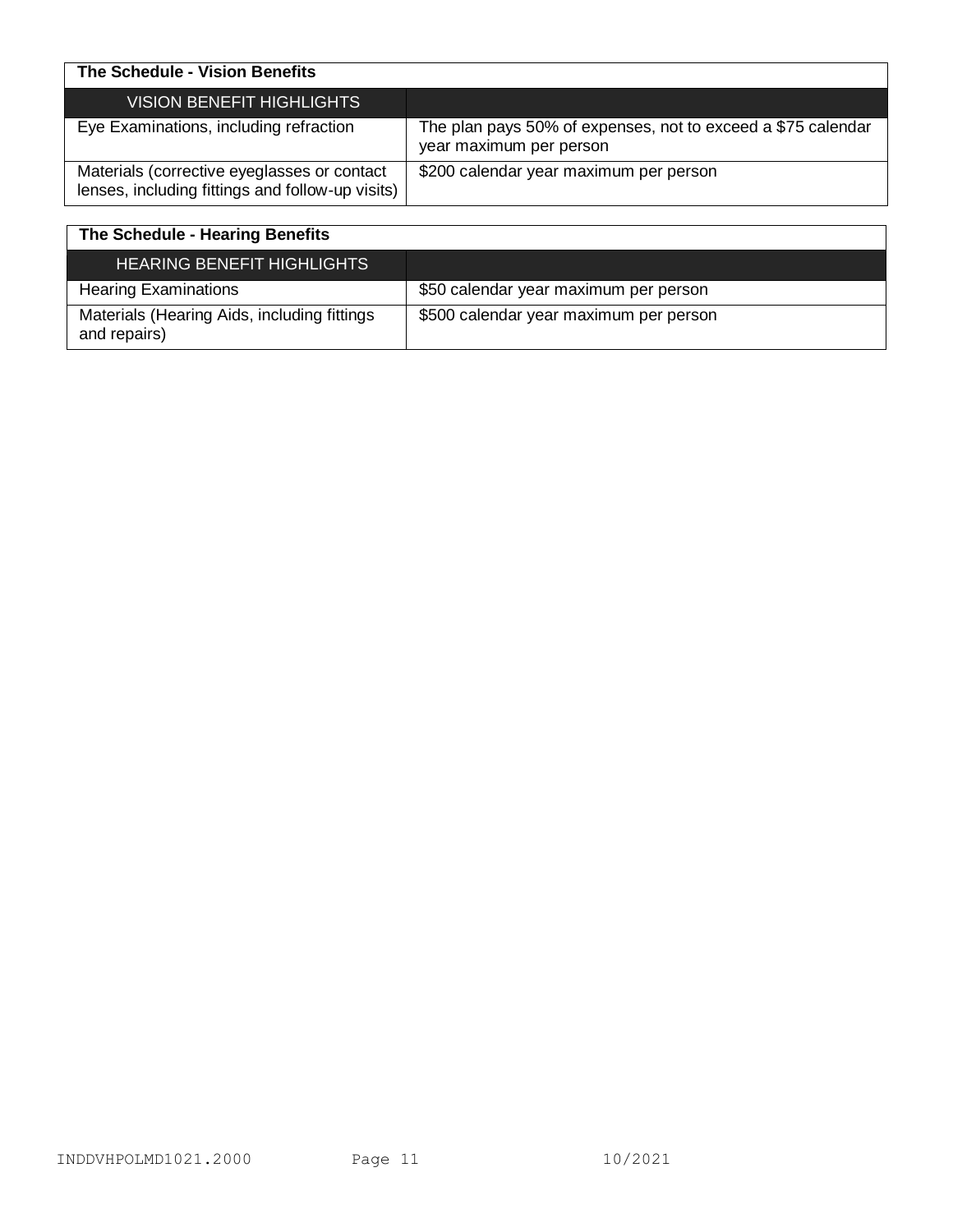# **Waiting Periods**

A Covered Person may access their dental, vision, and hearing benefit insurance once he or she has satisfied the following waiting periods.

- there is no waiting period for Class I or II dental benefits or for vision and hearing benefits.
- after 12 consecutive months of coverage dental benefits will increase to include the list of Class III procedures.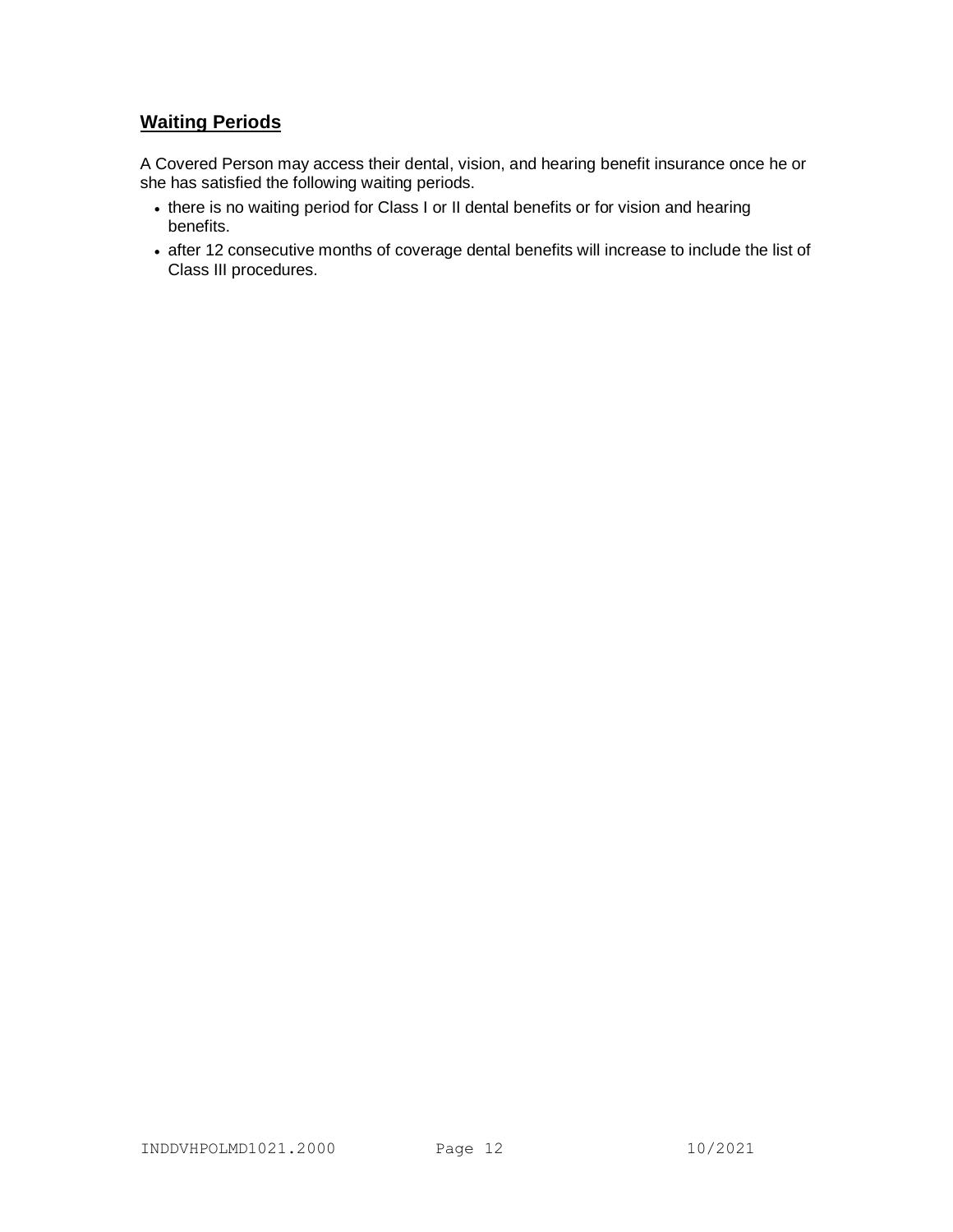# **Covered Expense**

The benefits described in the following sections are provided for Covered Expenses incurred while covered under this Policy. An expense is incurred on the date the Covered Person receives the service or supply for which the charge is made. These benefits are subject to all provisions of this Policy, some of which may limit benefits or result in benefits not being payable.

Covered Expense means that portion of a Provider's charge that is payable for a service delivered to a Covered Person provided:

- the service is ordered or prescribed by a Provider;
- the service is essential for the Necessary care of teeth, vision, or hearing;
- the service is within the scope of coverage limitations;
- the Dental Deductible amount in The Schedule has been met:
- the maximum benefit in The Schedule has not been exceeded;
- the charge does not exceed the amount allowed under the Alternate Dental Benefit Provision;
- the services for Classes I, II, III, vision and hearing started and completed while coverage is in effect.

### **Alternate Dental Benefit Provision**

If more than one covered dental service will treat a dental condition, payment is limited to the least costly dental service provided it is a professionally accepted, necessary and appropriate treatment.

If the Covered Person requests or accepts a more costly covered dental service, they are responsible for expenses that exceed the amount covered for the least costly dental service. Therefore, Cigna recommends Predetermination of Dental Benefits before major treatment begins.

#### **Predetermination of Dental Benefits**

Predetermination of Benefits is a voluntary review of a Dentist's proposed treatment plan and expected charges. It is not preauthorization of service and is not required.

The treatment plan should include supporting pre-operative x-rays and other diagnostic materials as requested by Cigna's dental consultant. If there is a change in the treatment plan, a revised plan should be submitted.

Cigna will determine covered dental expenses for the proposed treatment plan. If there is no Predetermination of Benefits, Cigna will determine covered dental expenses when it receives a claim.

Review of proposed treatment is advised whenever extensive dental work is recommended when charges exceed **\$500.**

Predetermination of Benefits is not a guarantee of a set payment. Payment is based on the services that are actually delivered and the coverage in force at the time services are completed.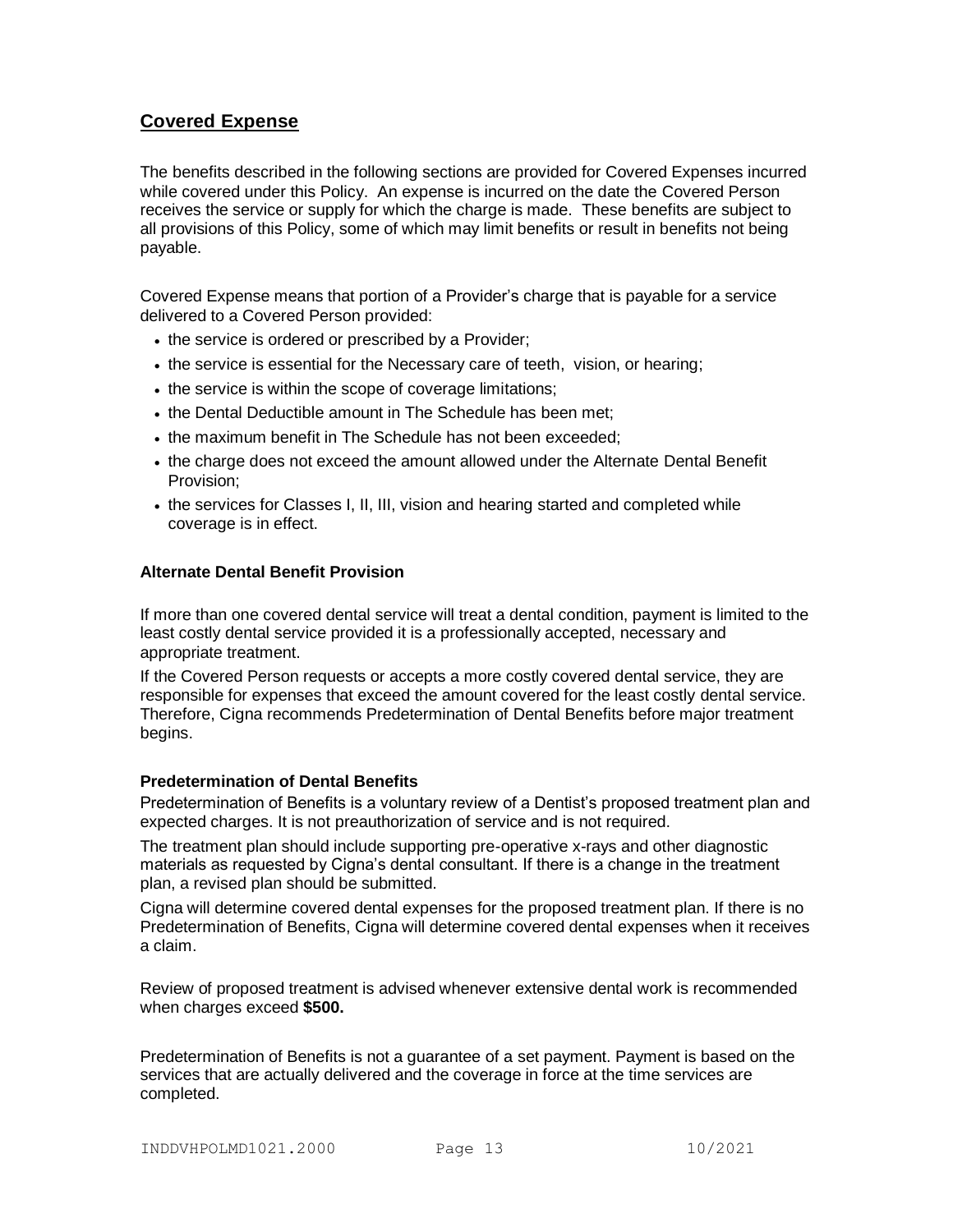# *Covered Dental Services*

The following section lists covered dental services. If a service is not listed there is no payment unless Cigna agrees to cover it. If Cigna agrees to cover the dental service the level of payment will be consistent with similar services that provide the least expensive professionally satisfactory result.

# **Participating and Non-Participating Dental Providers**

Payment for a service delivered by a Participating Dental Provider is the Contracted Fee, times the benefit percentage that applies to the class of service, as specified in the Schedule.

The Covered Person is responsible for any remaining balance after the payment of the Contracted Fee.

Payment for a service delivered by a Non-Participating Dental Provider is the Contracted Fee for that procedure as listed on the Primary Schedule aligned to the 3-digit zip code for the geographical area where the service is performed, times the benefit percentage that applies to the class of service, as specified in the Schedule. The Primary Schedule is the fee schedule with the lowest Contracted Fees currently being accepted by a Participating Dental Provider in the relevant 3-digit zip code.

The Covered Person is responsible for the balance of the Non-Participating Dental Provider's actual charge.

# **Class I Services – Diagnostic and Preventive**

Clinical oral examination – Only 1 per person per year.

Prophylaxis (Cleaning) – Only 1 prophylaxis or periodontal maintenance procedure is payable per year.

Periodontal Maintenance Procedures Following Active Therapy - Payable only if at least 6 consecutive months have passed since the completion of active periodontal surgery. This procedure includes an allowance for an exam and scaling and root planing.

Topical application of fluoride (excluding prophylaxis) – Limited to persons less than 14 years old. Only 1 per person per 12 consecutive months.

Topical application of sealant, per tooth, on an unrestored permanent bicuspid or molar tooth for a person less than 14 years old – Only 1 treatment per tooth per lifetime.

Space Maintainers, fixed unilateral – Limited to 1 non-orthodontic treatment for a person less than 14 years old.

Bitewing x-rays – Only 1 set per person per 12 consecutive months, limited to 4 films per set.

Complete mouth survey or panoramic x-rays - only 1 in any consecutive 60-month period. For benefit determination purposes a full mouth series will include bitewings and 10 or more periapical x-rays.

Individual periapical x-rays - A maximum of 4 periapical x-rays which are not performed in conjunction with an operative procedure are payable in any consecutive 12-month period.

Intraoral occlusal x-rays - Limited to 2 films in any consecutive 12-month period.

Palliative (emergency) treatment of dental pain, minor procedures, when no other definitive Dental Services are performed. (Any x-ray taken in connection with such treatment is a separate Dental Service.)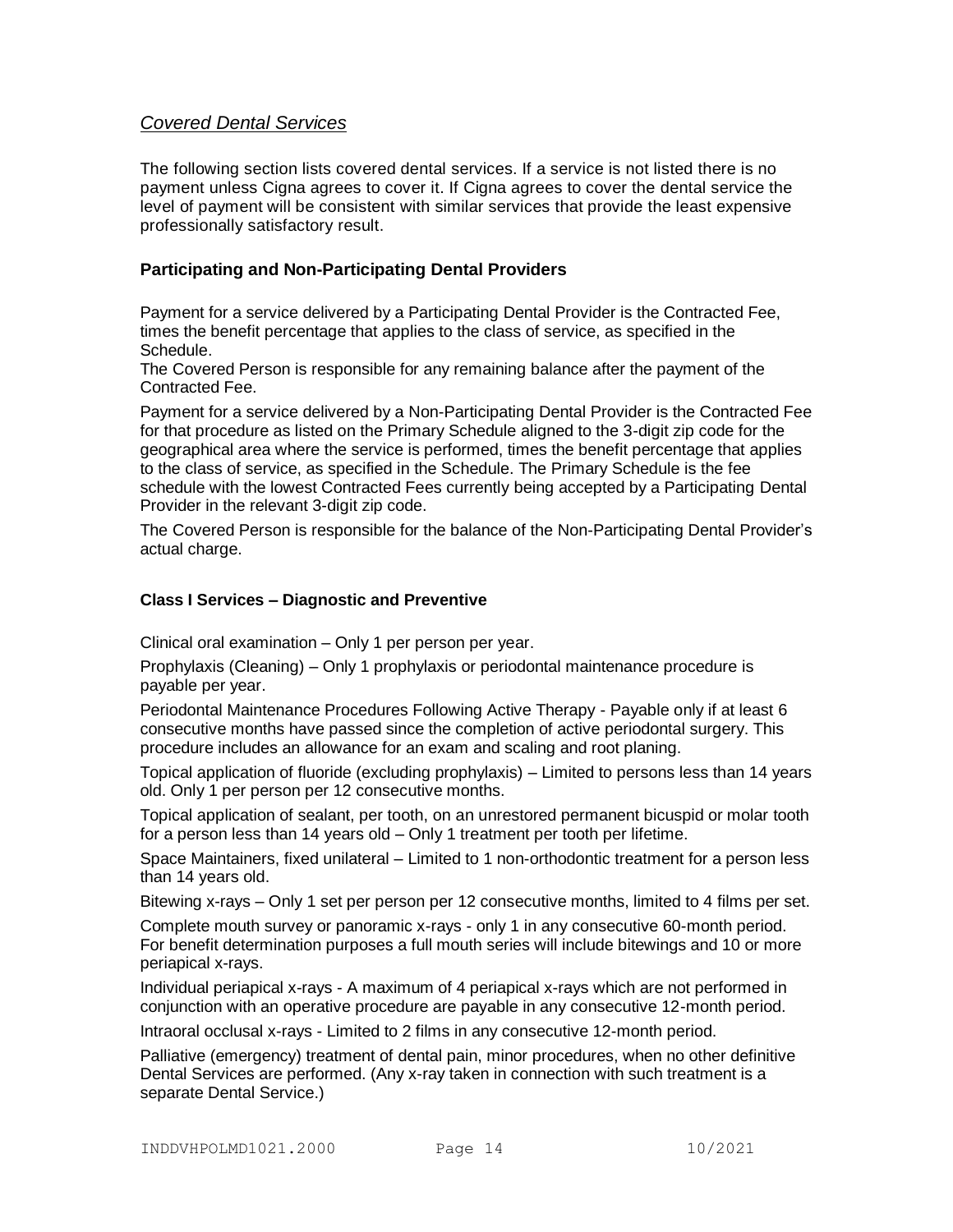# **Class II Services – Basic Restoration**

### **Fillings**

Amalgam Restorations - Benefits for replacement of an existing amalgam restoration are only payable if at least 12 consecutive months have passed since the existing amalgam was placed.

Silicate Restorations - Benefits for the replacement of an existing silicate restoration are only payable if at least 12 consecutive months have passed since the existing filling was placed.

Composite Resin Restorations - Benefits for the replacement of an existing composite restoration are payable only if at least 12 consecutive months have passed since the existing filling was placed. Benefits for composite resin restorations on bicuspid and molar teeth will be based on the benefit for the corresponding amalgam restoration.

Pin Retention - Covered only in conjunction with amalgam or composite restoration. Payable one time per restoration regardless of the number of pins used.

# **Oral Surgery, Routine Extractions**

Routine Extraction - Includes an allowance for local anesthesia and routine postoperative care.

Root Removal - Exposed Roots - Includes an allowance for local anesthesia and routine postoperative care.

### **Surgical Extraction of Impacted Teeth**

Surgical Removal of Impacted Tooth - Soft Tissue - The benefit includes an allowance for local anesthesia and routine postoperative care.

Surgical Removal of Impacted Tooth - Partially Bony - The benefit includes an allowance for local anesthesia and routine postoperative care.

Surgical Removal of Impacted Tooth - Completely Bony - The benefit includes an allowance for local anesthesia and routine postoperative care.

Removal of Impacted Tooth; Completely Bony, with Unusual Surgical Complications - The benefit includes an allowance for local anesthesia and routine postoperative care.

#### **Denture Adjustments, Rebasing and Relining**

Denture Adjustments - Only covered 1 time in any consecutive 12-month period and only if performed more than 12 consecutive months after the insertion of the denture.

Relining Dentures, Rebasing Dentures - Limited to relining or rebasing done more than a consecutive 12-month period after the initial insertion, and then not more than one time in any consecutive 36-month period.

Tissue Conditioning - maxillary or mandibular - Payable only if at least 12 consecutive months have elapsed since the insertion of a full or partial denture and only once in any consecutive 36-month period.

# **Repairs To Crowns and Inlays**

Recement Inlays - No limitation.

Recement Crowns - No limitation.

Repairs to Crowns - Limited to repairs performed more than 12 consecutive months after initial insertion.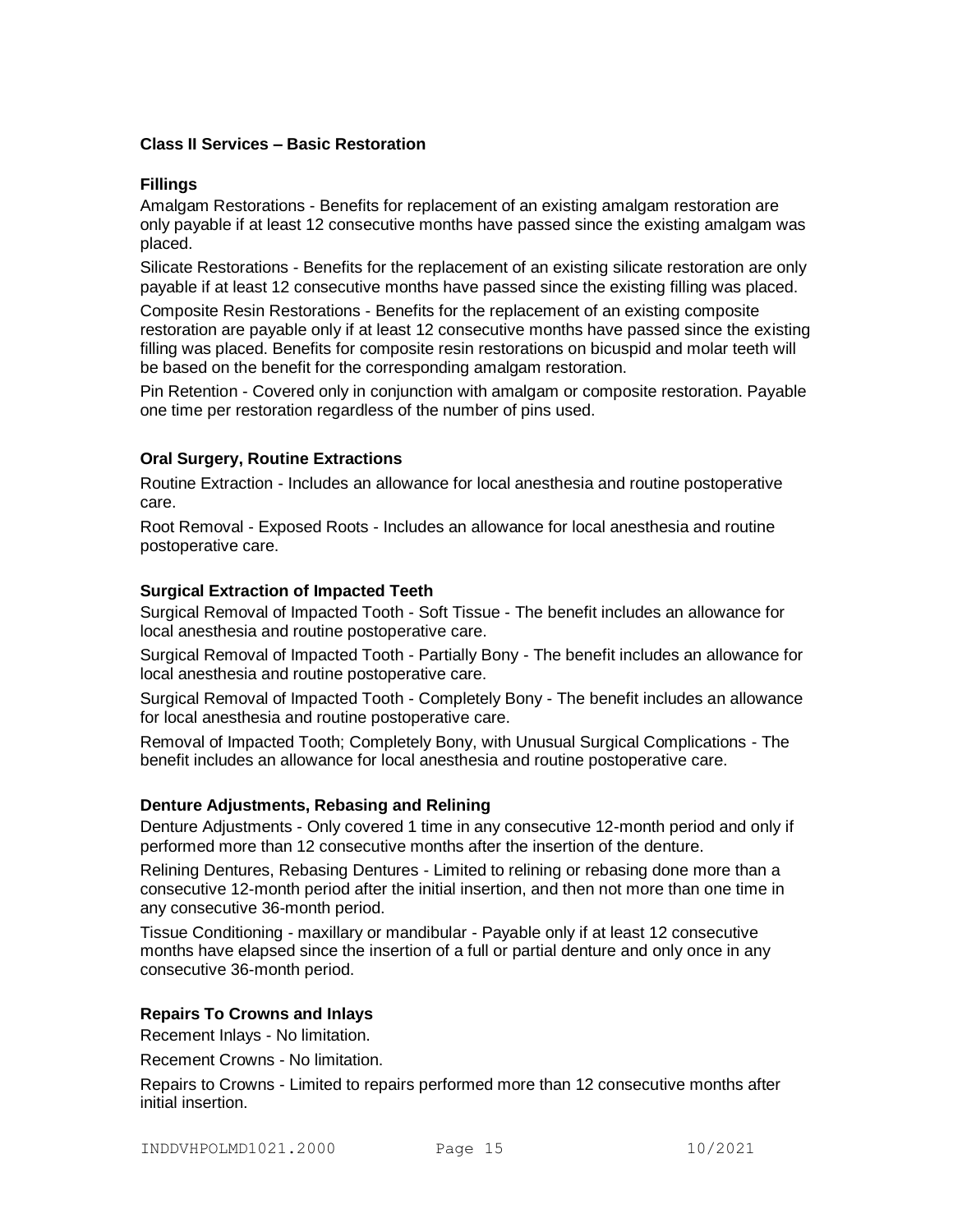# **Repairs To Dentures and Bridges**

Repairs to Full and Partial Dentures - Limited to repairs performed more than 12 consecutive months after initial insertion.

Recement Fixed Partial Denture - Limited to repairs performed more than 12 consecutive months after initial insertion.

Fixed Partial Denture Repair, by Report - Limited to repairs performed more than 12 consecutive months after initial insertion.

### **Minor Periodontal Procedures**

Periodontal Scaling and Root Planing (if not related to periodontal surgery) - Per Quadrant - Limited to 1 time per quadrant of the mouth in any consecutive 36-month period. Not separately payable if performed on the same treatment plan as prophylaxis.

### **Class III Services - Major Restoration**

### **Diagnostic Procedures**

Histopathologic Examinations - Payable only if the surgical biopsy is also covered under this plan.

#### **Inlays, Onlays and Crowns**

Inlays and Onlays - Covered only when the tooth cannot be restored by an amalgam or composite filling due to major decay or fracture, and then only if more than 84 consecutive months have elapsed since the last placement.

Crowns - Covered only when the tooth cannot be restored by an amalgam or composite filling due to major decay or fracture, and then only if more than 84 consecutive months have elapsed since the last placement. For persons under 16 years of age, benefits for crowns on vital teeth are limited to Resin or Stainless Steel Crowns.

Benefits for crowns are based on the amount payable for nonprecious metal substrate.

Stainless Steel Crowns, Resin Crowns - Covered only when the tooth cannot be restored by filling and then only 1 time in a consecutive 36-month period. Limited to persons under the age of 16.

Post and Core (in conjunction with a crown or inlay) - Covered only for endodontically treated teeth with total loss of tooth structure.

#### **Endodontic Procedures**

Therapeutic Pulpotomy - Payable for deciduous teeth only.

Root Canal Therapy, Primary Tooth (excluding final restoration) - Includes all preoperative, operative and postoperative x-rays, bacteriological cultures, diagnostic tests, local anesthesia and routine follow-up care.

Root Canal Therapy - Permanent Tooth - Includes all preoperative, operative and postoperative x-rays, bacteriological cultures, diagnostic tests, local anesthesia and routine follow-up care.

Root Canal Therapy, Retreatment - by Report - Covered only if more than 24 consecutive months have passed since the original endodontic therapy and only if necessity is confirmed by professional review.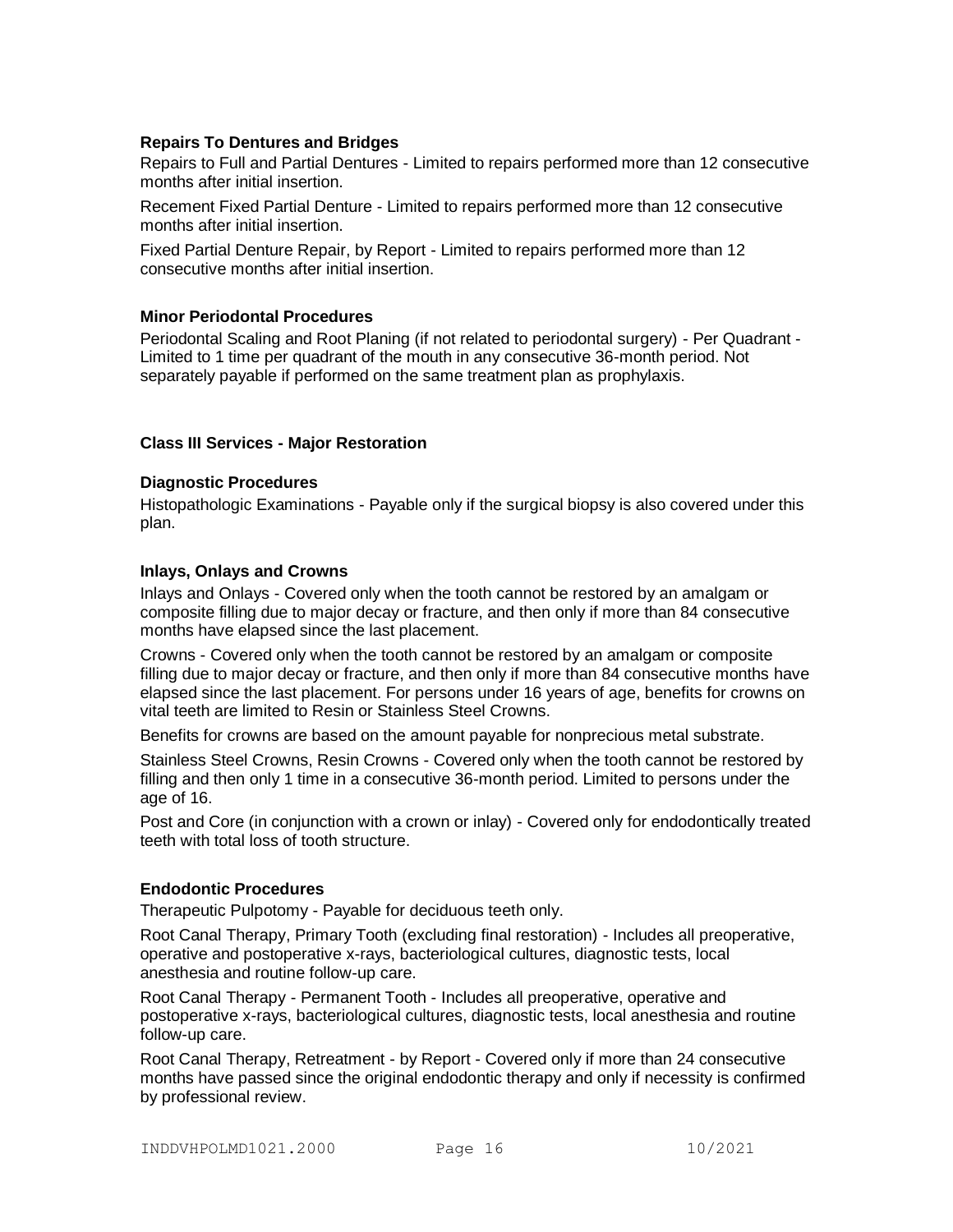Apexification - Includes all preoperative, operative and postoperative x-rays, bacteriological cultures, diagnostic tests, local anesthesia and routine follow-up care. A maximum of 3 visits per tooth are payable.

Apicoectomy - Includes all preoperative, operative and postoperative x-rays, bacteriological cultures, diagnostic tests, local anesthesia and routine follow-up care.

Retrograde Filling (per root) - Includes all preoperative, operative and postoperative x-rays, bacteriological cultures, diagnostic tests, local anesthesia and routine follow-up care. Not separately payable on the same date and tooth as an Apicoectomy.

Root Amputation (per root) - Includes all preoperative, operative and postoperative x-rays, bacteriological cultures, diagnostic tests, local anesthesia and routine follow-up care.

Hemisection - Fixed bridgework replacing the extracted portion of a hemisected tooth is not covered. Procedure includes local anesthesia and routine postoperative care.

# **Major Periodontal Surgery**

Gingivectomy - Only one periodontal surgical procedure is covered per area of the mouth in any consecutive 36-month period.

Gingival Flap Procedure Including Root Planing - Only 1 periodontal surgical procedure is covered per area of the mouth in any consecutive 36-month period.

Clinical Crown Lengthening - Hard Tissue - No limitation.

Mucogingival Surgery - Per Quadrant - only 1 periodontal surgical procedure is covered per area of the mouth in any consecutive 36-month period.

Osseous Surgery - only 1 periodontal surgical procedure is covered per area of the mouth in any consecutive 36-month period.

Bone Replacement Graft - First Site Quadrant.

Bone Replacement Graft - Each Additional Site in Quadrant.

Guided Tissue Regeneration - Resorbable Barrier - per Site, per Tooth - Only 1 periodontal surgical procedure is covered per area of the mouth in any consecutive 36-month period. Not payable as a discrete procedure if performed during the same operative session in the same site as osseous surgery.

Pedicle Soft Tissue Graft - No limitation.

Free Soft Tissue Graft (including donor site surgery) - No limitation.

Subepithelial Connective Tissue Graft Procedure (including donor site surgery) - No limitation.

Distal or Proximal Wedge Procedure (when not performed in conjunction with surgical procedures in the same anatomical area) - No limitation.

# **Oral Surgery - Surgical Extractions**

Surgical Extraction – (except for the removal of impacted teeth) - Includes an allowance for local anesthesia and routine postoperative care.

Surgical Removal of Residual Tooth Roots (Cutting Procedure) - Includes an allowance for local anesthesia and routine postoperative care.

# **Other Oral Surgery**

Tooth Transplantation (includes reimplantation from one site to another and splinting and/or stabilization) - Includes an allowance for local anesthesia and routine postoperative care.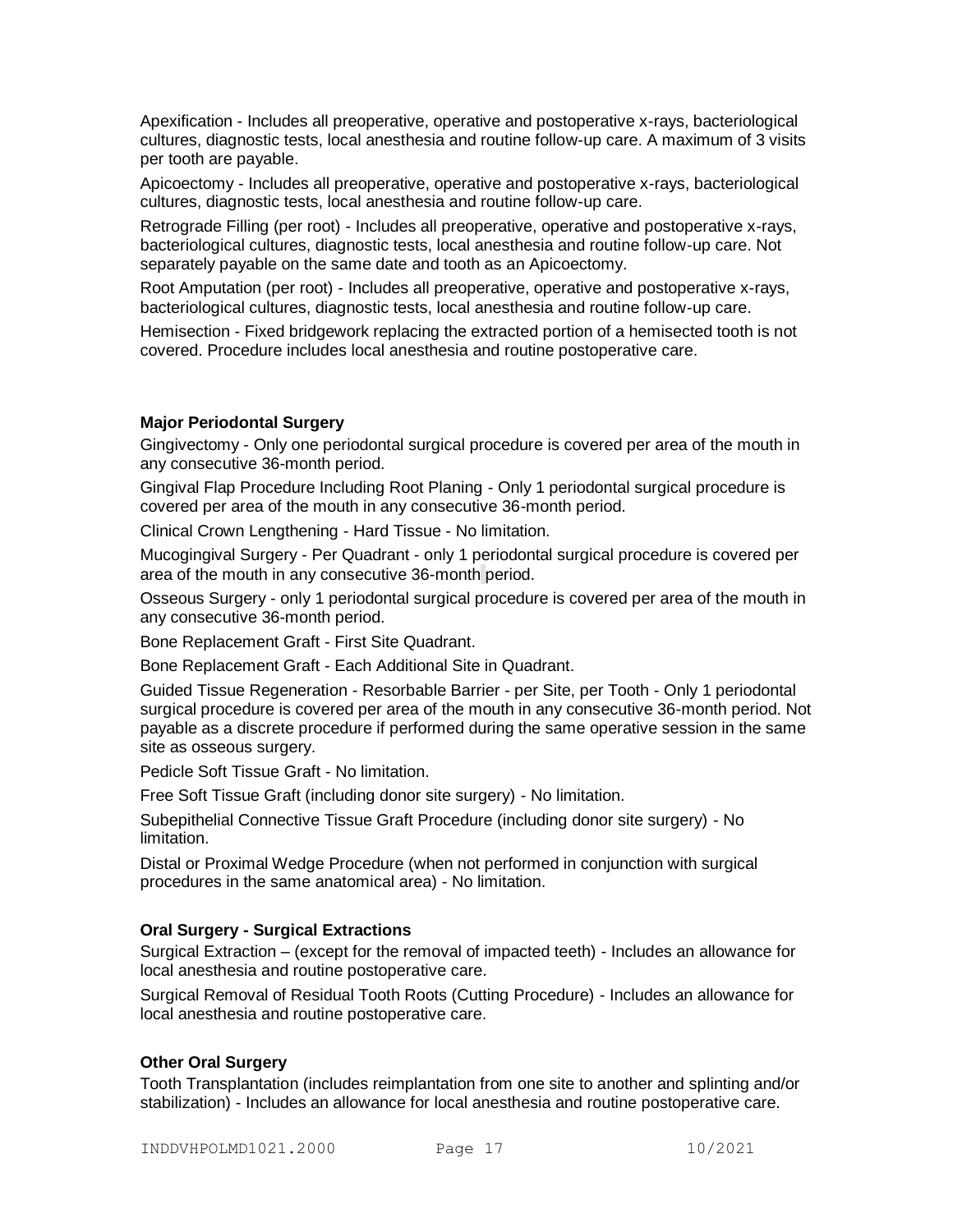Surgical Exposure of Impacted or Unerupted Tooth to Aid Eruption - Includes an allowance for local anesthesia and routine postoperative care.

Biopsy of Oral Tissue, including brush biopsy technique - Includes an allowance for local anesthesia and routine postoperative care.

Alveoloplasty - Includes an allowance for local anesthesia and routine postoperative care.

Vestibuloplasty - Includes an allowance for local anesthesia and routine postoperative care. Only payable when performed primarily to facilitate insertion of a removable denture.

Radical Excision of Reactive Inflammatory Lesions (Scar Tissue or Localized Congenital Lesions) - Includes an allowance for local anesthesia and routine postoperative care.

Removal of Odontogenic Cyst or Tumor - Includes an allowance for local anesthesia and routine postoperative care.

Removal of Exostosis - Maxilla or Mandible - Includes an allowance for local anesthesia and routine postoperative care.

Incision and Drainage - Includes an allowance for local anesthesia and routine postoperative care.

Osseous, Osteoperiosteal, or Cartilage Graft of the Mandible or Facial bones - Autogenous or Nonautogenous, by Report - Includes an allowance for local anesthesia and routine postoperative care. Only payable when performed primarily to facilitate insertion of a removable denture.

Frenectomy (Frenulectomy, Frenotomy), Separate Procedure - Includes an allowance for local anesthesia and routine postoperative care.

Excision of Hyperplastic Tissue - Per Arch - Includes an allowance for local anesthesia and routine postoperative care.

Excision of Pericoronal Gingiva - Includes an allowance for local anesthesia and routine postoperative care.

Synthetic Graft - Mandible or Facial Bones, by Report - Includes an allowance for local anesthesia and routine postoperative care. Only payable when performed primarily to facilitate insertion of a removable denture.

# **Prosthetics**

Full dentures — There are no additional benefits for personalized dentures or overdentures or associated procedures. Cigna will not pay for any denture until it is accepted by the patient. Limited to one time per arch per 84 consecutive months.

Partial dentures — There are no additional benefits for precision or semiprecision attachments. The benefit for a partial denture includes any clasps and rests and all teeth. Cigna will not pay for any denture until it is accepted by the patient. Limited to one partial denture per arch per 84 consecutive months unless there is a necessary extraction of an additional functioning natural tooth.

Add tooth to existing partial denture to replace newly extracted Functional Natural Tooth — Only if more than 12 consecutive months have elapsed since the insertion of the partial denture.

Complete and partial overdentures — There are no additional benefits for precision or semiprecision attachments. The benefit for a partial denture includes any clasps and rests and all teeth. Cigna will not pay for any denture until it is accepted by the patient. Limited to one partial denture per arch per 84 consecutive months unless there is a necessary extraction of an additional functioning natural tooth.

Post and core (in conjunction with a fixed bridge) — Covered only for endodontically treated teeth with total loss of tooth structure.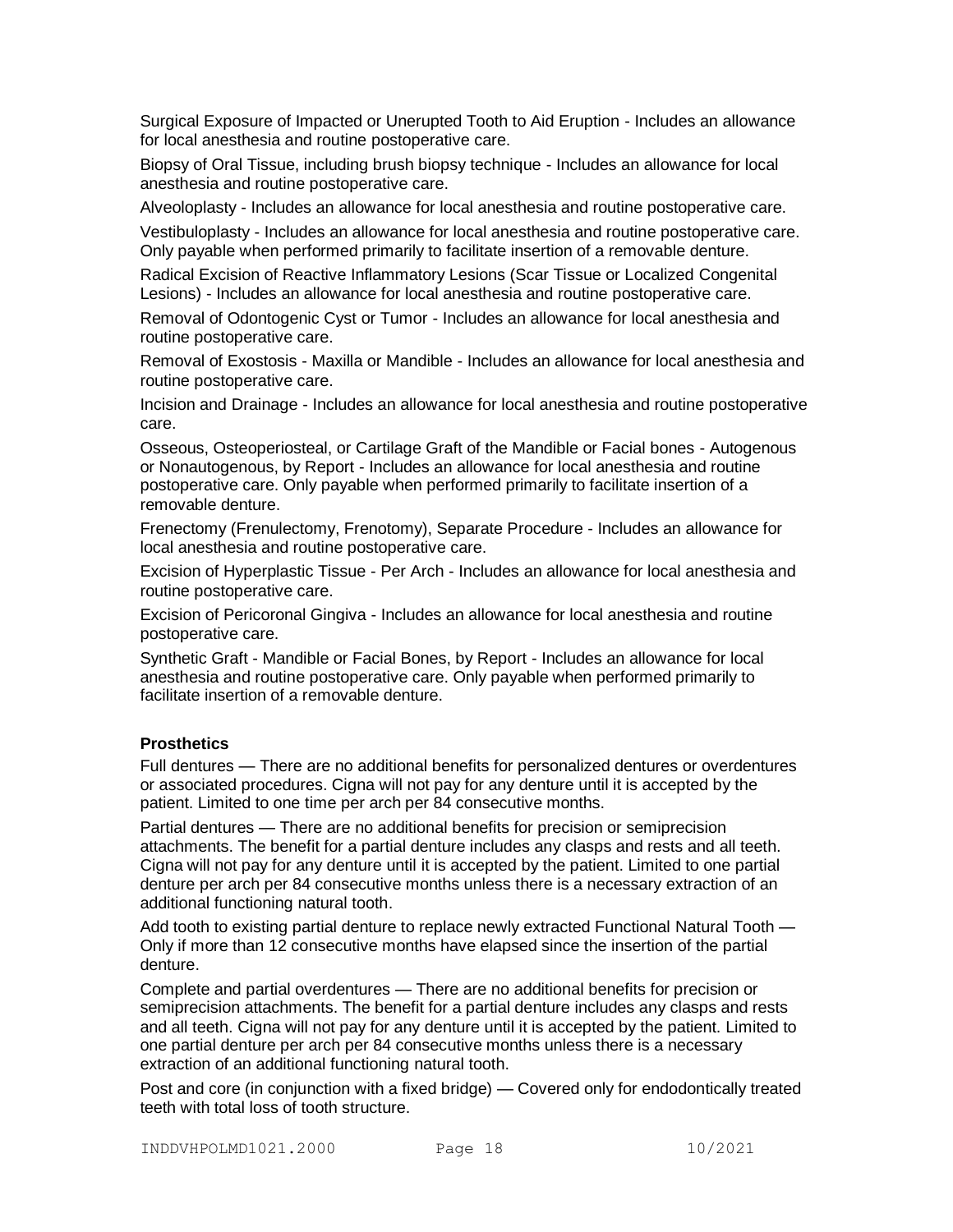Prosthesis Over Implant — A prosthetic device, supported by an implant or implant abutment, is a Covered Expense. Replacement of any type of prosthesis with a prosthesis supported by an implant or implant abutment is only payable if the existing prosthesis is at least 84 consecutive months old, is not serviceable and cannot be repaired.

Fixed Partial Dentures (Nonprecious Metal Pontics, Retainer Crowns and Metallic Retainers) - Benefits will be considered for the initial replacement of a Necessary Functioning Natural Tooth extracted while the person was covered under the plan.

Replacement: Benefits for the replacement of an existing bridge are payable only if the existing bridge is at least 84 consecutive months old, is not serviceable, and cannot be repaired.

Benefits for retainer crowns and pontics are based on the amount payable for nonprecious metal substrates.

Cast Metal Retainer for Resin Bonded Fixed Bridge - Benefits will be considered for the initial replacement of a Necessary Functioning Natural Tooth extracted while the person was covered under the plan.

Replacement: Benefits are based on the amount payable for nonprecious metal substrates. Benefits for the replacement of an existing resin bonded bridge are payable only if the existing resin bonded bridge is at least 84 consecutive months old, is not serviceable, and cannot be repaired.

# **Anesthesia and IV Sedation**

General Anesthesia - Paid as a separate benefit only when Medically or Dentally Necessary and when administered in conjunction with complex oral surgical procedures which are covered under this plan.

I.V. Sedation - Paid as a separate benefit only when Medically or Dentally Necessary and when administered in conjunction with complex oral surgical procedures which are covered under this plan.

# *Additional Programs*

We offer or arrange for various entities to offer discounts, benefits or other consideration to Covered Persons under this Policy for the purpose of promoting general health and well-being. This program is guaranteed renewable. We will not cancel this program for the duration of the contract period.

# **Oral Health Integration Program**

Clinical research has established an association between dental disease and complication of some medical conditions, such as the conditions noted below.

If You are a Cigna Dental Covered Person and You have one or more of the conditions listed below, You are eligible for reimbursement of Your copayment or coinsurance for certain periodontal and preventive procedures as well as emergency pain management, up to the applicable plan maximum reimbursement levels and annual plan maximums.

If You have diabetes, cerebrovascular or cardiovascular disease, qualifying procedures include:

- periodontal scaling and root planing (sometimes referred to as "deep cleaning")
- periodontal maintenance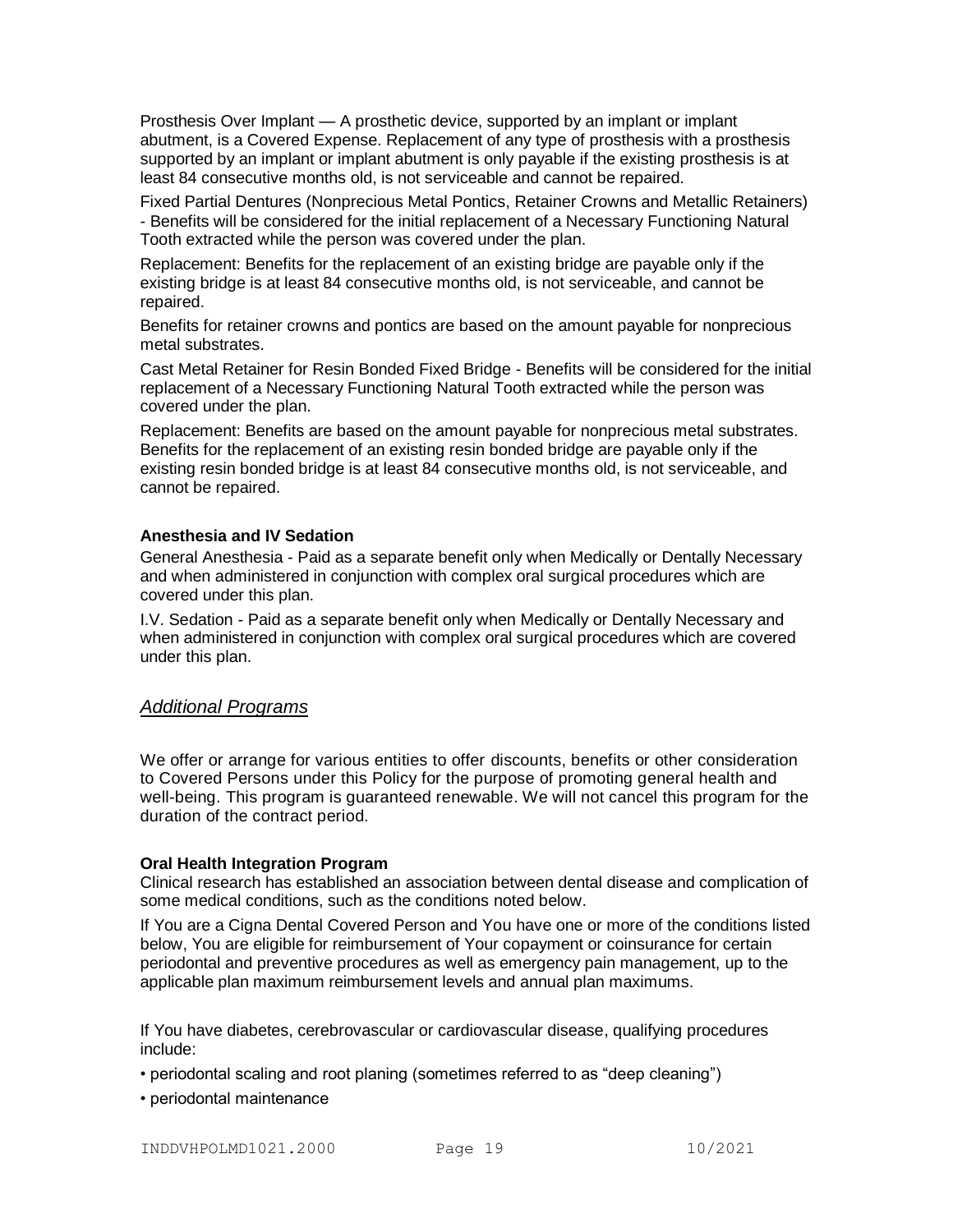If You are pregnant, qualifying procedures include:

- periodic, limited and comprehensive oral evaluation
- periodontal evaluation
- periodontal maintenance
- periodontal scaling and root planing (sometimes referred to as "deep cleaning")
- treatment of inflamed gums around wisdom teeth
- an additional cleaning during pregnancy
- palliative (emergency) treatment minor procedure

If You have chronic kidney disease, rheumatoid arthritis, Sjogren's syndrome, lupus, Parkinson's disease, amyotrophic lateral sclerosis, Huntington's disease, or going to or having undergone an organ transplant, or undergoing head and neck Cancer Radiation, qualifying procedures include:

- topical application of fluoride
- topical fluoride varnish
- application of sealant
- periodontal scaling and root planing (sometimes referred to as "deep cleaning")
- periodontal maintenance
- interim caries arresting medicament application
- caries preventive medicament application

If You have opioid misuse and addiction, qualifying procedures include:

- periodic, limited and comprehensive oral evaluation
- topical application of fluoride
- topical fluoride varnish
- application of sealant
- periodontal scaling and root planing (sometimes referred to as "deep cleaning")
- periodontal maintenance
- interim caries arresting medicament application
- caries preventive medicament application

To register for the program fill out the online registration form (Oral Health Integration Registration Form) found on myCigna.com, or call the number on the back of your ID Card, follow the prompts for Dental , and a representative will be happy to assist You.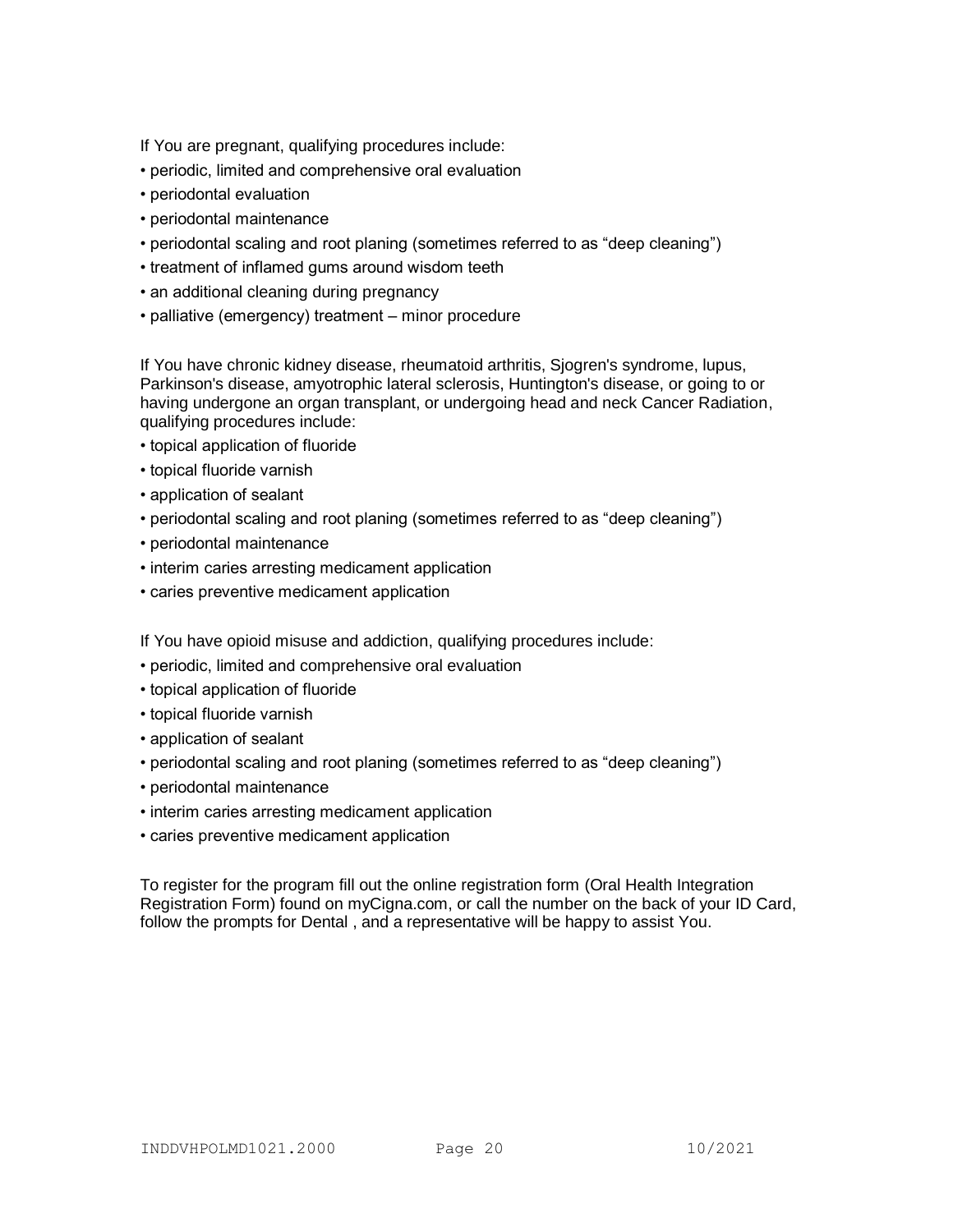# *Missing Teeth Limitation*

There is no payment for replacement of teeth that are missing when a person first becomes insured.

This payment limitation no longer applies after 24 months of continuous coverage.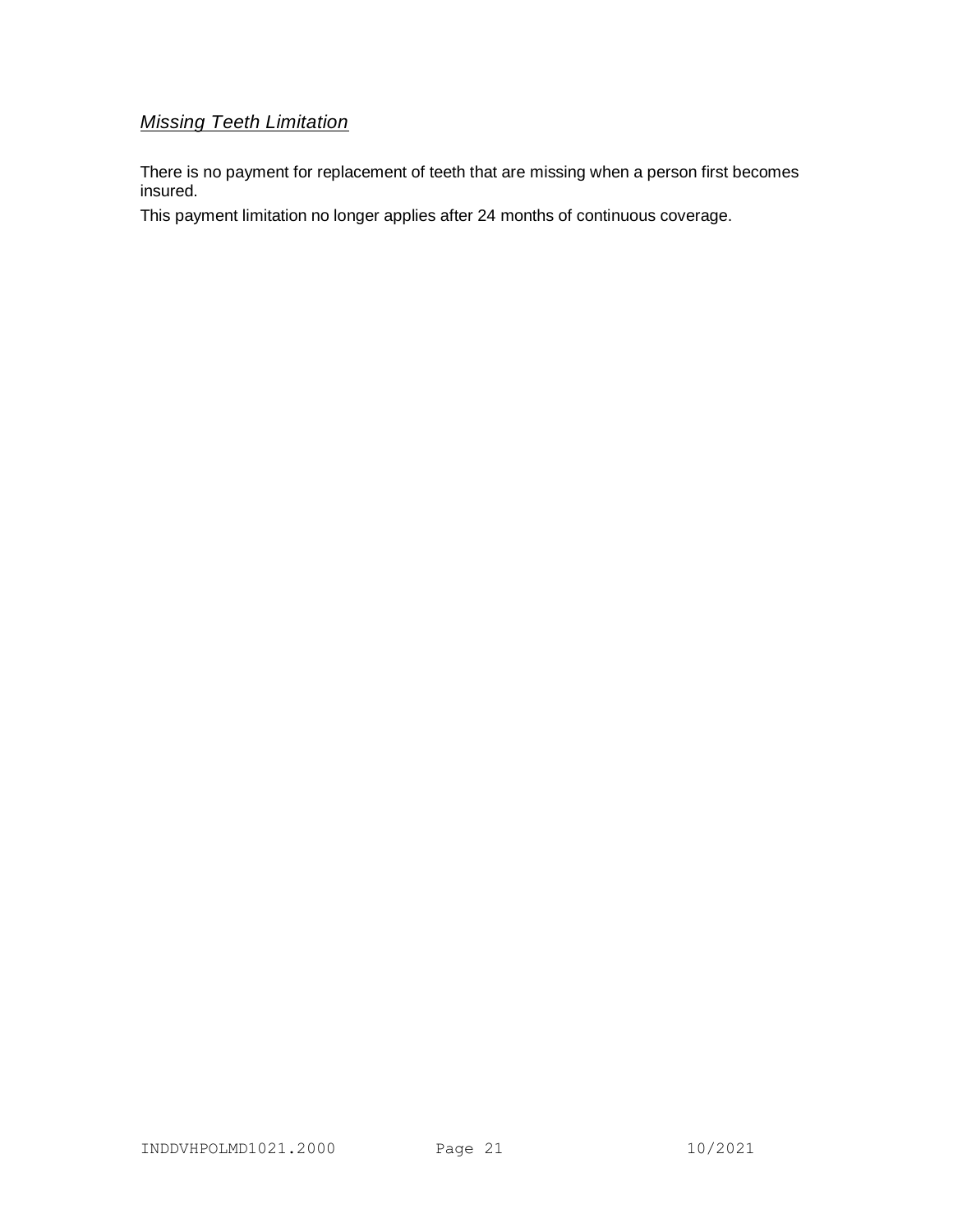# *Covered Vision Services*

The following section lists vision Covered Services. If a service is not listed there is no payment unless Cigna agrees to cover it. If Cigna agrees to cover the service the level of payment will be consistent with similar services that provide the least expensive professionally satisfactory result. Covered Expenses are limited to the calendar year maximums and coinsurance shown in The Schedule.

# **Examinations**

One vision and eye health evaluation including but not limited to eye health examination, dilation, refraction and prescription for glasses performed by a Provider.

# **Materials**

Corrective spectacle lenses, frames, and contact lenses prescribed by a Provider. Corrective contact lenses fittings and follow-up visits.

# *Covered Hearing Services*

The following section lists hearing Covered Services. If a service is not listed there is no payment unless Cigna agrees to cover it. If Cigna agrees to cover the service the level of payment will be consistent with similar services that provide the least expensive professionally satisfactory result. Covered Expenses are limited to the calendar year maximums shown in The Schedule.

### **Examinations**

One hearing examination performed by a Provider who is a Licensed Hearing Care Professional.

# **Materials**

Hearing Aids prescribed by a Provider who is a Licensed Hearing Care Professional. This includes fittings and any necessary repairs to Hearing Aids purchased after the Effective Date.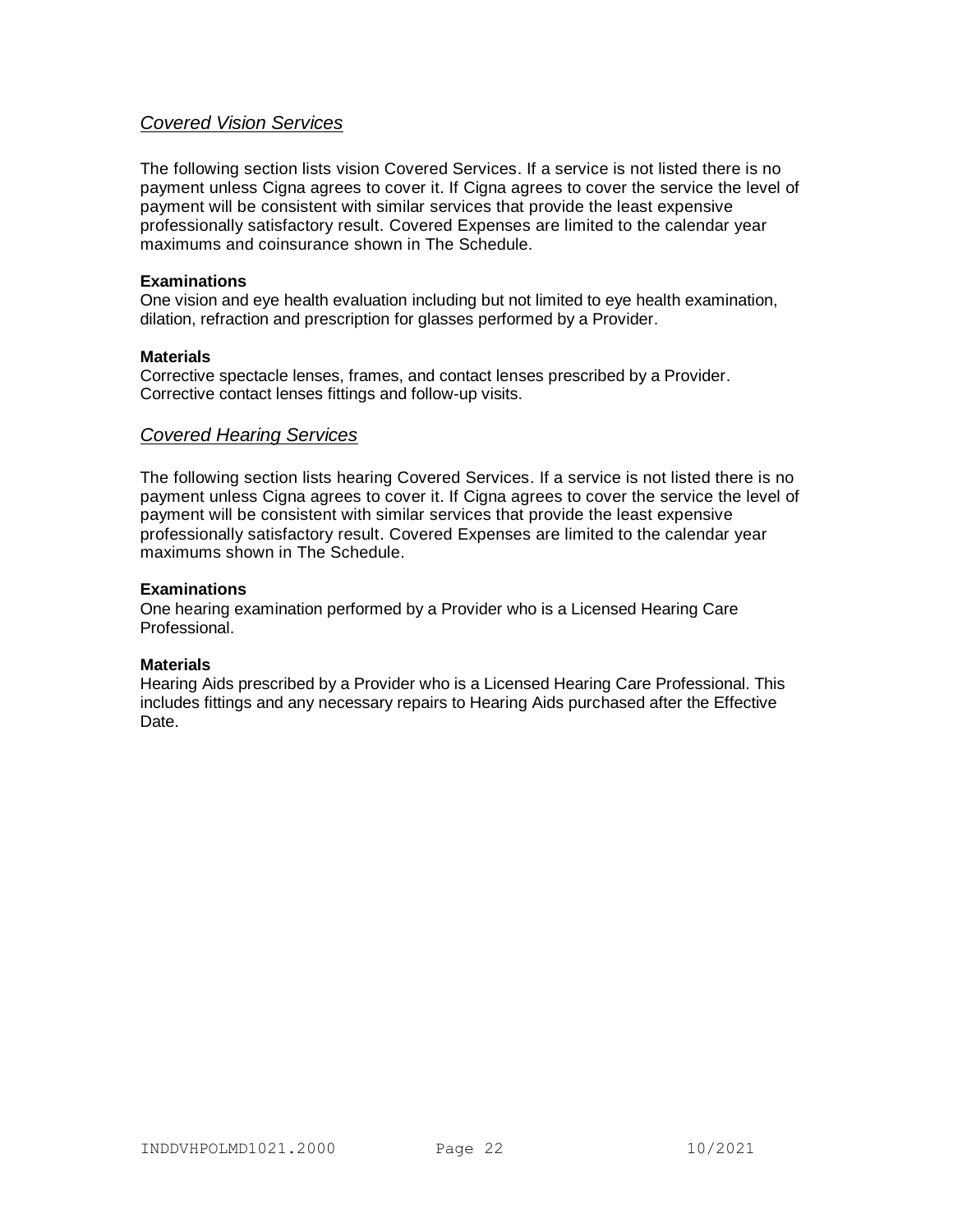# **Exclusions And Limitations: What Is Not Covered By This Policy**

# *Expenses Not Covered*

Covered Expenses will not include, and no payment will be made for:

- procedures which are not included in the list of Covered Dental Services, Covered Vision Services, or Covered Hearing Services;
- cone beam imaging;
- instruction for plaque control, oral hygiene and diet;
- core build-ups;
- veneers;
- precious or semi-precious metals for crowns, bridges and abutments;
- restoration of teeth which have been damaged by erosion, attrition or abrasion;
- bite registrations; precision or semi-precision attachments; or splinting;
- implants or implant related services;
- orthodontic treatment, except for the treatment of cleft lip and cleft palate;
- general anesthesia or intravenous sedation, when used for the purposes of anxiety control or patient management is not covered; may be considered only when medically or dentally necessary and when in conjunction with covered complex oral surgery;
- athletic mouth guards;
- services performed solely for cosmetic reasons;
- personalization or decoration of any dental device or dental work;
- replacement of an appliance per benefit guidelines;
- services that are medical in nature:
- services and supplies received from a hospital;
- prescription drugs;
- plano lenses;
- VDT (video display terminal)/computer eyeglass benefit;
- medical or surgical treatment of the eyes;
- any type of corrective vision surgery, including LASIK surgery, radial ketatonomy (RK), automated lamellar keratoplasty (ALK), or conductive keratoplasty (CK);
- Orthoptic or vision training and any associated supplemental testing
- any eye examination, or any corrective eyewear, required by an employer as a condition of employment;
- safety eyewear;
- sub-normal vision aids or non-prescription lenses;
- Magnification or low vision aids not shown as covered in the Schedule of Vision Coverage;
- Assistive Listening Devices (ALDs);
- medical and/or surgical treatment of the internal or external structures of the ear, including but not limited to Cochlear implants;
- Hearing Aids not prescribed by a Licensed Hearing Care Professional;
- ear protective devices or plugs;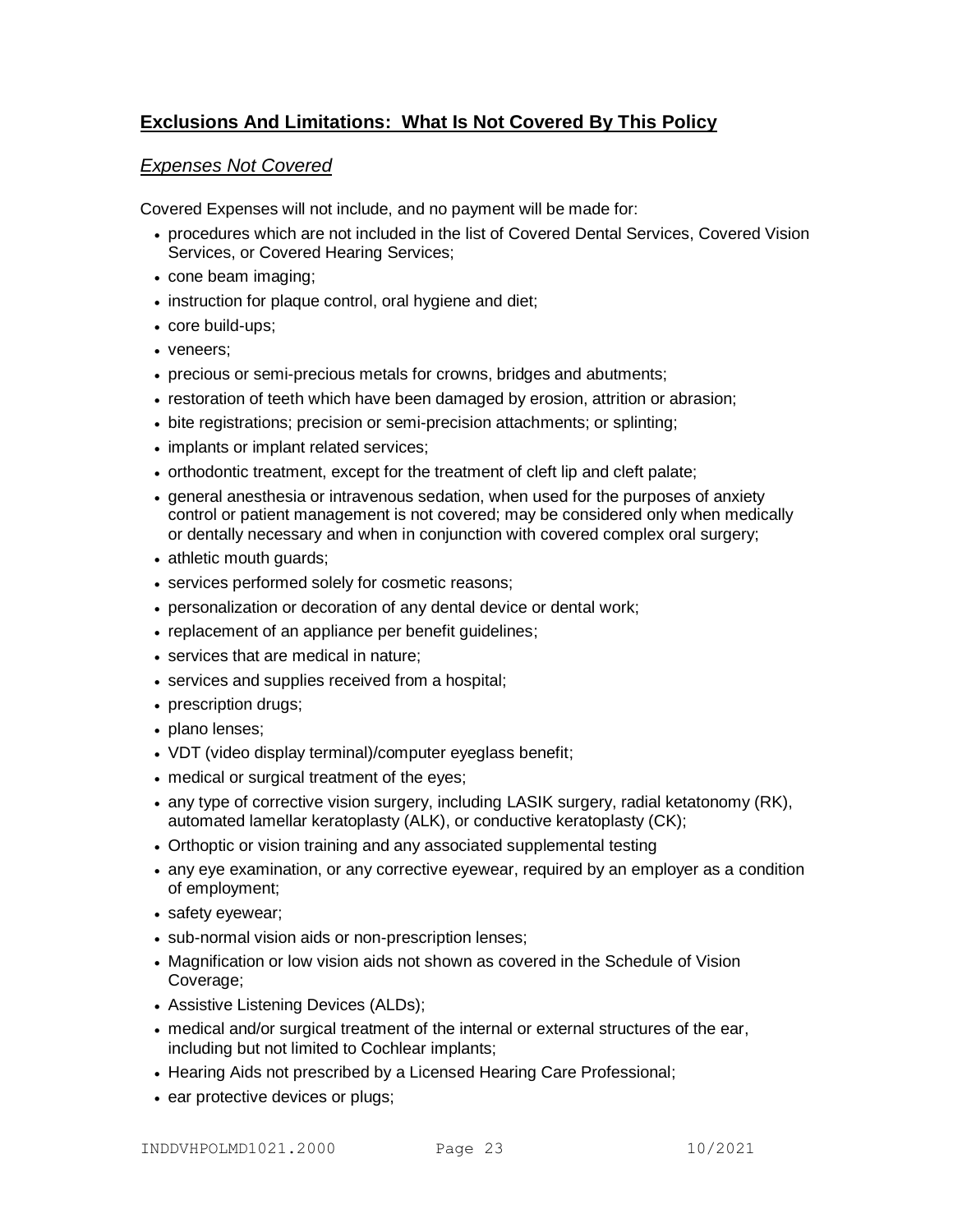- Hearing Aids maintenance/service contracts, ear molds and other miscellaneous repairs;
- Hearing Aids purchased online or over the counter (OTC); or
- Disposable Hearing Aids.

# *General Limitations*

# *No payment will be made for expenses incurred for You or any one of Your Dependents:*

- For services not specifically listed as Covered Services in this Policy;
- For services or supplies that are not Medically Necessary;
- For services received before the Effective Date of coverage;
- For services received after coverage under this Policy ends, subject to the Extension of Benefits provision;
- For services for which You have no legal obligation to pay or for which no charge would be made if You did not have insurance coverage; This exclusion will not apply to the treatment of any illness covered under this policy if it is received in a hospital or other institution of the State or of a county or municipal corporation of the State, whether or not the hospital or other institution is deemed charitable. This exclusion does not apply to Medicaid.
	- For Professional services or supplies received or purchased directly or on Your behalf by anyone, including a Provider, from any of the following:
		- Yourself or Your employer;
		- a person who lives in the Covered Person's home, or that person's employer;
		- a person who is related to the Covered Person by blood, marriage or adoption, or that person's employer.
	- for or in connection with an Injury arising out of, or in the course of, any employment for wage or profit:
	- for or in connection with a Sickness which is covered under any workers' compensation or similar law;
	- for charges made by a Hospital owned or operated by or which provides care or performs services for, the United States Government, if such charges are directly related to a condition which occurred while serving in the military or an associated auxiliary unit (if coverage is suspended for an Insured during military service, upon receipt of written request, We will provide a refund of unearned premium on a pro rata basis);
	- services or supplies received due to an act of war, declared or undeclared while serving in the military or an associated auxiliary unit;
	- to the extent that payment is unlawful where the person resides when the expenses are incurred;
- for charges which the person is not legally required to pay; This exclusion will not apply to the treatment of any illness covered under this policy if it is received in a hospital or other institution of the State or of a county or municipal corporation of the State, whether or not the hospital or other institution is deemed charitable. This exclusion does not apply to Medicaid.
- for charges which would not have been made if the person had no insurance; This exclusion will not apply to the treatment of any illness covered under this policy if it is received in a hospital or other institution of the State or of a county or municipal corporation of the State, whether or not the hospital or other institution is deemed charitable. This exclusion does not apply to Medicaid.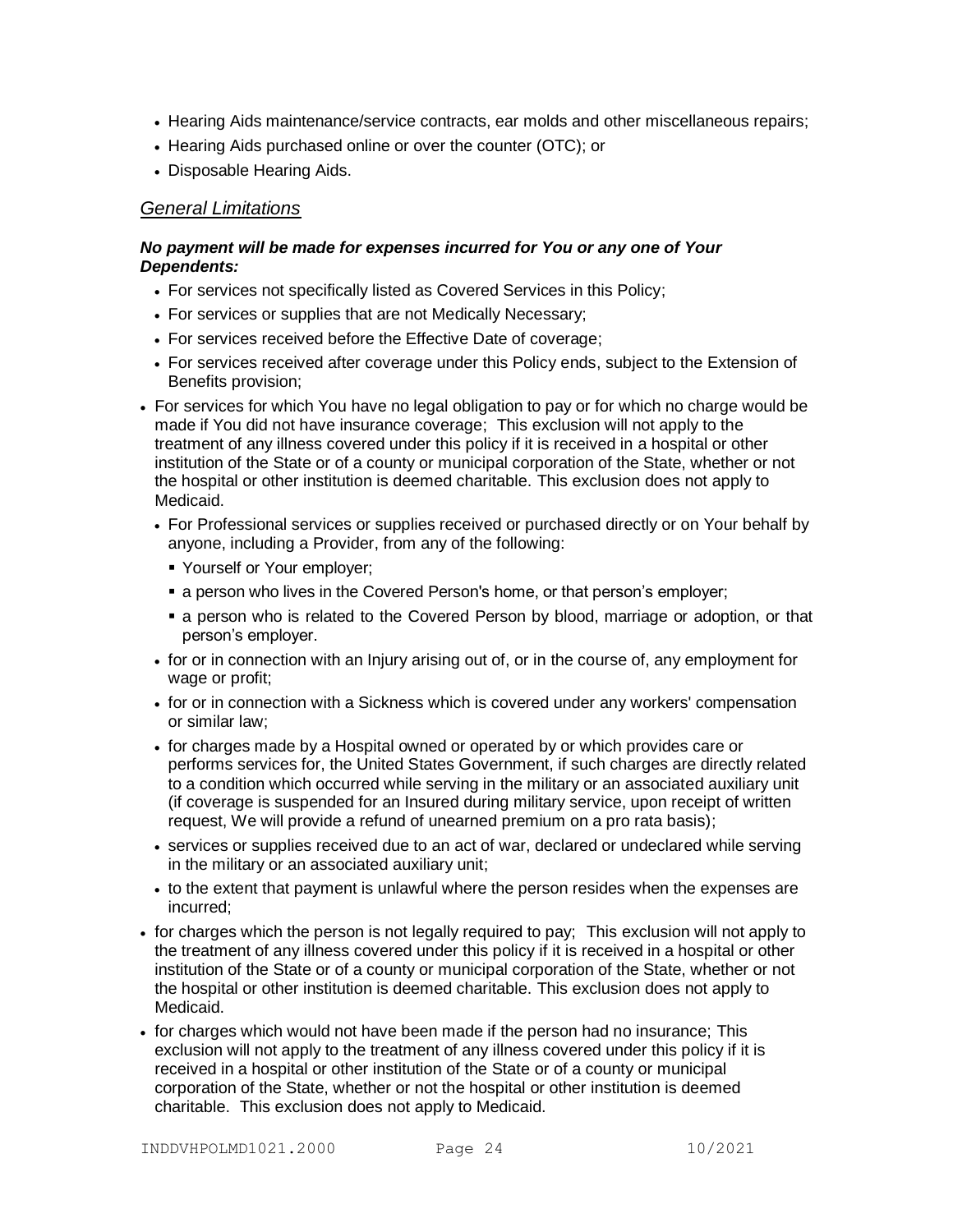- to the extent that billed charges exceed the rate of reimbursement as described in the Schedule;
- to the extent that You or any of Your Dependents is in any way paid or entitled to payment for those expenses by or through a public program, other than Medicaid;
- for or in connection with experimental procedures or treatment methods not approved by the American Dental Association or the appropriate dental specialty society;
- Procedures that are a covered expense under any other plan which provides dental, vision, or hearing benefits on an expense incurred basis;
- We are not obligated to pay any claim, bill, or other demand or request for payment for Covered Services that the appropriate regulatory board determines were provided as a result of a prohibited referral.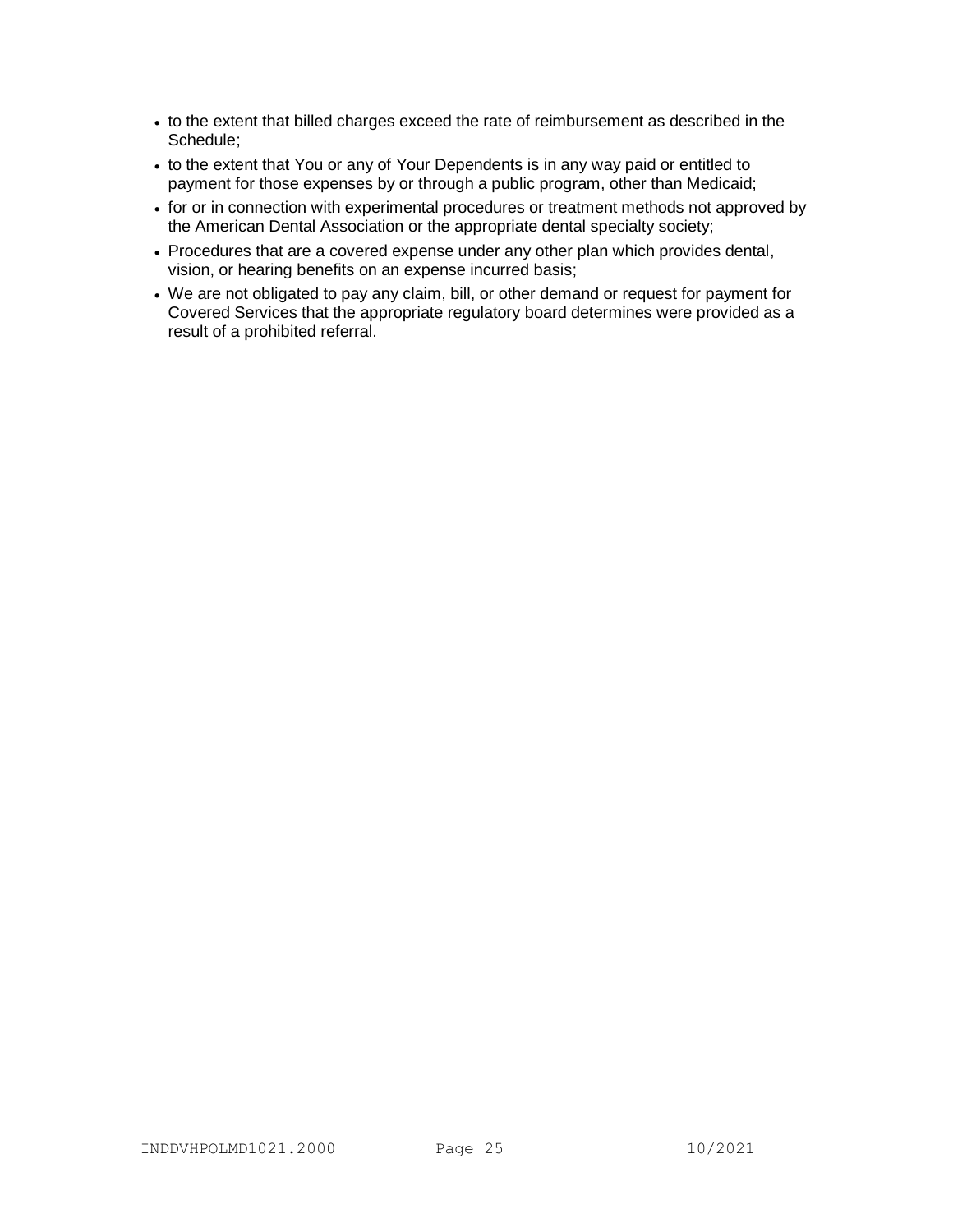# **Third Party Liability**

You agree to advise Us, in writing, within a reasonable time of Your claim against the third party and to take such action, provide such information and assistance, and execute such documents as We may reasonably require to facilitate enforcement of the claim. You also agree to take no action that may prejudice the rights or interests of Us under this Policy. Failure to provide notice of a claim or to cooperate with Us, or actions that prejudice Our rights or interests, may be considered to be a material breach by Us and may subject You to legal action.

We may have a right to a lien, to the extent of benefits advanced, upon any recovery that You receive from the third party, the third party's insurer, or the third party's guarantor if We file a petition to intervene and are independently represented by counsel. Recovery may be by settlement, judgment or otherwise. The lien will be in the amount of benefits paid by Us under this Policy for the treatment of the Illness, disease, Injury or condition for which the third party is liable, reduced by a pro rata share of the court costs and legal fees incurred by the insured which are applicable to the portion of the settlement returned to the insurance company. We will be entitled to collect on Our lien even if the amount recovered by or for the Covered Person (or their estate, parent or legal guardian) from or for the account of such third party as compensation for the Injury, Illness or condition is less than the actual loss suffered by the Covered Person. The amount will be determined by dividing the amount of the total recovery in the claim into the total amount of the attorney's fees incurred by the Covered Person for services rendered in connection with their claim, which will not exceed onethird, and multiplying that amount by the amount of the third party's claim.

# **Right of Recovery**

If a Covered Person incurs a Covered Expense for which, in the opinion of the plan or its claim administrator, another party may be responsible or for which the Covered Person may receive payment as described above, the plan is granted a right of recovery, to the extent of the benefits provided by the plan, from the proceeds of any recovery whether by settlement, judgment, or otherwise. Any amount refunded to the insurance company will be reduced by a pro rata share of the court costs and legal fees incurred by the insured which are applicable to the portion of the settlement returned to the insurance company.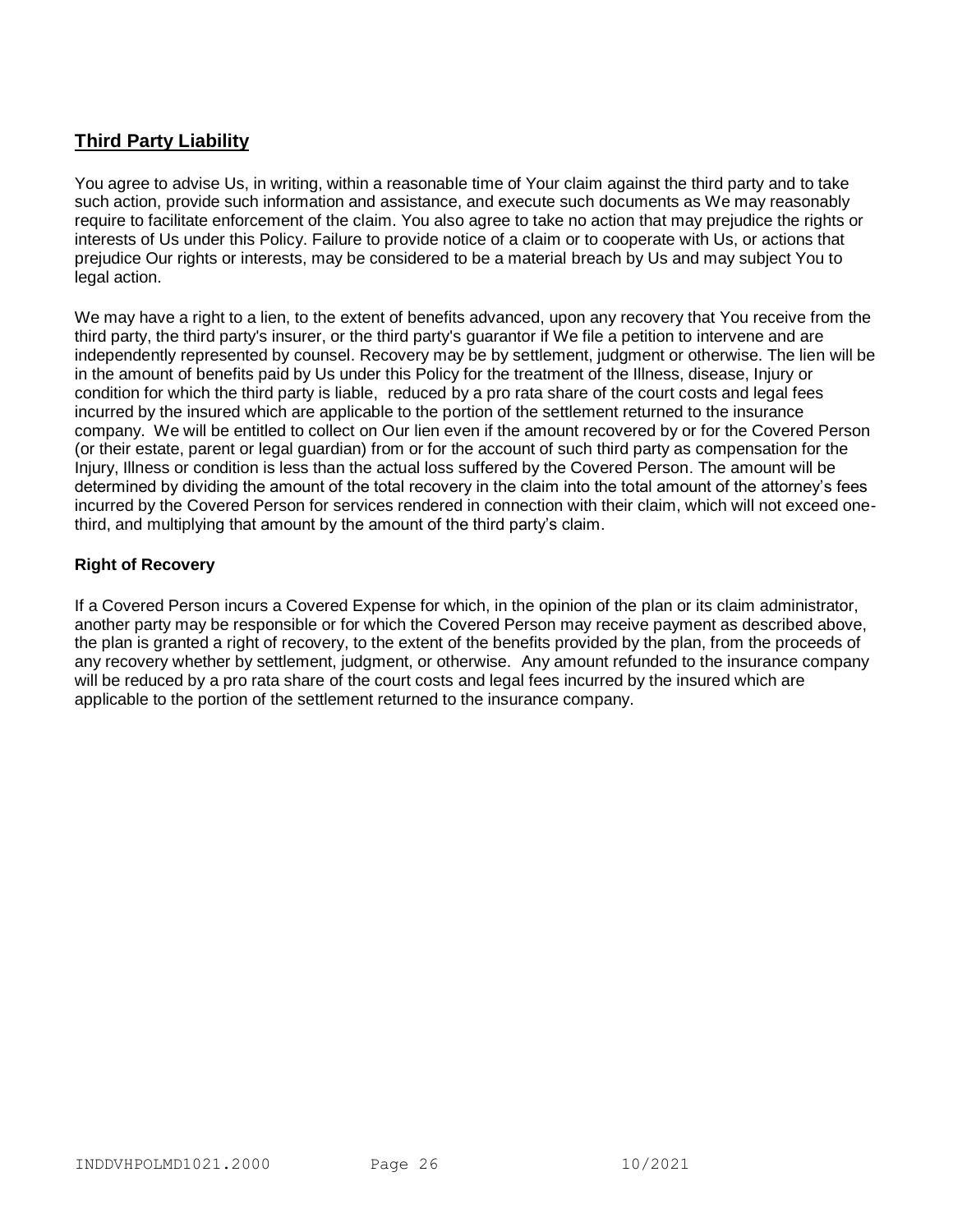# **When You Have a Complaint an Appeal or a Grievance**

# **Definitions**

## **Adverse Decision**

An Adverse Decision is a utilization review determination by Cigna or a Private Review Agent that: (a) a proposed or delivered Health Care Service covered under the insured's contract is or was not Medically Necessary, appropriate, or efficient; and (b) may result in no coverage of the Health Care Service.

#### **Appeal**

An Appeal is a protest filed by an Insured, an Insured Person's representative or a health care provider with Cigna under its internal Appeal process regarding a Coverage Decision concerning an insured.

#### **Appeal Decision**

An Appeal Decision is a final determination by Cigna that arises from an Appeal filed with Cigna under its Appeal process regarding a Coverage Decision concerning an insured.

#### **Compelling Reason**

A compelling reason includes showing that the potential delay in receipt of a health care service until after the insured or health care provider exhausts the internal grievance process and obtains a final decision under the grievance process could result in loss of life, serious impairment to a bodily function, serious dysfunction of a bodily organ, or the insured remaining seriously mentally ill with symptoms that cause the insured to be in danger to self or others.

### **Complaint**

A Complaint is (1) a protest filed with the Maryland Insurance Commissioner involving an Adverse Decision or Grievance Decision concerning the insured; or (2) a protest filed with the Commissioner involving a Coverage Decision.

#### **Emergency Case**

An Emergency Case is a case involving an Adverse Decision for which an expedited review is required. An expedited review may be requested if: (1) an Adverse Decision is rendered for services that are proposed, but have not yet been rendered; and (2) the time frames under this process would seriously jeopardize Your life or health or would jeopardize Your ability to regain maximum function or would cause You to be a danger to self or others.

#### **Grievance**

A Grievance is a protest by an insured, an Insured Person's representative or a health care provider on behalf of the insured filed with Cigna through its internal grievance process regarding an Adverse Decision concerning the insured.

#### **Grievance Decision**

A Grievance Decision by Cigna is a final determination that arises from a Grievance regarding an Adverse Decision concerning the insured, which was filed with Cigna under its internal grievance process.

#### **Health Care Provider**

A Health Care Provider means: (a) an individual who is licensed under the Maryland Health Occupations Article to provide health care services in the ordinary course of business or practice of a profession, and is a treating provider of the insured; or (b) a hospital, as defined by Maryland law. The term Health Care Provider includes a nonphysician specialist who is certified or trained to treat or provide health care services for a specified condition or disease in a manner that is within the scope of his license or certification.

# **Health Care Service**

A Health Care Service is a health or medical care procedure or service rendered by a health care provider that: (a) provides testing, diagnosis, or treatment of a human disease or dysfunction; or (b) dispenses drugs, medical devices, medical appliances, or medical goods for the treatment of a human disease or dysfunction.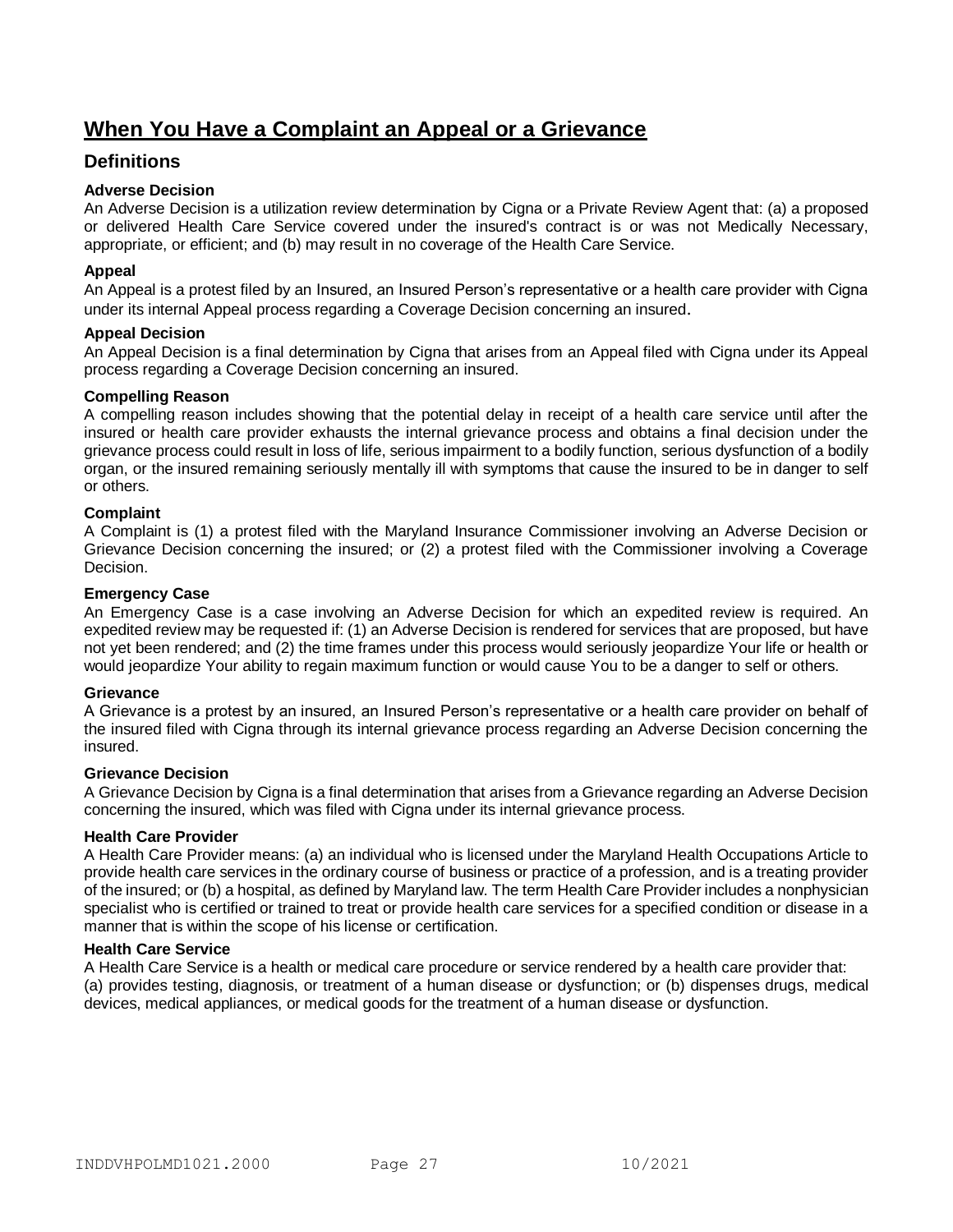#### **Medically Necessary/Medical Necessity**

Medically Necessary/Medical Necessity refer to Health Care Services and supplies which are determined by Cigna to be: (a) medically required to meet the basic health needs of the insured; (b) consistent with the diagnosis of the condition; (c) consistent in type, frequency and duration of treatment with scientifically based guidelines as determined by medical research; (d) required for purposes other than the comfort and convenience of the patient or his Physician; and (e) of demonstrated medical value.

Any services precertified by the Review Organization will be deemed Medically Necessary.

#### **Private review agent**

Private review agent means: (1) a nonhospital-affiliated person or entity performing utilization review that is either affiliated with, under contract with, or acting on behalf of: (i) a Maryland business entity; or (ii) a third party that pays for, provides, or administers health care services to citizens of this State; or (2) any person or entity including a hospital-affiliated person performing utilization review for the purpose of making claims or payment decisions for health care services on behalf of the employer's or labor union's health insurance plan under an employee assistance program for employees other than the employees employed by: (i) the hospital; or (ii) a business wholly owned by the hospital

# **When You Have a Complaint, an Appeal or a Grievance**

For the purposes of this section, any reference to "You," "Your" or "Yourself" also refers to a representative or Your treating provider designated by You to act on Your behalf; and licensed Dentists depending on the care, treatment or service under review.

We want You to be completely satisfied with the care You receive. That is why we have established a process for addressing Your concerns and solving Your problems.

#### **Start With Member Services**

We are here to listen and help. If You have a concern regarding a person, a service, the quality of care, or contractual benefits, You can call our toll-free number and explain Your concern to one of our Customer Service representatives. You can also express that concern in writing. Please call or write to us at the following:

Customer Services Toll-Free Number or address that appears on mycigna.com,

explanation of benefits or claim form.

#### **Quality of Care Issues**

Quality of care issues include the following: (a) malpractice allegation; (b) negative patient outcomes related to poor care; (c) failure to follow up on diagnostic procedures; (d) failure to provide treatment for presenting complaints consistent with standard of care; (e) failure to appropriately document medical records; (f) confidentiality and privacy issues related to medical records or care; (g) dissatisfaction of providers; (h) qualifications of providers; (i) misdiagnosis; (j) inappropriate referrals; (k) environmental issues related to infection control and hazardous medical waste; (I) failure of a provider to perform adequate medical screening, assessments, or emergency care; (m) failure to provide an adequate internal insured Complaint process concerning quality of care issues; (n) failure to comply with policies and procedures concerning delivery of care;

(o) inadequate credentialing and performance appraisal for Physician or Dentists; and (p) denial of Health Care Service benefits by Cigna.

We will do our best to resolve the matter on Your initial contact. If we need more time to review or investigate Your concern, we will get back to You as soon as possible, but in any case within 30days.

If You are not satisfied with the results of a Coverage Decision, such as a Claim denial or other adverse determination You can start the Administrative Appeals Procedure or Medical Necessity Grievance Procedure.

#### **Internal Appeals and Grievance Procedure**

Cigna has a one-step Appeals and Grievance Procedure for Coverage Decisions and decisions involving Medical Necessity. To initiate an Administrative Appeal or Medical Necessity Grievance, You must submit a written request for an Appeal or Grievance to the address that appears on mycigna.com, explanation of benefits or claim form within 365 days of receipt of a denial notice. For decisions involving Medical Necessity, a denial notice is the same as an Adverse Decision. Notice of an Adverse Decision must be sent by us within five working days after the decision is made. You should state the reason why You feel Your Appeal or Grievance should be approved and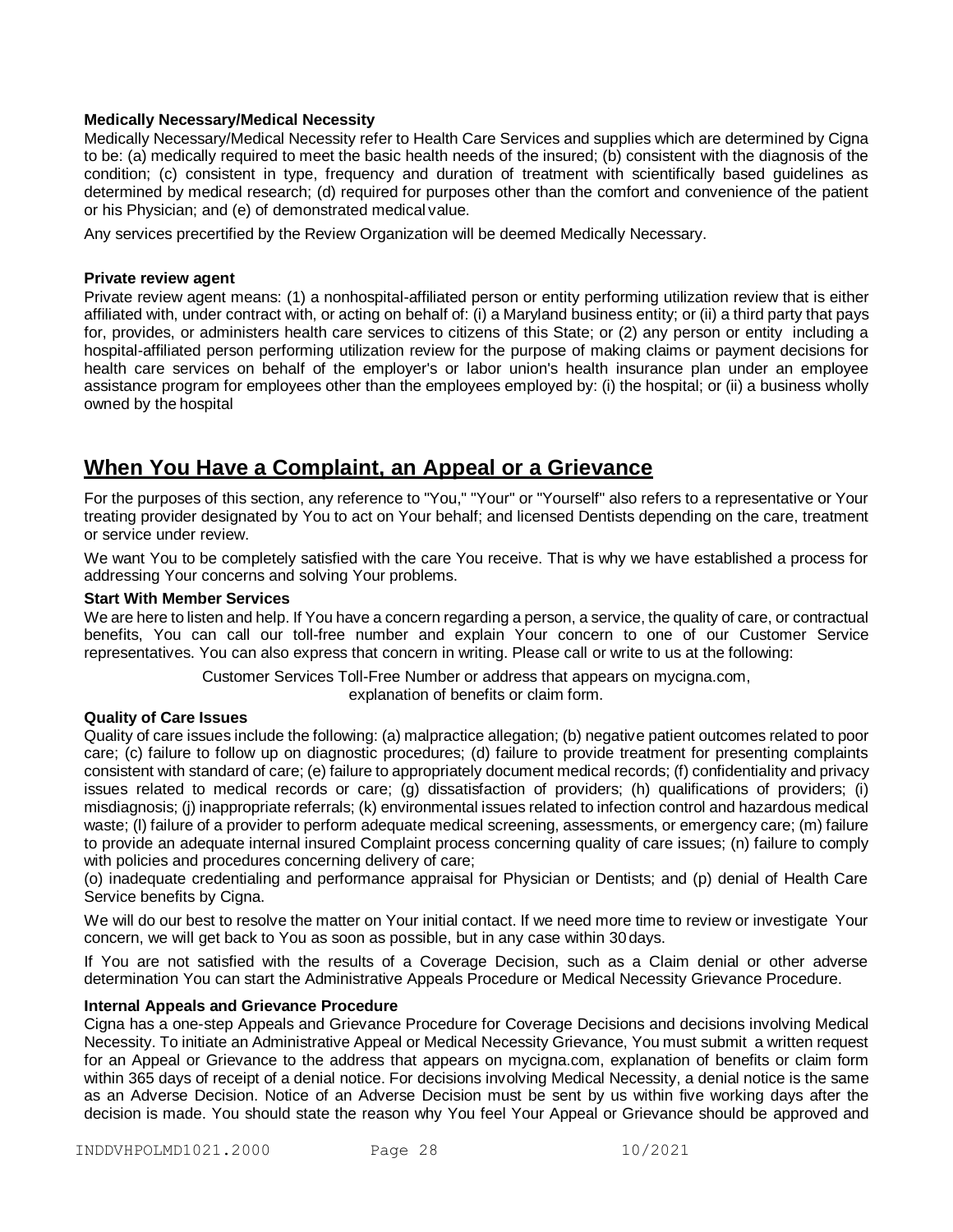include any information supporting Your Appeal or Grievance. If You are unable or choose not to write, You may ask to register Your Appeal or Grievance by calling the toll-free number on mycigna.com, explanation of benefits or claim form. If we determine that we do not have sufficient information to complete our review, You will be notified within 5 working days after the Filing Date of Your Grievance and will be assisted by us in gathering the necessary information.

Filing Date means the earlier of (a) 5 days after the date of mailing or (b) the date of receipt.

#### **Medical Necessity Grievance Procedure**

Your request to reconsider an Adverse Decision will be reviewed and the decision made by someone not involved in the initial decision. Grievances involving Medical Necessity will be considered by a Dentist reviewer who is board certified or eligible in the same specialty as the treatment under review. The Dental Director who has responsibility for oversight of grievance decisions is:

> Clay Hedland, DDS Cigna HealthCare 1640 Dallas Parkway Plano, TX 75093 (972) 863-5021

We will make a decision and will notify You verbally prior to notification in writing of our decision, both within 30 working days of the Filing Date of Your Grievance request, unless You agree in writing to an extension for a period of no longer than 15 calendar days. In no case will written notice of the Grievance decision be sent later than five working days after the Grievance decision has been made.

Decisions involving a Grievance request in connection with a retrospective denial will be made within 45 working days after the date on which the Grievance is filed. The decision will be communicated to You in writing and the notice will be sent within 5 working days after the decision has been made.

In the case of an expedited review for an Emergency Case, we will respond verbally with a decision within 24 hours of the date the grievance was filed, followed up in writing within 1 calendar day of the verbal response. The written notice will state the specific factual bases for Cigna's decision.

#### **Administrative Appeal Procedure**

Your request to reconsider a Coverage Decision will be reviewed and the decision made by someone not involved in the initial decision. We will make a final Appeal Decision and will notify You in writing of our decision, both within 30 calendar days of Your request. If more time or information is needed to make the determination, we will notify You in writing to request an extension of up to 15 calendar days and to specify any additional information needed to complete the review.

#### **APPEALS TO THE STATE OF MARYLAND MEDICAL NECESSITY GRIEVANCE**

If You are not fully satisfied with the final decision of Cigna's Grievance review regarding Your Medical Necessity issue, You have the right within 4 months after receipt of Cigna's grievance decision, to file a Complaint with the Maryland Insurance Commissioner. The Complaint may be filed without first filing a Grievance if (1) Cigna waives the requirement that the internal process be exhausted; or (2) Cigna failed to comply with ANY of the internal grievance process requirements described on the form (3) You can demonstrate to the Commissioner a compelling reason to do so. You may also file a Complaint with the Commissioner if we fail to make a decision on a Medical Necessity Grievance within the required time frames. The Commissioner may be contacted at the following address, telephone number, and fax number:

> Maryland Insurance Administration Appeals and Grievance Unit 200 St. Paul Place, Suite 2700 Baltimore, MD 21202 Telephone Number: 410-468-2000 or 1-800-492-6116 Fax Number: 410-468-2270

The Health Advocacy Unit is available to assist You in both mediating and filing a Grievance under our internal Grievance process. You may contact the Health Advocacy Unit of Maryland's Consumer Protection at:

> Office of the Attorney General Consumer Protection Division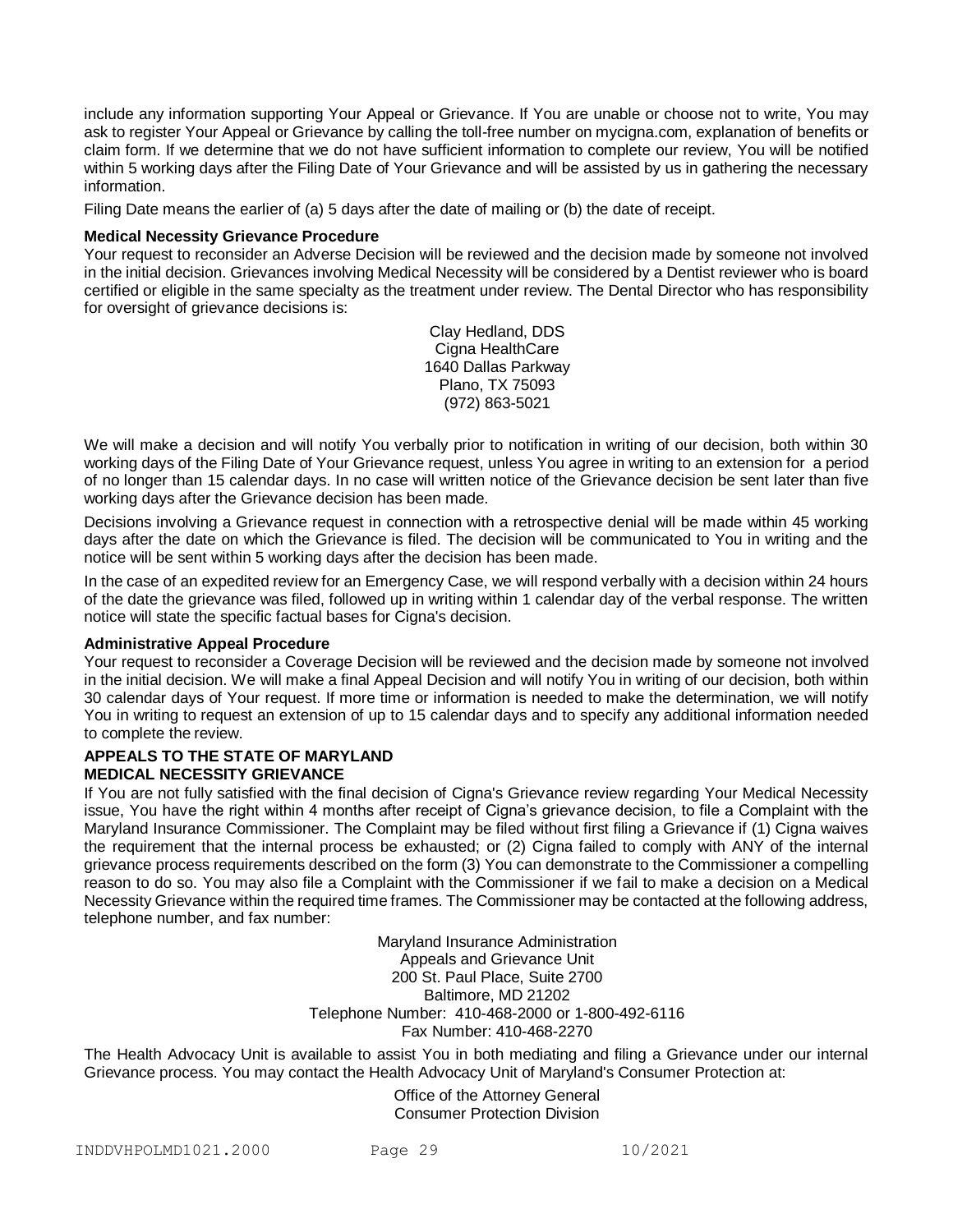#### 200 St. Paul Place, 16th Floor Baltimore, MD 21202

The Unit can also be reached by calling 410-528-1840 or 1-877-261-8807 (phone) or 410-468-2270 (fax) or by email [heau@oag.state.md.us](mailto:heau@oag.state.md.us) .

#### **Administrative or Other Appeals**

If You are not satisfied with the final Appeal Decision, You have the right within 4 months to file a complaint with the Maryland Insurance Commissioner. The Administration may be contacted at the following address and telephone number:

> Maryland Insurance Administration 200 St. Paul Place, Suite 2700 Baltimore, MD 21202 Telephone Number: 410-468-2000 Fax Number: 410-468-2270

The Complaint may be filed with the Commissioner without first filing an Appeal, and receiving a final decision if: the complaint is the subject of an initial Coverage Decision that involves care which has not yet been rendered, and You give sufficient information and supporting documentation in the complaint that demonstrates an Urgent Medical Condition exists.

If a case involves a retrospective denial, an Urgent Medical Condition that would allow You to file a complaint is not deemed to exist unless You have first exhausted Cigna's internal appeal process.

Coverage Decision means (1) an initial determination by us that results in noncoverage of a Health Care Service. (2) a determination by us that an individual is not eligible for coverage under Cigna's health benefit plan; or (3) any determination by us that results in the recission of an individual's coverage under a health benefit plan.

This includes nonpayment of all or any part of a claim. Coverage Decision does not include decisions based on Medical Necessity.

Urgent Medical Condition means a condition that satisfies either of the following:

- a. medical condition, including a physical condition, mental condition, or a dental condition where the absence of medical attention within 72 hours could reasonably be expected, by a prudent layperson who possesses an average knowledge of health and medicine, to result in:
	- (1) serious jeopardy to Your life or health;
	- (2) Your inability to regain maximum function;
	- (3) serious impairment to bodily functions;
	- (4) serious dysfunction of any bodily organ or part; or
	- (5) You remaining seriously mentally ill with symptoms that cause You to be a danger to self or others; or
- b. medical condition, including a physical condition, mental condition, or a dental condition where the absence of medical attention within 72 hours in the opinion of a health care provider with knowledge of Your medical condition, would subject You to severe pain that cannot be adequately managed without care or treatment that is the subject of the Coverage Decision.

The Health Advocacy Unit is available to assist You in both mediating and filing an Appeal under our internal Appeal process. You may contact the Health Advocacy Unit of Maryland's Consumer Protection at:

> Office of the Attorney General Consumer Protection Division 200 St. Paul Place, 16th Floor Baltimore, MD 21202

The Unit can also be reached by calling 410-528-1840 or 1-877-261-8807 (phone) or 410-576-6571 (fax) or by email at [heau@oag.state.md.us](mailto:heau@oag.state.md.us) .

#### **Adverse Decision Notice**

We will provide oral communication of an adverse decision to the Insured, the Insured's representative or the health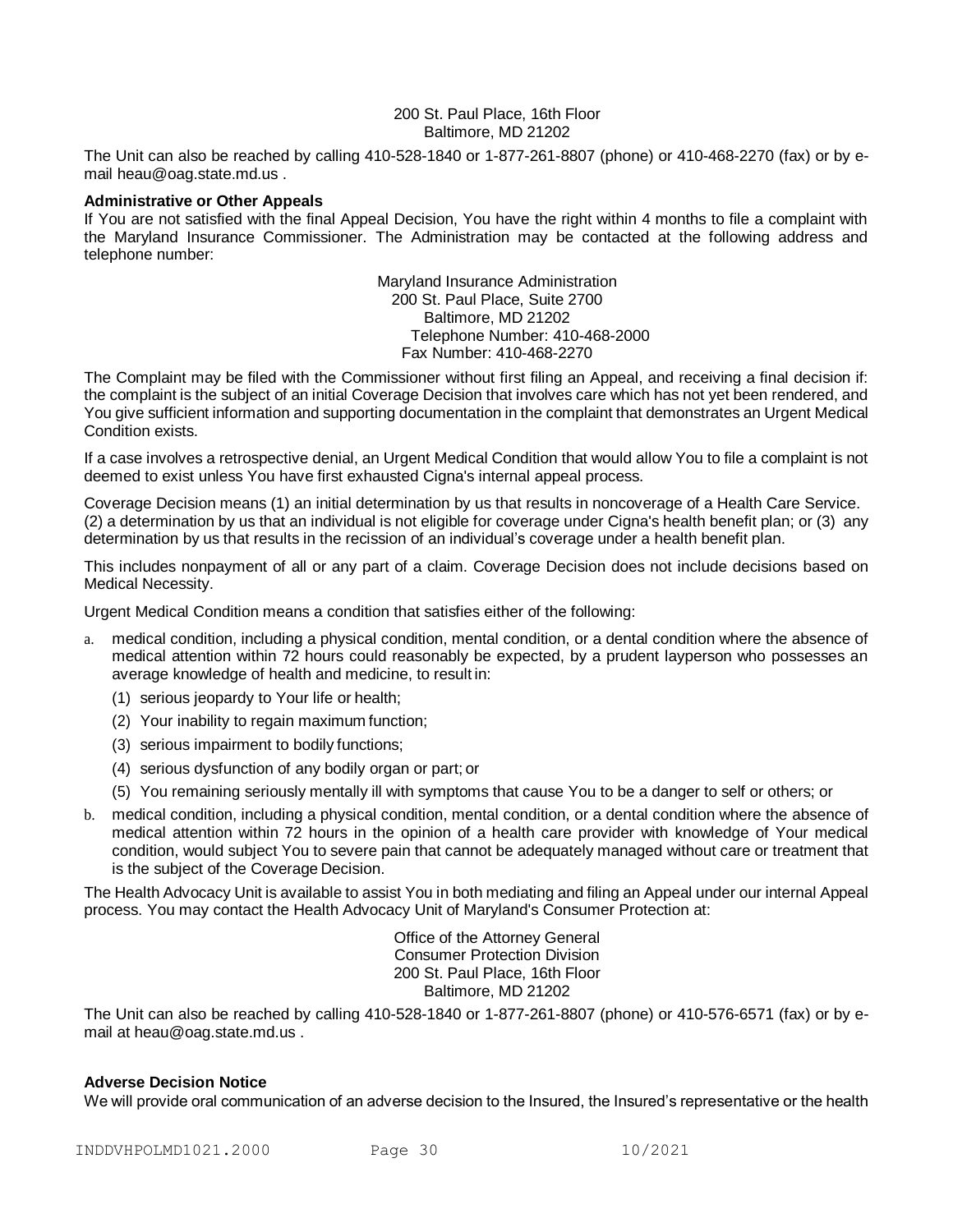care provider, acting on behalf of the Insured. Notice of an adverse decision will be provided in writing or electronically within 5 business days after the adverse decision is made.

It will state in detail in clear, understandable language the specific factual basis for the decision, including:

- (1) the specific criteria and standards, including interpretive guidelines on which the decision is based;
- (2) the name, business address, and business telephone number of the Dental Director who has responsibility for oversight of the internal grievance decisions;
- (3) details of Our grievance process and procedures;
- (4) notice of the right of the Insured, Person or the Insured Person's representative or a health care provider on behalf of the Insured to submit a complaint with the Commissioner within 4 months after receipt of a grievance decision;
- (5) notice of the right of the Insured Person, the Insured Person's representative or a health care provider to submit a complaint with the Commissioner without first filing a grievance;
- (6) the Commissioner's address, telephone number and fax number;
- (7) a statement that the Health Advocacy Unit is available to assist the Insured Person or the Insured Person's representative in mediating and filing a grievance under Our internal grievance process;
- (8) the address, telephone number, facsimile number and electronic mail address of the Health Advocacy Unit
- (9) a statement that the claimant is entitled to receive, upon request and free of charge, reasonable access to and copies of all documents, records, and other Relevant Information asdefined;
- (10)upon request and free of charge, a copy of any internal rule, guideline, protocol or other similar criterion that was relied upon in making the adverse determination regarding Your appeal, and an explanation of the scientific or clinical judgment for a determination that is based on a medical necessity, experimental treatment or other similar exclusion or limit.

**Grievance Decision Notice.** We will provide oral communication of a grievance decision to the Insured, the Insured's representative, or the health care provider acting on behalf of the Insured. Notice of a grievance decision will be provided in writing or electronically within 5 business days after the grievance decision is made,

It will state in clear, understandable language the specific factual bases for the decision;

- (1) the specific criteria and standards, including interpretive guidelines on which the grievance decision is based;
- (2) the name, business address, and business telephone number of the Dental Director who has responsibility for oversight of the internal grievance process
- (3) notice of the right of the Insured Person or the Insured Person's representative to submit a complaint with the Commissioner within 4 months after receipt of a grievance decision;
- (4) the Commissioner's address, telephone number and fax number;
- (5) a statement that the Health Advocacy Unit is available to assist the Insured Person or the Insured Person's representative filing a complaint with the Commissioner;
- (6) the address, telephone number, facsimile number and electronic mail address of the Health Advocacy Unit
- (7) a statement that the claimant is entitled to receive, upon request and free of charge, reasonable access to and copies of all documents, records, and other Relevant Information asdefined;
- (8) upon request and free of charge, a copy of any internal rule, guideline, protocol or other similar criterion that was relied upon in making the adverse determination regarding Your appeal, and an explanation of the scientific or clinical judgment for a determination that is based on a medical necessity, experimental treatment or other similar exclusion or limit.

When filing a complaint with the Commissioner, the Insured Person or the Insured Person's representative will be required to authorize the release of any medical records of the Insured Person that may be required to be reviewed for the purpose of reaching a decision on the complaint.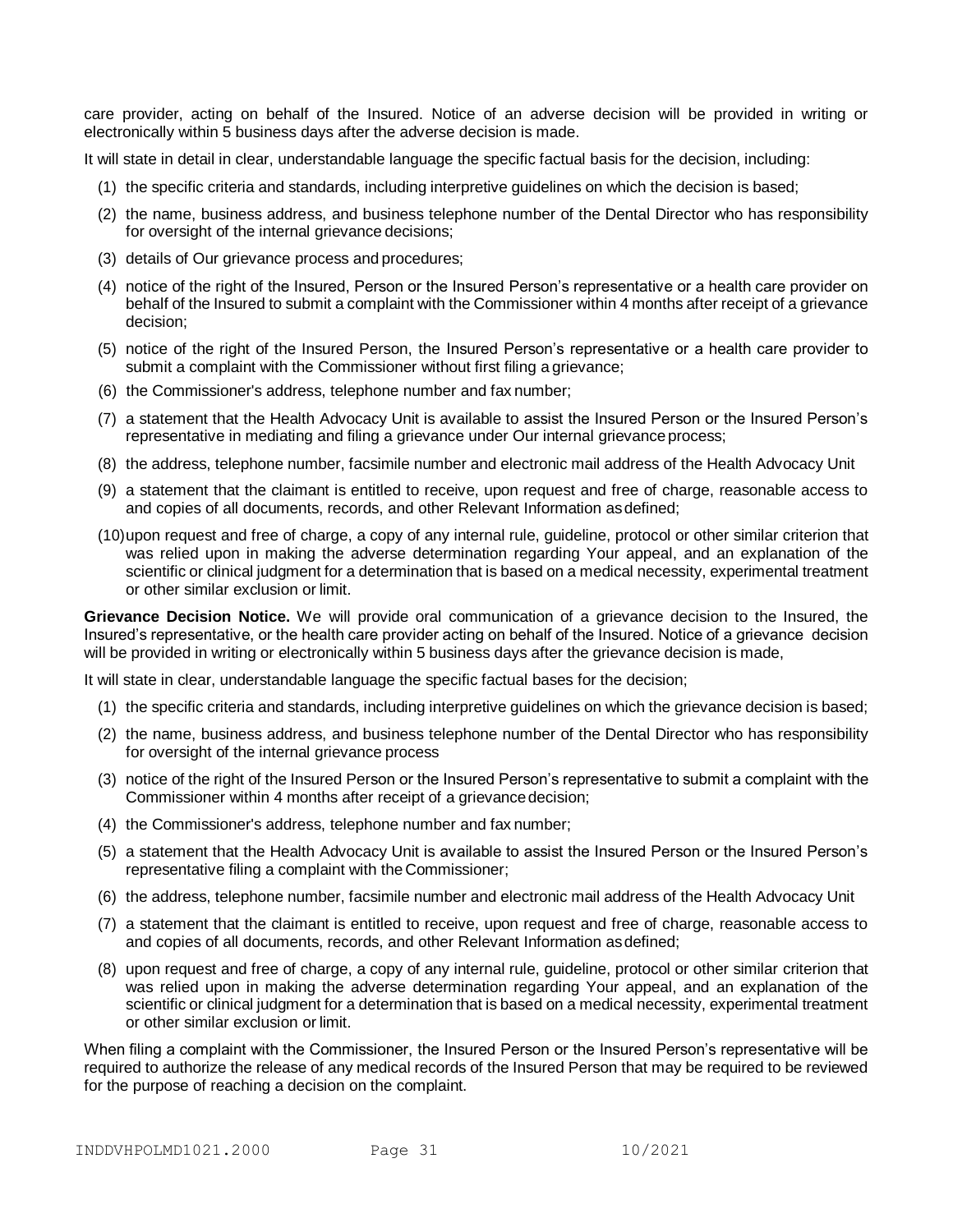# **Terms of the Policy**

**Entire Contract; Changes:** This Policy, including the specification page, endorsements, application, and the attached papers, if any, constitutes the entire contract of insurance. No change in this Policy shall be valid unless approved by an Officer of Cigna and attached to this Policy. No agent has authority to change this Policy or to waive any of its provisions.

# **Extension of Benefits:**

- 1. If a Covered Person has ordered glasses or contact lenses before the date coverage terminates, We will continue to provide covered benefits, in accordance with the Policy in effect at the time the Covered Person's coverage terminates, for the glasses or contact lenses if the Covered Person receives the glasses or contact lenses within 30 days after the date of the order.
- 2. We will provide dental covered benefits, in accordance with the Policy in effect at the time the Covered Person's coverage terminates, for a course of treatment for at least 90 days after the date coverage terminates if the treatment: (i) begins before the date coverage terminates; and
	- (ii) requires two or more visits on separate days to a Dentist's office.
- 3. We will provide covered benefits, in accordance with the Policy in effect at the time the Covered Person's coverage terminates, for orthodontic treatment:
	- (i) for 60 days after the date coverage terminates if the orthodontist has agreed to or is receiving monthly payments; or
	- (ii) until the later of 60 days after the date coverage terminates or the end of the quarter in progress, if the orthodontist has agreed to accept or is receiving payments on a quarterly basis.

**Time Limit on Certain Defenses:** After two years from the date coverage is effective under this Policy no misstatements, except fraudulent misstatements, made by the applicant in the application for such Policy shall be used to void the Policy or to deny a claim for loss incurred after the expiration of such two Year period.

No claim for loss incurred after the effective date from the date of issue of this Policy shall be reduced or denied on the ground that a disease or physical condition not excluded from coverage by name or specific description effective on the date of loss had existed prior to the effective date of coverage of this policy.

**Grace Period:** There is a grace period of 31 days for the receipt at Our office or P.O. Box of any premium due after the first premium. Coverage will continue during the grace period unless We notify the Covered Person at the billing address listed in Our records at least 30 days prior to any premium due date that We do not intend to renew this Policy, or the Covered Person notifies Us that the Covered Person intends for coverage to terminate. The grace period does not affect Our right to cancel or non-renew this Policy. Any premium due and unpaid may be deducted upon payment of a claim under this Policy.

**Change of Beneficiary**: The right to change a beneficiary is reserved to the Covered Person and the consent of the beneficiary or beneficiaries shall not be requisite to surrender or assignment of this Policy or to any change of beneficiary or beneficiaries, or to any other changes in this Policy.

**Cancellation:** We may cancel this Policy only in the event of any of the following: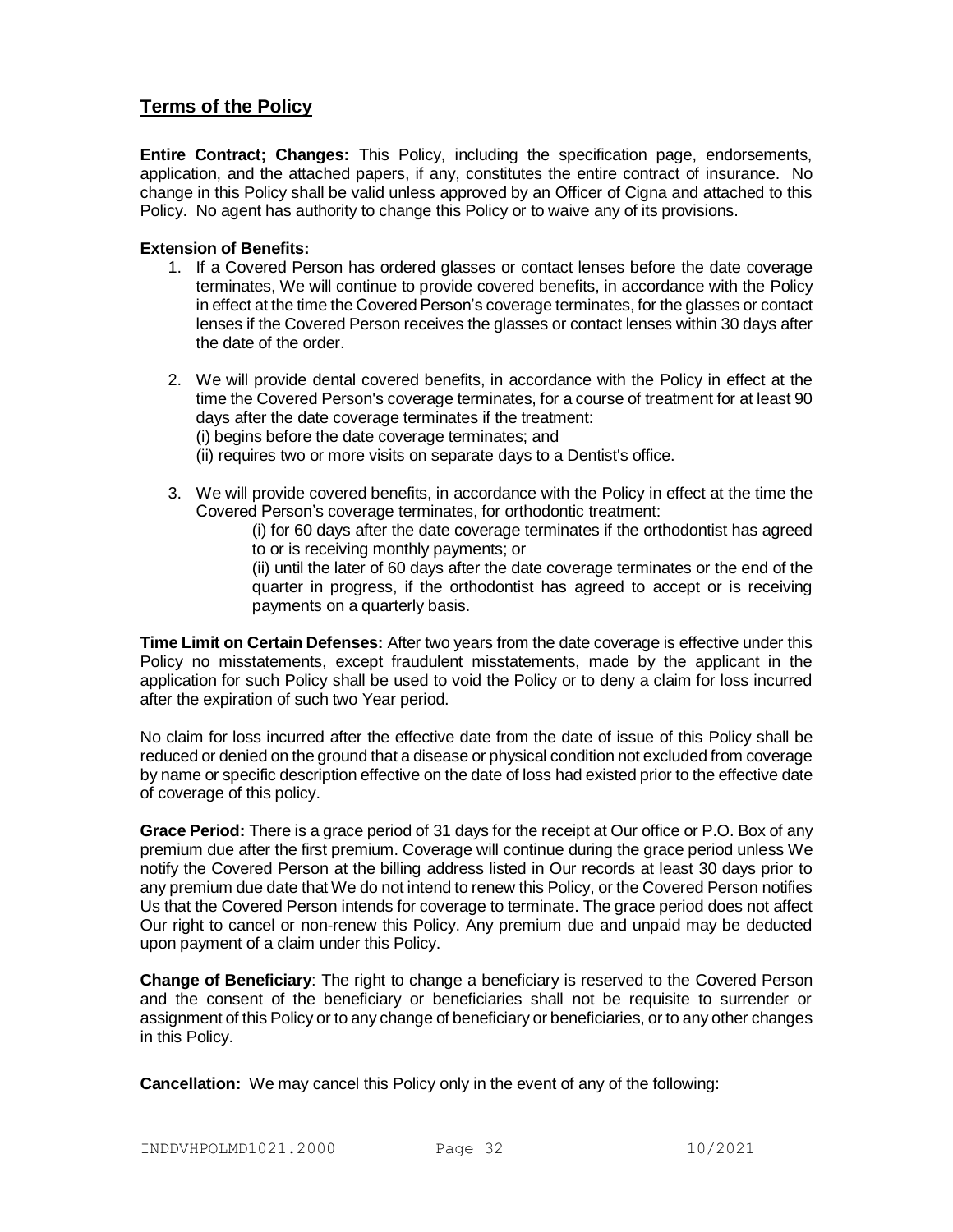- 1. You fail to pay Your premiums as they become due or by the end of the 31 day grace period.
- 2. On the first of the month following Our receipt of Your written notice to cancel.
- 3. When You become ineligible for this coverage.
- 4. If any fraud or deception in connection with this Policy or coverage has been performed by You or someone else on Your behalf.
- 5. When We cease to offer policies of this type to all individuals in Your class We will provide written notice to each Covered Person of the discontinuation before the 90<sup>th</sup> day preceding the date of the discontinuation of the coverage.
- 6. When We cease offering all dental, vision, and hearing plans in the individual market in accordance with applicable law, We will notify You of the impending termination of Your coverage at least 180 days prior to the date of the discontinuation of the coverage.
- 7. When the Insured no longer lives in the Service Area.

Any cancellation shall be without prejudice for any claim for Covered Expense incurred before cancellation.

**Termination Effective Date:** Coverage under this Policy shall terminate at midnight of the date of termination provided in the written notice, except in the case of termination for nonpayment of fees, in which case this Policy shall terminate immediately upon notice to the Covered Person.

**Modification of Coverage:** We reserve the right to modify this policy, including Policy provisions, benefits and coverages, so long as such modification is consistent with state or federal law and effective on a uniform basis among all individuals with coverage under this same Policy form. We will only modify this Policy for all Covered Persons in the same class and covered under the same Policy form, and not just on an individual basis. We will send written notice and the change will become effective on the date shown in the notice or on the next scheduled premium due date thereafter. Payment of the premiums will indicate acceptance of the change.

**Reinstatement:** If this Policy cancels because You did not pay Your premium within the time granted You for payment, and if We, or an agent We have authorized to accept premium, then accepts a late premium payment from You without asking for an application for reinstatement, We will reinstate this Policy. However, if We require an application for reinstatement and give You a conditional receipt for Your late premium payment, We will only reinstate this Policy if either We approve Your reinstatement application, or lacking such approval, upon the fortyfifth day following the date on Our conditional receipt if We have not by that date notified You in writing of Our disapproval of Your application.

If this Policy is reinstated, benefits will be provided only for an accidental injury that occurs after the date of reinstatement, or for an Illness that begins more than 10 days after the date of reinstatement. Otherwise, You and Cigna shall have the same rights as existed under the Policy immediately before the due date of the defaulted premium, subject to any amendments or endorsements attached to the reinstated Policy.

Any premiums accepted in connection with a reinstatement will be applied to a period for which You have not previously paid premium, but not to exceed sixty days prior to the date of reinstatement.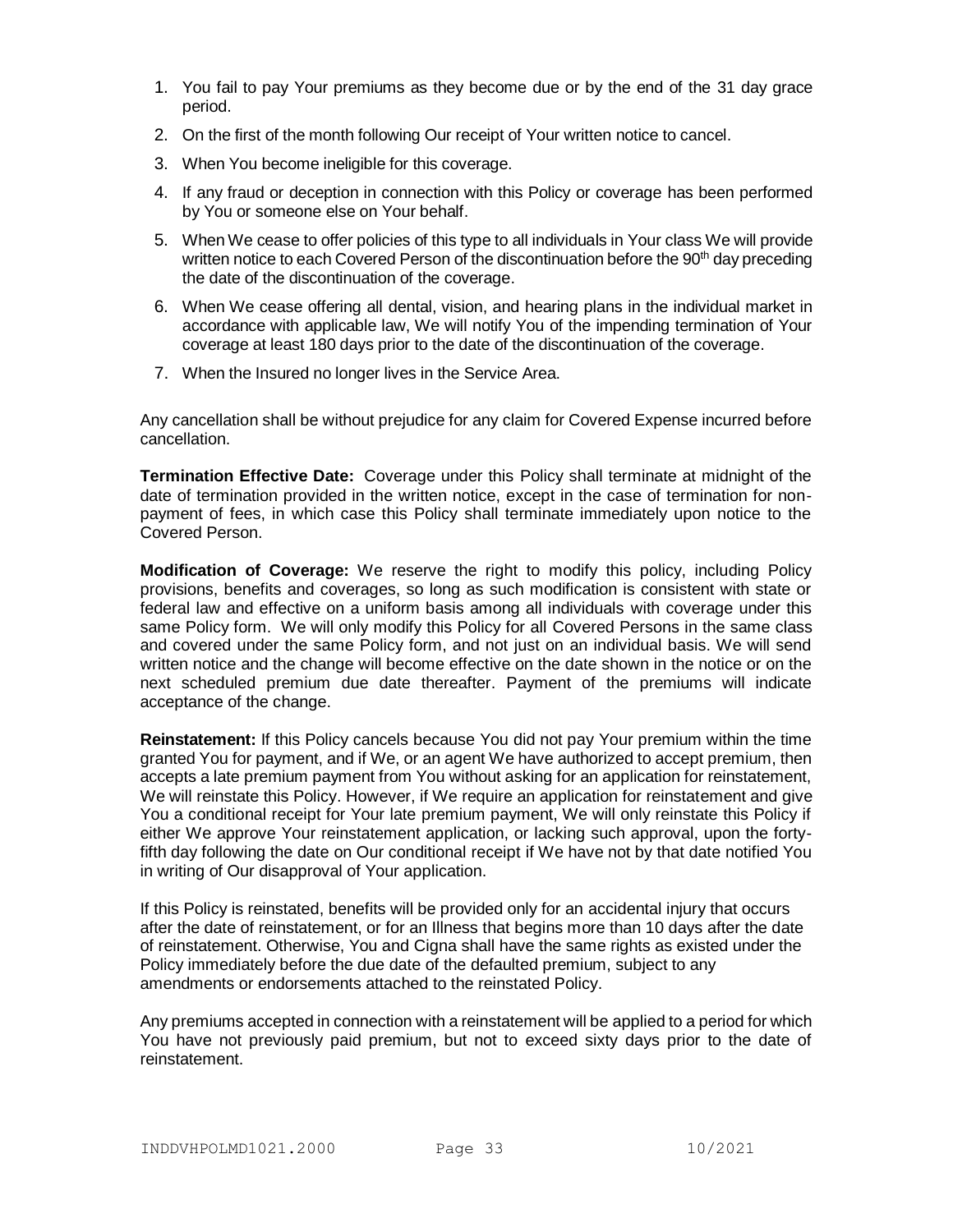**Fraud:** If the Covered Person has committed, or allowed someone else to commit, any fraud or deception in connection with this Policy, then any and all coverage under this Policy shall be void and of no legal force or effect.

**Misstatement of Age:** If the age of the insured has been misstated, all amounts payable under this policy shall be such as the premium paid would have purchased at the correct age

**Legal Actions:** You cannot file a lawsuit before 60 days after We have been given written proof of loss. No action can be brought after 3 Years from the time that proof is required to be given.

**Conformity With State and Federal Statutes:** If any provision of this Policy which, on its Effective Date, is in conflict with the statutes of the state in which the Insured resides on such date or a federal statute, it is amended to conform to the minimum requirements of those statutes.

**Provision in Event of Partial Invalidity**: If any provision or any word, term, clause, or part of any provision of this Policy shall be invalid for any reason, the same shall be ineffective, but the remainder of this Policy and of the provision shall not be affected and shall remain in full force and effect.

- The Covered Person(s) are the only persons entitled to receive benefits under this Policy. FRAUDULENT USE OF SUCH BENEFITS WILL RESULT IN CANCELLATION OF THIS POLICY AND APPROPRIATE LEGAL ACTION WILL BE TAKEN.
- The Effective Date of this Policy is printed on the Policy specification page.
- Cigna is not responsible for any claim for damages or injuries suffered by the Covered Person while receiving care from any Participating or Non-Participating Dental Provider. Such facilities and Providers act as Covered Person(s) contractors.
- Cigna will meet any Notice requirements by mailing the Notice to the Covered Person at the billing address listed in Our records. It is the Covered Person's responsibility to notify Us of any address changes. The Covered Person will meet any Notice requirements by mailing the Notice to:

## **Cigna Individual Services P. O. Box 30365 Tampa, FL 33630 1-877-484-5967**

- When the amount paid by Cigna exceeds the amount for which We are liable under this Policy, We have the right to recover the excess amount from the Covered Person unless prohibited by law. We will not request a refund of a claim payment more than 24 months after the claim is paid, except in cases of fraud or overpayment of the claim.
- In order for a Covered Person to be entitled to benefits under this Policy, coverage under this Policy must be in effect on the date the expense giving rise to a claim for benefits is incurred. Under this Policy, an expense is incurred on the date the Covered Person(s) receives a service or supply for which the charge is made.
- We will pay all dental benefits of this Agreement directly to Participating Dental Providers, whether the Covered Person has Authorized assignment of benefits or not, unless the Covered Person has paid the claim in full, in which case We will reimburse the Covered Person. In addition, We may pay any covered Provider of services directly when the Covered Person assigns benefits in writing no later than the time of filing proof of loss (claim), except for Foreign Country Provider claims. If We receive a claim from a Foreign Country Provider for Emergency Services, any eligible payment will be sent to the Covered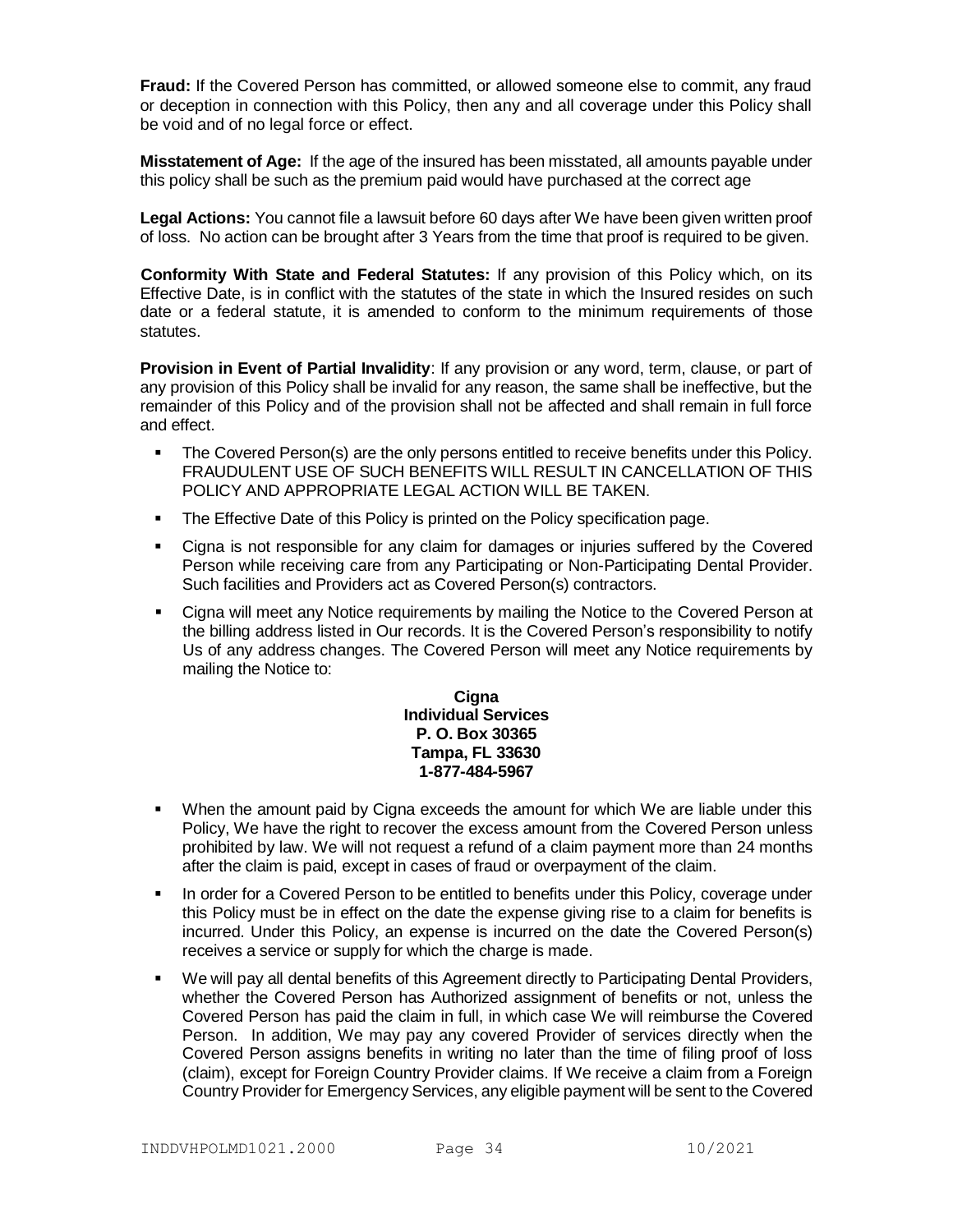Person. The Covered Person is responsible for paying the Foreign Country Provider. These payments fulfill Our obligation to the Covered Person for those services.

- Any payment of benefits in reimbursement for Covered Expenses paid by an eligible child, or the eligible child's custodial parent or legal guardian, will be made to the eligible child, the eligible child's custodial parent or legal guardian, or a state official whose name and address have been substituted for the name and address of the eligible child.
- Cigna will provide written notice to You within a reasonable period of time of any Participating Dental Provider's termination or breach of, or inability to perform under, any Provider contract, if You or Your Dependent(s) may be materially and adversely affected.
- We will provide the Covered Person with an updated list of local Participating Dental Providers when requested. If the Covered Person would like a more extensive directory, or need a new Provider listing for any other reason, please call Cigna at the number on myCigna.com and We will provide the Covered Person with one.
- If while covered under this Policy, the Covered Person(s) is also covered by another Cigna individual or group Policy, the Covered Person(s) will be entitled to the benefits of only one Policy. Covered Person(s) may choose this Policy or the Policy under which Covered Person(s) will be covered. Cigna will then refund any premium received under the other Policy covering the time period both policies were in effect. However, any claims payments made by Us during the time both policies were in effect, under the Policy You elect to cancel, will be deducted from any such refund of premium. We will not request a refund of a claim payment more than 24 months after the claim is paid, except in cases of fraud or overpayment of the claim.
- Failure by Cigna to enforce or require compliance with any provision herein will not waive, modify or render such provision unenforceable at any other time, whether the circumstances are or are not the same.
- If a Covered Person has coverage that provides the same benefits under this policy with another carrier (of which Cigna has not received written notice of the loss prior to the occurrence), the only liability Cigna shall be responsible for is the amount which otherwise would have been payable under this policy. Payment will never exceed the total of the incurred expenses or the maximums shown in the schedule.
- If Covered Person(s) were covered by a prior Individual Cigna Policy that is replaced by this Policy with no lapse of coverage:
	- Any waiting period of this Policy will be reduced by the period the Covered Person was covered under the prior Policy, providing the condition, Illness or service was covered under that prior Policy.
	- Benefits used under the prior Policy will be charged against the benefits payable under this Policy.

# **Premiums**

The monthly premium amount is listed on the Policy specification page which was sent with this Policy. This monthly premium amount applies to individuals who pay monthly. If You pay quarterly, the quarterly premium amount due is 3 times the monthly premium.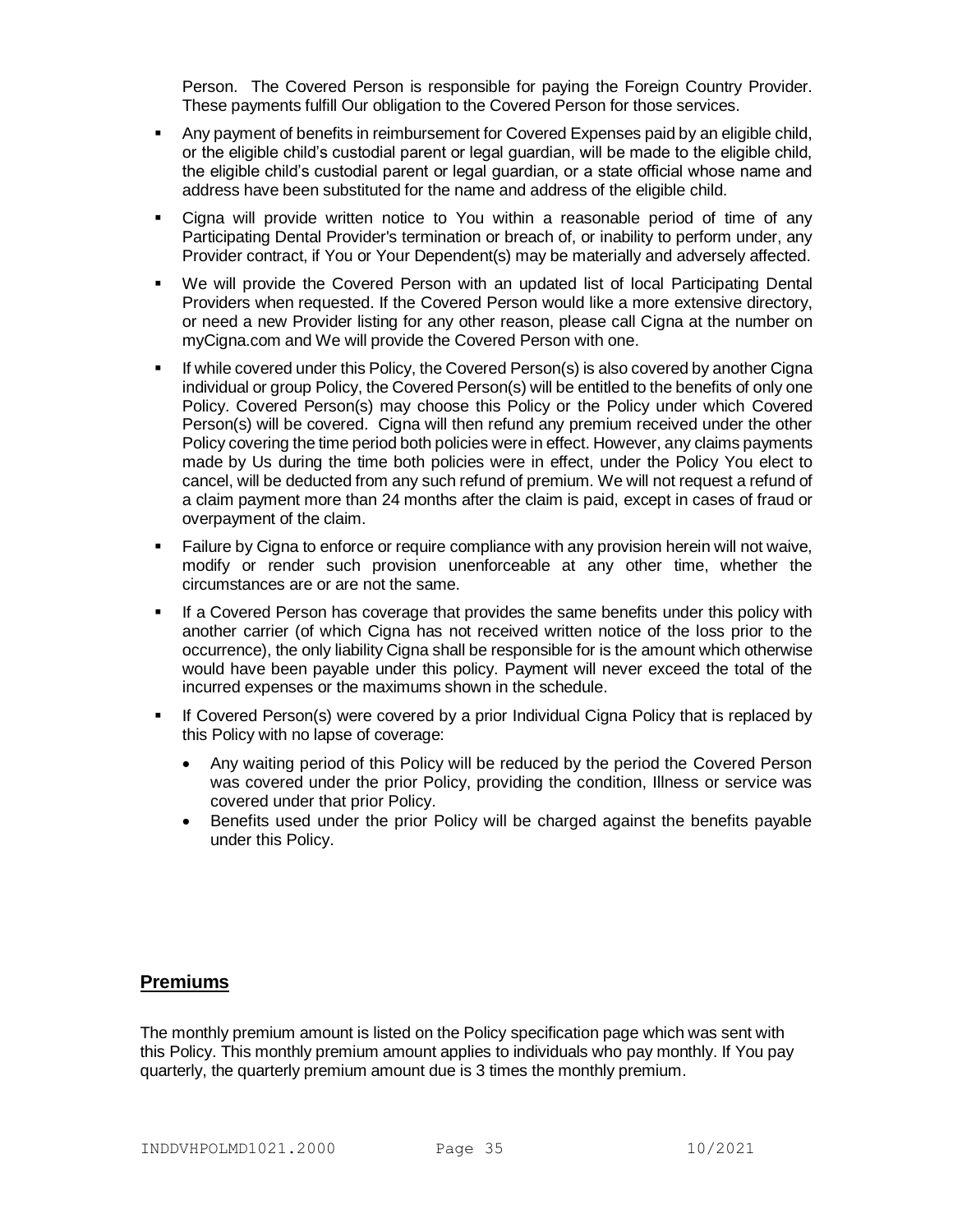You will be responsible for an additional \$45 charge for any check or electronic funds transfer that is returned to Us unpaid.

There is a grace period of 31 days for the receipt at Our office or P.O. Box of any premium due after the first premium. Coverage will continue during the grace period, however, if We do not receive Your premium before the end of the grace period, Your coverage will be terminated as of the last date for which You have paid premiums.

Your premium may change from time to time due to (but not limited to):

- a. Deletion or addition of a new eligible Covered Person(s);
- b. A change in age of any member which results in a higher premium;
- c. A change in residence.

These changes will be effective on the first of the month following the change, unless as otherwise stated on Your premium notice.

Cigna also reserves the right to change the premium on 60 days' prior written notice to You. However, We will not modify the premium schedule on an individual basis, but only for all Covered Persons in the same class and covered under the same Policy as You. The change will become effective on the date shown on the notice, and payment of the new premiums will indicate acceptance of the change.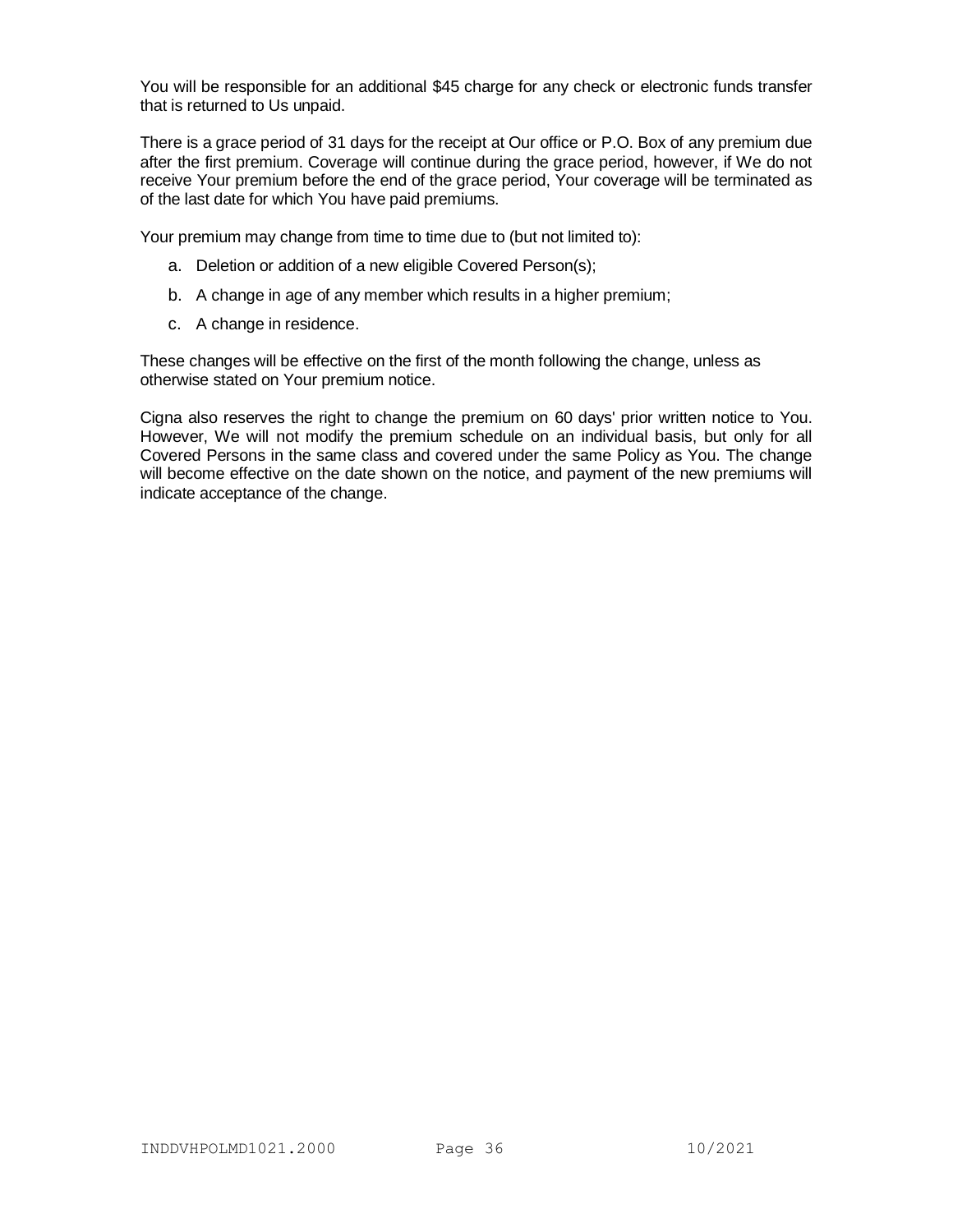# **Definitions**

The following definitions contain the meanings of key terms used in this Policy. Throughout this Policy, the terms defined appear with the first letter of each word in capital letters.

**Assistive Listening Devices (ALDs)** means a device used by a hearing-impaired individual in specific environments where the hearing-impaired individual is unable to distinguish speech in noise. ALDs include devices such as infrared and FM personal amplifiers, amplification systems, alerting devices and closed captioning equipment. ALDs are not Hearing Aids.

**Calendar Year** is a 12-month period beginning each January 1 at 12:01 a.m. Eastern Time on the Effective Date shown on the Policy's specification page.

**Cigna**. We, Our, and Us mean Cigna (Cigna Health and Life Insurance Company), or an affiliate. Cigna is a licensed and regulated insurance company operating throughout the United States.

**Civil Union** means a state sanctioned or legally recognized union of two eligible individuals of the same or opposite sex.

**Coinsurance** means the percentage of charges for Covered Expenses that a Covered Person is required to pay under the Plan.

**Contracted Fee** refers to the total compensation level that a Provider has agreed to accept as payment for dental procedures and services performed on a Covered Person, according to the Covered Person's dental benefit plan.

**Covered Expenses** are the expenses incurred for Covered Services under this Policy for which Cigna will consider for payment under this Policy. Covered Expenses will never exceed the Contracted Fee of the Participating Dental Provider. In addition, Covered Expenses may be limited by other specific maximums described in this Policy. Covered Expenses are subject to applicable Deductibles and other benefit limits. **An expense is incurred on the date the Covered Person receives the service or supply.** Covered Expenses may be less than the amount that is actually billed.

**Covered Person** is a person who is insured for coverage under the terms of this Policy.

**Covered Services** means a service used to treat a Covered Person's dental, vision or hearing condition and which is:

- prescribed or performed by a Provider while the insurance provided under this Policy is in effect;
- Medically Necessary and/or Dentally Necessary to treat the Covered Person's condition; and
- described in The Schedule.

**Deductible** means expenses incurred by You or Your Dependents before benefits are paid under the Policy.

**Dental Emergency** means a service required immediately to either alleviate pain or to treat the sudden onset of an acute dental condition. These are usually minor procedures performed in response to serious symptoms, which temporarily relieve significant pain, but do not effect a definitive cure, and which, if not rendered, will likely result in a more serious dental or medical complication.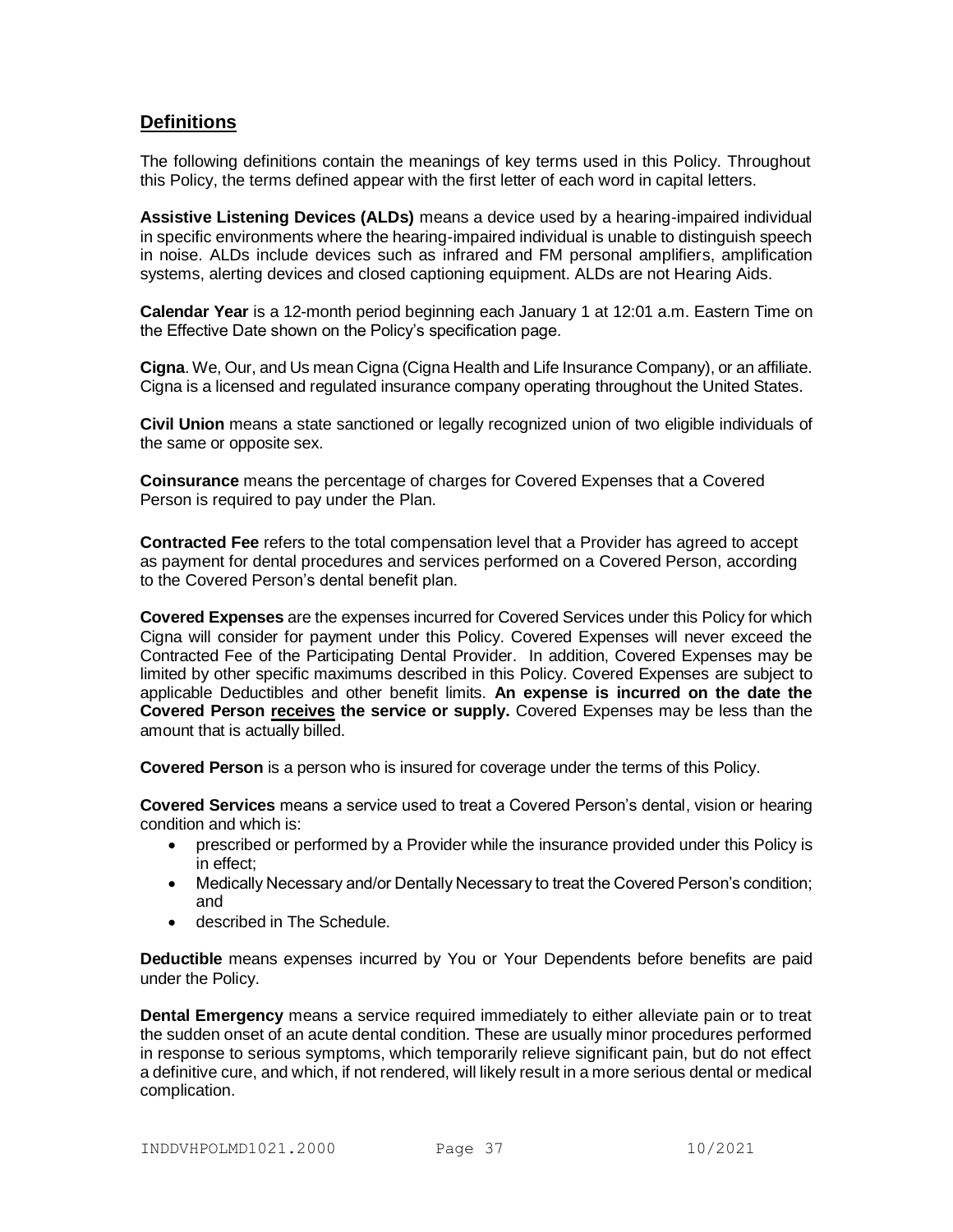**Dental Prostheses** are dentures, crowns, caps, bridges, clasps, habit appliances, and partials.

**Dentist** means a person practicing dentistry or oral surgery within the scope of his license. It will also include a physician operating within the scope of his license when he performs any of the dental services described in the policy.

**Effective Date** means the date that coverage for insurance begins under the Policy. See the Policy cover page for the Effective Date.

**Dependent** means:

- Your lawful Spouse; or
- Your Domestic Partner; or
- Your partner of a Civil Union; and
- Any child of Yours who is;
	- o less than 26 years old.

The term child means a child born to You or a child legally adopted by You. It also includes a stepchild who lives with You, a grandchild who lives with You, a foster child, or a child for whom You are the legal guardian, or Collateral Dependent who lives with You, or a child supported pursuant to a court order imposed on You (including a Qualified Medical Child Support Order).

If Your Domestic Partner has a child who lives with You, that child will also be included as a Dependent.

Collateral Dependent, means when a court ordered guardianship or legal guardianship of niece, and/or nephew exists.

Benefits for a Dependent child will continue until the last day of the Calendar Year in which the limiting age is reached.

**Domestic Partner** means a person of the same or opposite sex who:

- shares Your permanent residence;
- has resided with You for no less than one year;
- is no less than 18 years of age;
- is financially interdependent with You and has proven such interdependence by providing documentation of at least two of the following arrangements: common ownership of real property or a common leasehold interest in such property; community ownership of a motor vehicle; a joint bank account or a joint credit account; designation as a beneficiary for life insurance or retirement benefits or under Your partner's will; assignment of a durable power of attorney or health care power of attorney; or such other proof as is considered by Us to be sufficient to establish financial interdependency under the circumstances of Your particular case;
- is not a blood relative any closer than would prohibit legal marriage; and
- has signed jointly with You, a notarized affidavit attesting to the above which can be made available to Us upon request.

In addition, You and Your Domestic Partner will be considered to have met the terms of this definition as long as neither You nor Your Domestic Partner:

 has signed a Domestic Partner affidavit or declaration with any other person within twelve months prior to designating each other as Domestic Partners hereunder;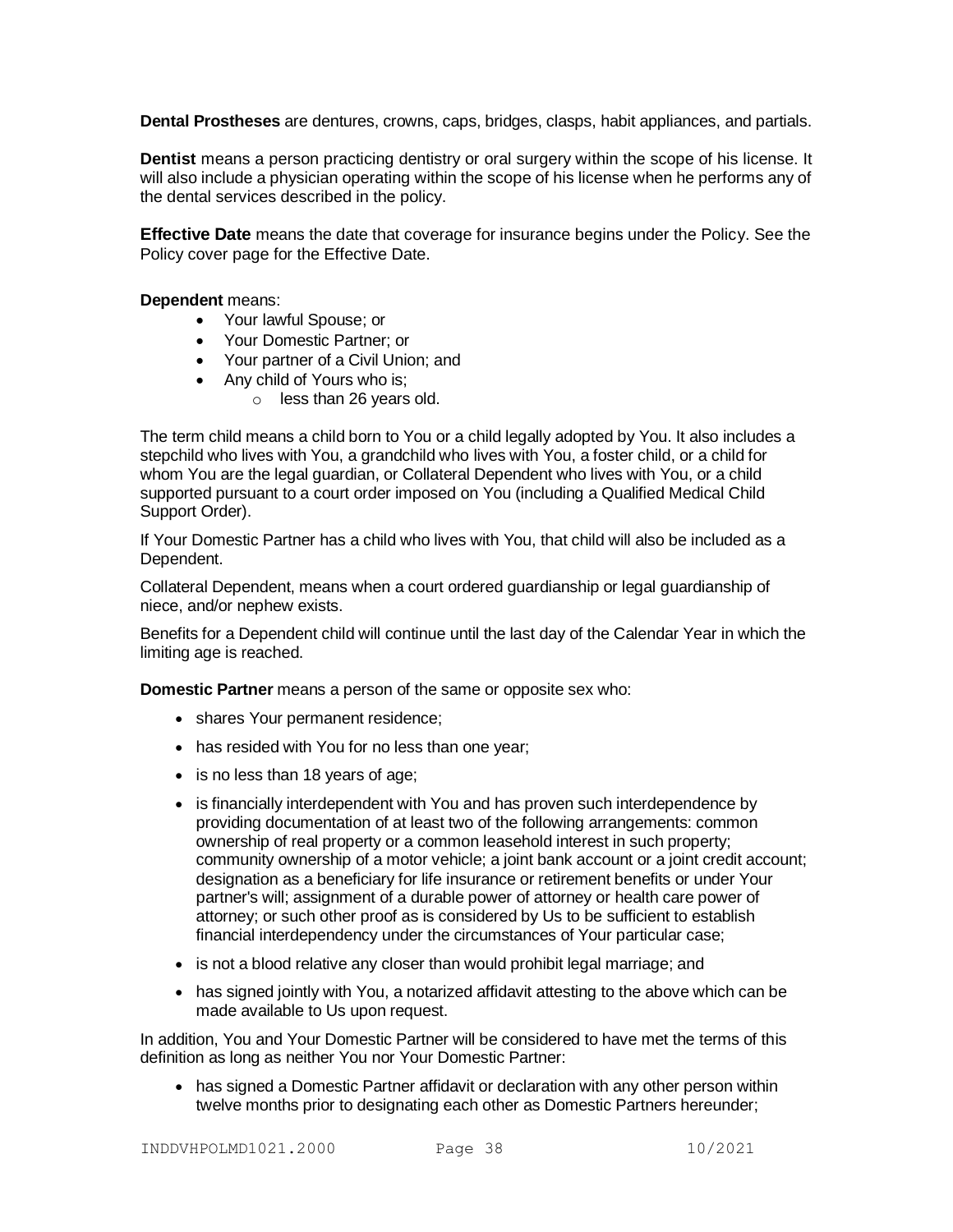- is currently legally married to another person; or
- has any other Domestic Partner, Spouse or Spouse equivalent of the same or opposite sex.

You and Your Domestic Partner must have registered as Domestic Partners, if You reside in a state that provides for such registration.

**Functioning Natural Tooth** means a Natural Tooth which is performing its normal role in the mastication (i.e., chewing) process in the Covered Person's upper or lower arch and which is opposed in the Covered Person's other arch by another natural tooth or prosthetic (i.e., artificial) replacement.

The term Natural Tooth means any tooth or part of a tooth that is organic and formed by the natural development for the body (i.e., not manufactured). Organic portions of a tooth include the crown enamel and dentin, the root cementum and dentin, and the enclosed pulp (nerve).

**Handicapping Malocclusion** means a malocclusion which severely interferes with the ability of a person to chew food.

**Hearing Aid** means a non-experimental, wearable electronic instrument or device designed for the ear and offered for the purpose of aiding or compensating for impaired human hearing, excluding batteries, cords, and other Assistive Listening Devices, including, but not limited to, frequency modulation systems.

**Insured** means the applicant who has applied for, been accepted for coverage, and who is named as the Insured on the specification page.

**Licensed Hearing Care Professional** means a Provider duly licensed and legally entitled to perform audiological services at the time and in the state or jurisdiction in which services are performed, other than a member of Your Immediate Family.

**Medicaid** means a state program of medical aid for needy persons established under Title XIX of the Social Security Act of 1965 as amended.

**Medically Necessary and/or Dentally Necessary** is used to describe certain services. Services provided by a Provider are Medically/Dentally Necessary if they are:

- 1. required for the diagnosis and/or treatment of the particular condition or disease; and
- 2. consistent with the symptom or diagnosis and treatment of the condition or disease; and
- 3. commonly and usually noted throughout the medical/dental field as proper to treat the diagnosed condition or disease; and
- 4. the most fitting level or service which can safely be given to You or Your Dependent.

A diagnosis, treatment and service with respect to a condition or disease, is not Medically/Dentally Necessary if made, prescribed or delivered solely for convenience of the patient or Provider.

**Necessary** means a procedure, service or supply which is required by, and appropriate for, treatment of the Covered Person's condition according to broadly accepted standards of care.